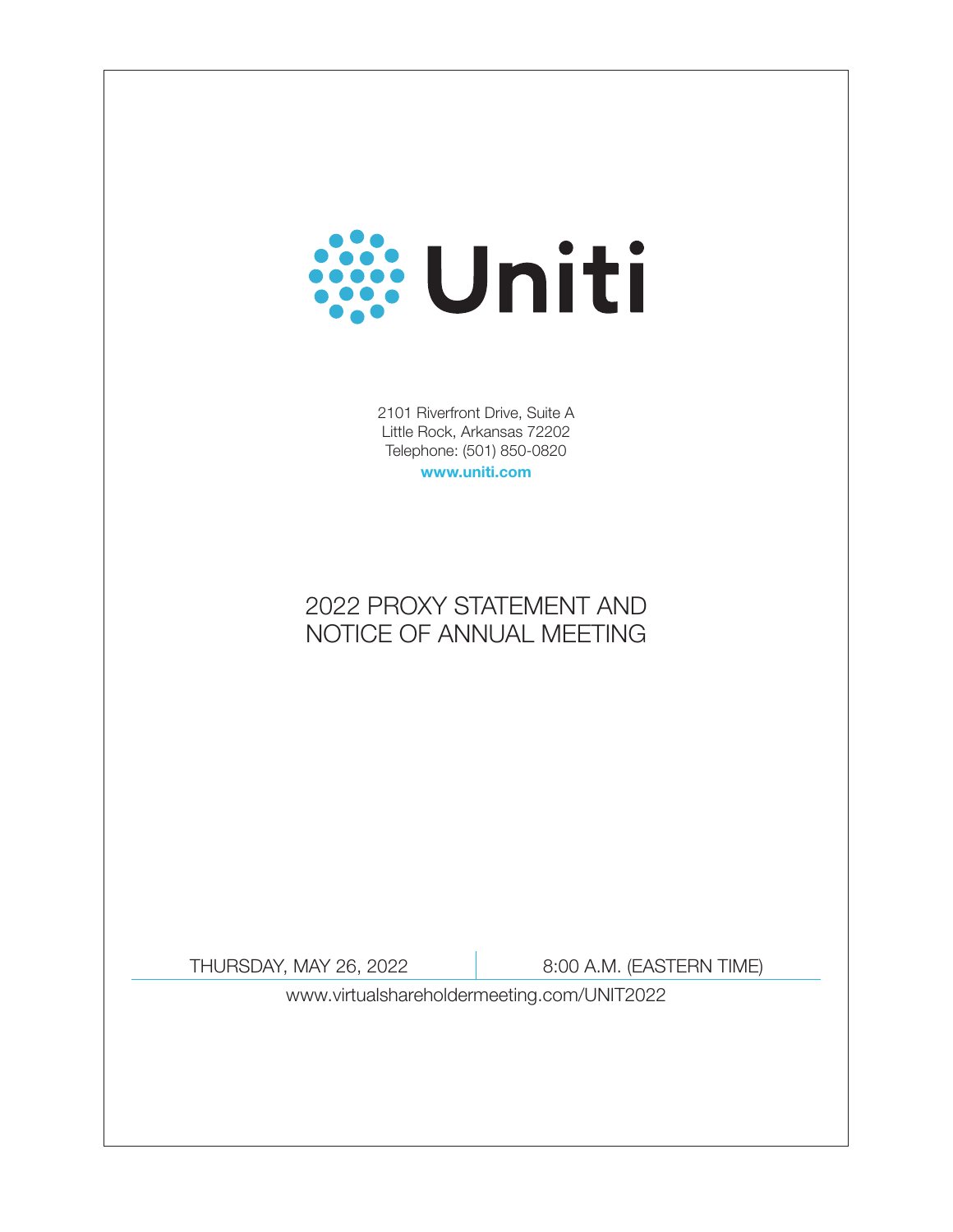# NOTICE OF ANNUAL MEETING OF STOCKHOLDERS

NOTICE IS HEREBY GIVEN that the Annual Meeting of Stockholders (the "Annual Meeting") of Uniti Group Inc., a Maryland corporation (the "Company"), will be held on Thursday, May 26, 2022, at 8:00 a.m. (Eastern time). The Annual Meeting will be completely virtual, which means stockholders will be able to attend the Annual Meeting, vote and submit questions during the live webcast of the Annual Meeting by visiting www.virtualshareholdermeeting.com/UNIT2022.

## Items of Business

At the Annual Meeting, holders of our common stock will be asked to consider and vote upon the following proposals, all of which are discussed in greater detail in the accompanying proxy statement:

- 1. To elect the six director nominees named in the attached proxy statement to serve until the 2023 annual meeting of stockholders and until successors are duly elected or until the earliest of their removal, resignation or death:
- 2. To approve, on an advisory basis, the compensation of the Company's named executive officers;
- 3. To approve, on an advisory basis, the frequency of future votes to approve the compensation of the Company's named executive officers;
- 4. To ratify the appointment of KPMG LLP as the Company's independent registered public accountant for the year ending December 31, 2022; and
- 5. To transact such other business as may properly come before the Annual Meeting or any postponement or adjournment thereof.

Only stockholders of record at the close of business on March 25, 2022, the record date for the Annual Meeting, will be entitled to vote at the Annual Meeting and any adjournments or postponements thereof.

We are pleased to take advantage of the rules of the U.S. Securities and Exchange Commission that allow companies to furnish their proxy materials over the Internet. As a result, beginning on April 14, 2022, we began mailing a Notice of Internet Availability of Proxy Materials to our stockholders rather than a full paper set of the proxy materials. The Notice of Internet Availability of Proxy Materials contains instructions on how to access our proxy materials over the Internet, as well as instructions on how stockholders may obtain a paper copy of our proxy materials.

To make it easier for you to vote, both Internet and telephone voting are available. The instructions on the Notice of Internet Availability of Proxy Materials or, if you received a paper copy of the proxy materials, the proxy card, each describe how to use these convenient services.

Your vote is important to us and to our business. Whether or not you plan to participate in the Annual Meeting, we encourage you to read the accompanying proxy statement and submit your proxy or voting instructions as soon as possible.

By Order of the Board of Directors,

Mill

Daniel L. Heard Executive Vice President — General Counsel and **Secretary** 

Little Rock, Arkansas April 14, 2022

Important notice regarding the availability of proxy materials for the 2022 Annual Meeting of Stockholders to be held on May 26, 2022: The Company's Proxy Statement and Annual Report on Form 10-K for the fiscal year ended December 31, 2021 are available electronically at http://investor.uniti.com and www.proxyvote.com.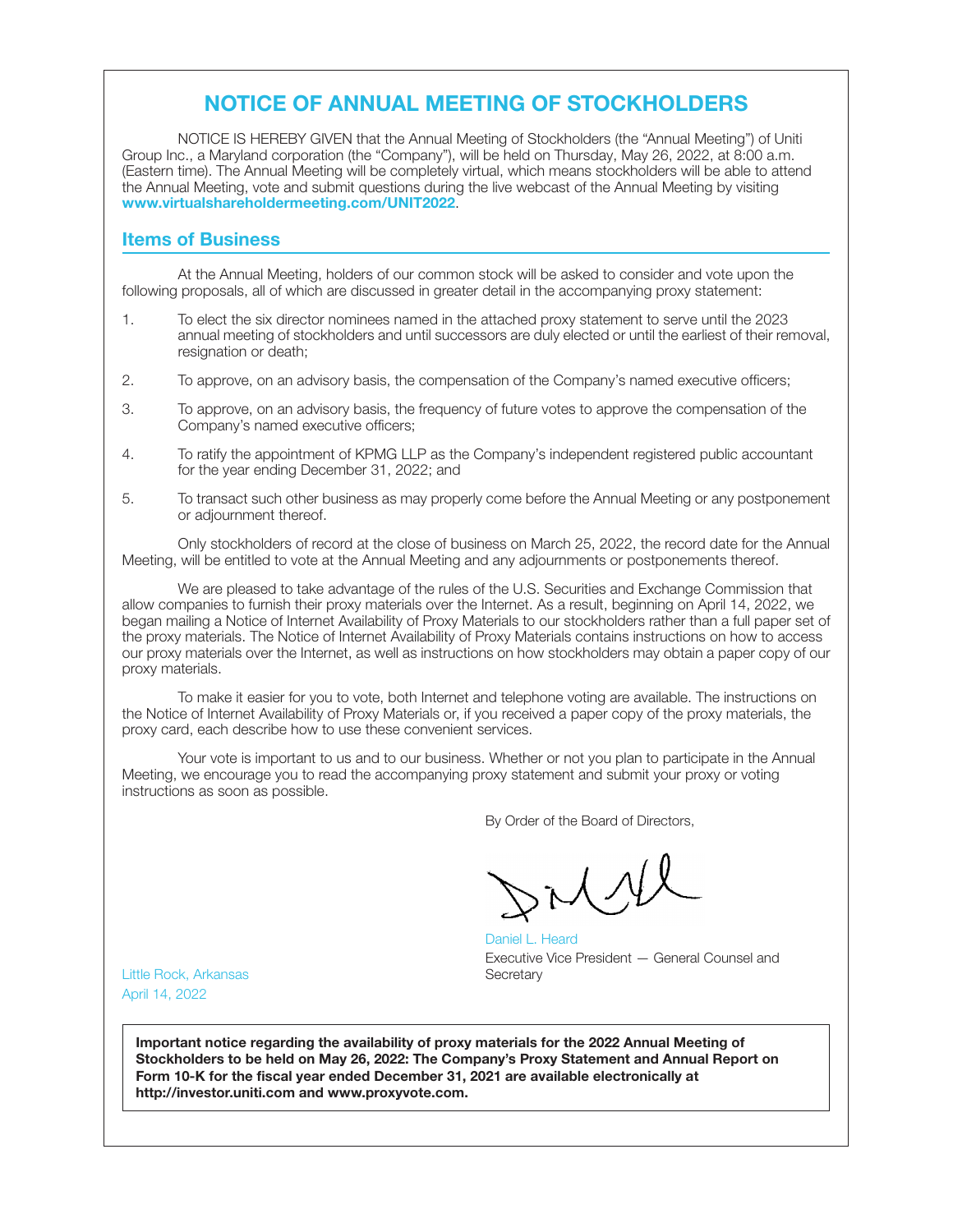# PROXY SUMMARY

This summary highlights certain information contained elsewhere in the accompanying proxy statement, but does not contain all of the information you should consider before voting your shares. For more complete information regarding the proposals to be voted upon at the Annual Meeting and our fiscal year 2021 performance, please review the entire proxy statement and our Annual Report on Form 10-K for the fiscal year ended December 31, 2021. We use the terms "Uniti," the "Company," "we," "our" and "us" in this summary to refer to Uniti Group Inc.

# Annual Meeting

| Date:            | May 26, 2022                                                                               |
|------------------|--------------------------------------------------------------------------------------------|
| Time:            | 8:00 a.m. (Eastern time)                                                                   |
| <b>Location:</b> | Via the Internet:<br>www.virtualshareholdermeeting.com/UNIT2022                            |
|                  | <b>Record Date:</b> Holders of our common stock at the close of business on March 25, 2022 |

# Voting Matters

| <b>Proposals</b>      |                                                                                                 | <b>Required</b><br><b>Approval</b>         | <b>Board</b><br><b>Recommendation</b> | Page<br><b>Reference</b> |
|-----------------------|-------------------------------------------------------------------------------------------------|--------------------------------------------|---------------------------------------|--------------------------|
|                       | Election of directors                                                                           | Majority of Votes Cast<br>for Each Nominee | FOR each<br>nominee                   | 12                       |
| 2.                    | Advisory vote to approve executive<br>compensation                                              | Majority of Votes Cast                     | <b>FOR</b>                            | 48                       |
| 3.                    | Advisory vote on the frequency of<br>future advisory votes to approve<br>executive compensation | Majority of Votes Cast*                    | <b>EVERY YEAR</b>                     | 49                       |
| $\mathcal{A}_{\cdot}$ | Ratification of auditors                                                                        | Majority of Votes Cast                     | FOR                                   | 50                       |

If a frequency option does not receive a majority of votes cast, the option receiving the most votes will be considered the stockholders' recommendation.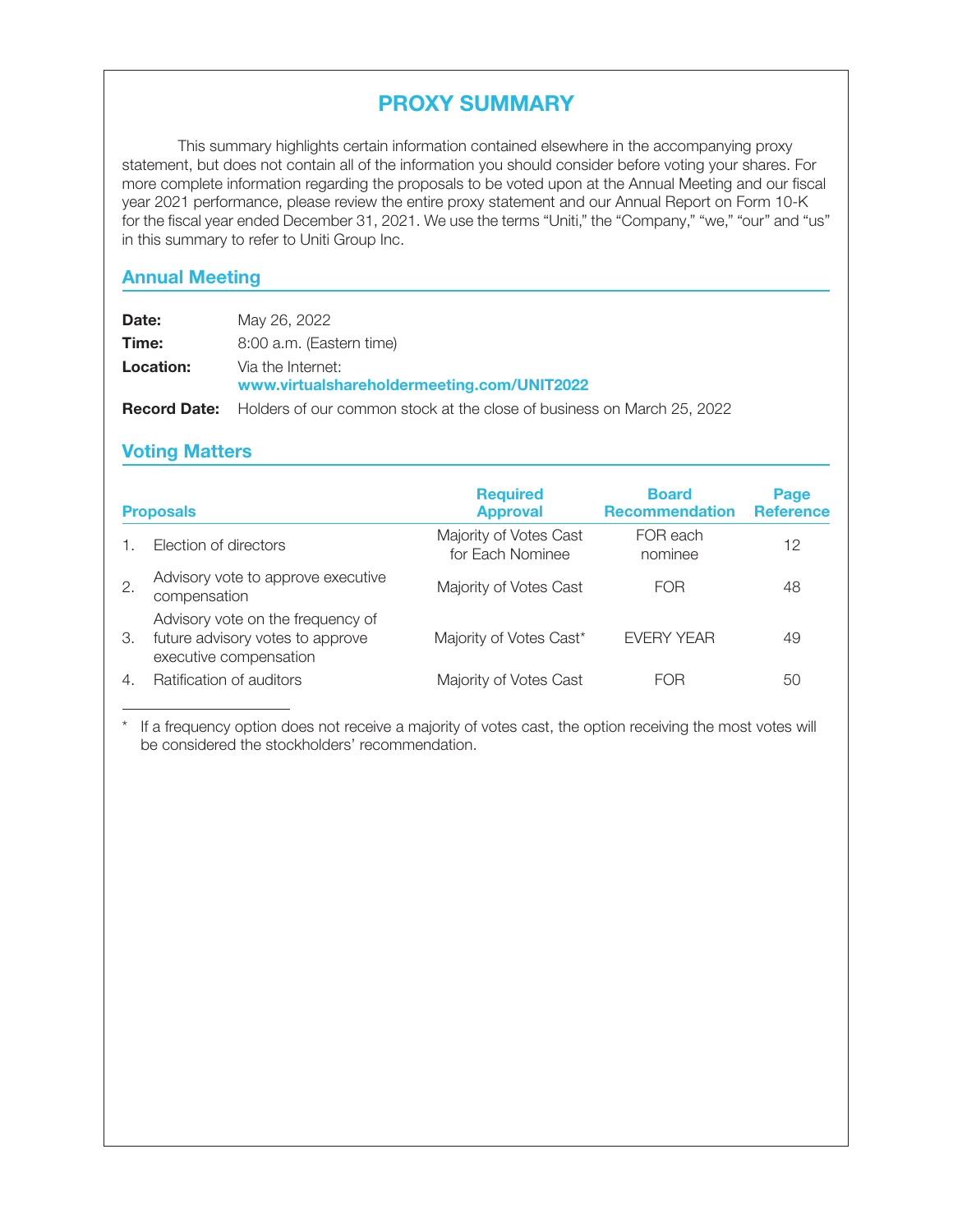# Corporate Governance Highlights (see page 6)

Uniti is committed to strong corporate governance practices and policies, which promote both the long-term interests of our stockholders and the accountability of the Board of Directors and management. The following table summarizes certain of our corporate governance practices and policies:

| Annual election of directors                                                                 | Active stockholder engagement                                                                                                        |
|----------------------------------------------------------------------------------------------|--------------------------------------------------------------------------------------------------------------------------------------|
| Majority voting and resignation policy for<br>director elections                             | Prohibit hedging and unapproved<br>pledging of our common stock                                                                      |
| Independent directors regularly meet<br>without management present                           | Board is 83% independent (CEO is only<br>management director) and includes two<br>female directors (40% of independent<br>directors) |
| Board regularly assesses its performance<br>through board and committee self-<br>evaluations | No poison pill                                                                                                                       |
| Independent Chairman                                                                         | Robust stock ownership guidelines                                                                                                    |

We value an open and active dialogue with our stockholders and we believe that regular communication with our stockholders is vital to our long-term success. We strive to foster strong stockholder relationships that lead to a mutual understanding of issues and approaches. During 2021, members of our management team met and communicated with many of our stockholders to ensure that we fully understand our stockholders' concerns with respect to governance and other matters.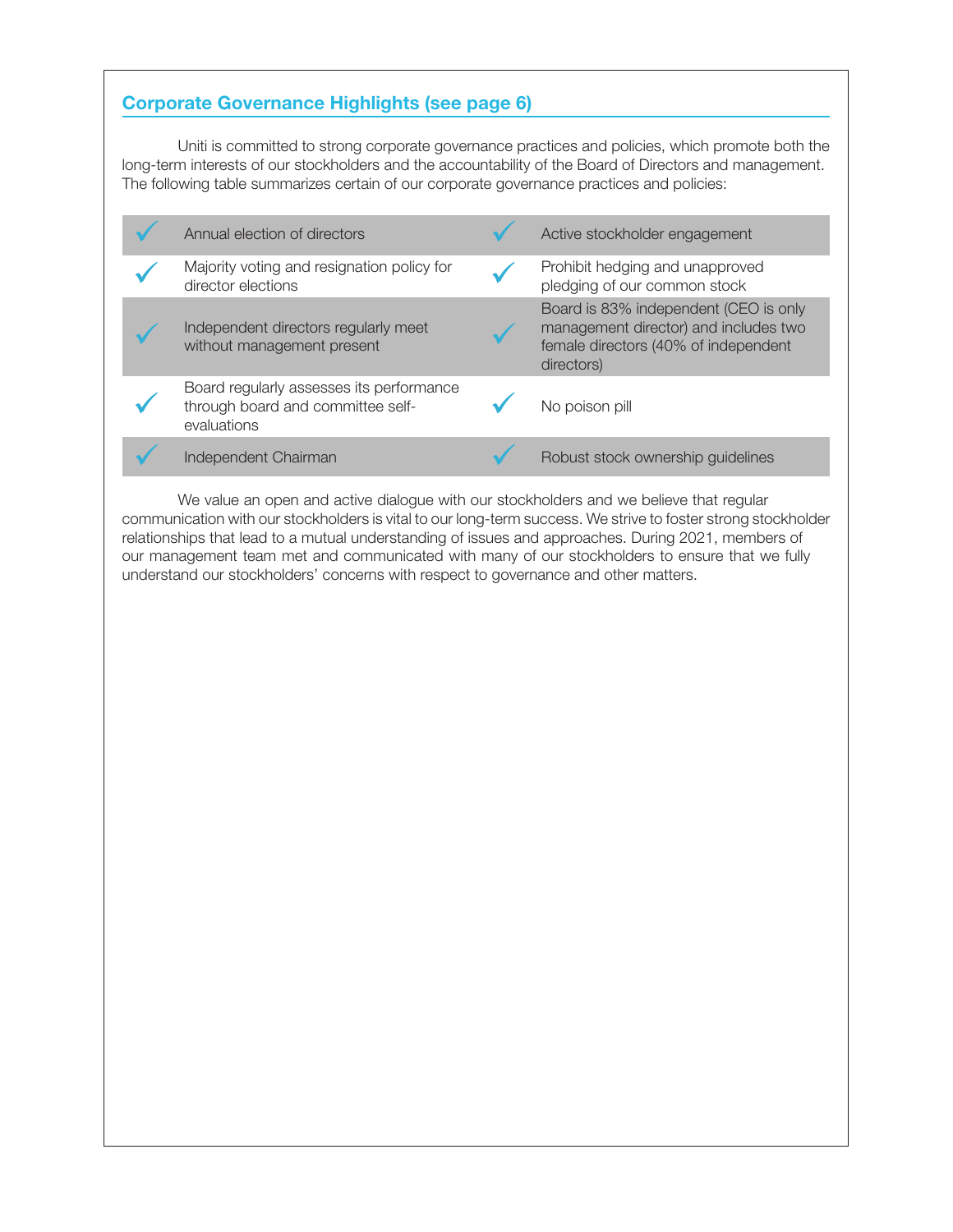# Director Nominees (see page 12)

The following table contains information about the six candidates who have been nominated for election to the Board of Directors of Uniti. Each nominee is currently a director of Uniti.

|                               |     |                                 |                                                                                                                                                  |                                   | <b>Committee Memberships</b>         |  |
|-------------------------------|-----|---------------------------------|--------------------------------------------------------------------------------------------------------------------------------------------------|-----------------------------------|--------------------------------------|--|
| <b>Name</b>                   | Age | <b>Director</b><br><b>Since</b> | <b>Principal</b><br><b>Occupation</b>                                                                                                            | <b>Financial</b><br><b>Expert</b> | <b>Audit Compensation Governance</b> |  |
| Jennifer S. Banner            | 62  | 2015                            | Executive Director of the University of<br>Tennessee Haslam College of<br>Business Forum for Emerging<br><b>Enterprises and Private Business</b> | E                                 |                                      |  |
| Scott G. Bruce                | 60  | 2016                            | President of Radius Global<br>Infrastructure, Inc.                                                                                               | E                                 |                                      |  |
| Francis X. ("Skip")<br>Frantz | 68  | 2015                            | Chairman of the Board of Uniti                                                                                                                   |                                   |                                      |  |
| Kenneth A. Gunderman          | 51  | 2015                            | President and CEO of Uniti                                                                                                                       |                                   |                                      |  |
| Carmen Perez-Carlton          | 61  | 2019                            | Telecommunications Consultant                                                                                                                    | m                                 |                                      |  |
| David L. Solomon              | 62  | 2015                            | Founder and Managing Director of<br>Meritage Funds                                                                                               | m                                 |                                      |  |
|                               |     |                                 |                                                                                                                                                  |                                   |                                      |  |

Member **M** Chairperson **Financial Expert**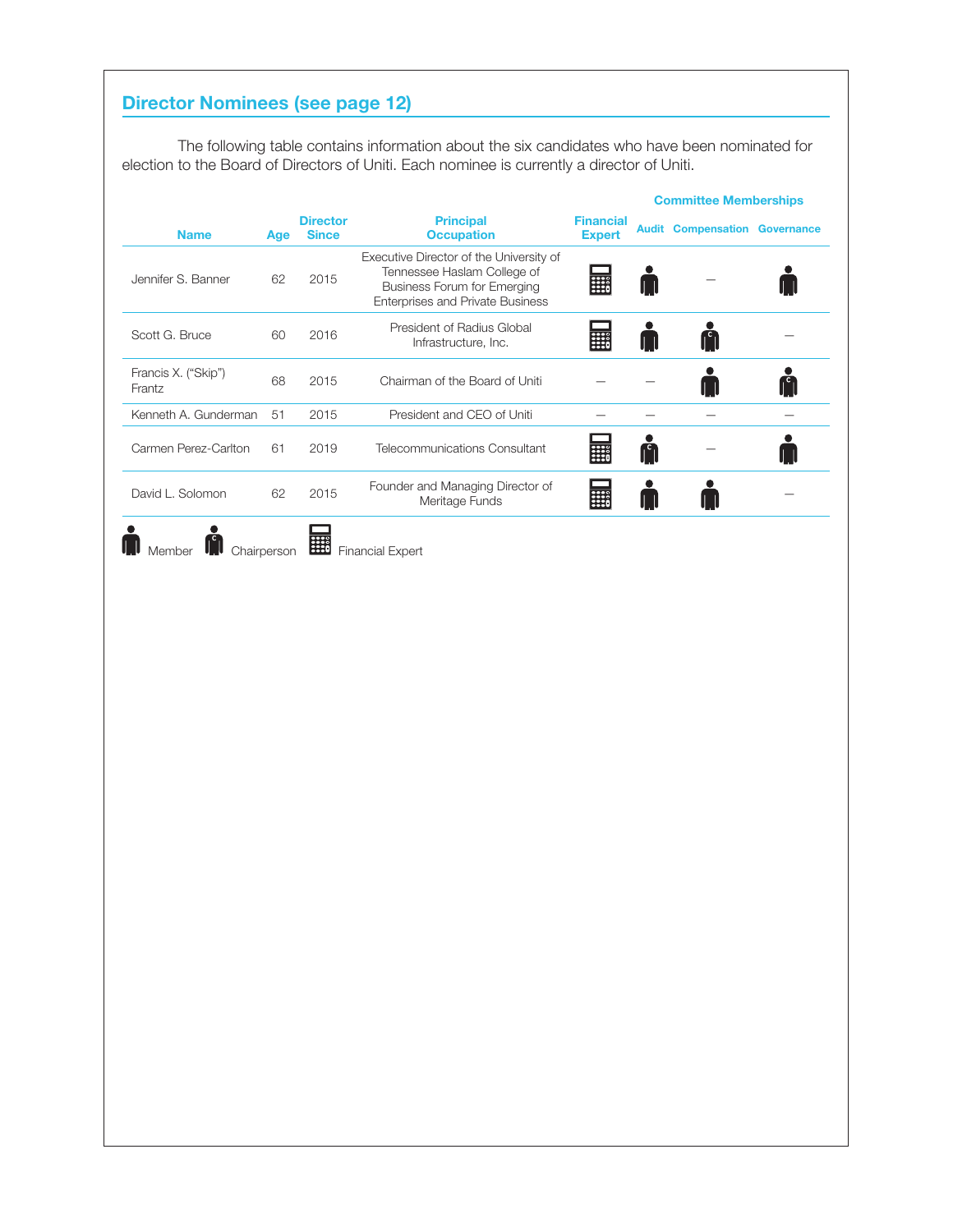# 2021 Executive Compensation (see page 21)

Compensation decisions regarding executive compensation are made by the Compensation Committee. The Compensation Committee believes that a sensibly structured, incentive-aligning compensation program is critical to the creation of long-term stockholder value. The following table summarizes certain highlights of our compensation practices:

| <b>What We Do:</b> |                                                                                                                                           | <b>What We Don't Do:</b>                                                                                                       |
|--------------------|-------------------------------------------------------------------------------------------------------------------------------------------|--------------------------------------------------------------------------------------------------------------------------------|
|                    | Align pay with performance by linking a<br>substantial portion of compensation to the<br>achievement of predefined performance<br>metrics | Do NOT provide tax gross-ups in any<br>circumstance                                                                            |
|                    | Retain an independent compensation<br>consultant                                                                                          | Do NOT provide excessive perquisites for<br>executives                                                                         |
|                    | Require compliance with stock ownership<br>guidelines for executives and non-<br>employee directors                                       | Do NOT provide guaranteed bonuses                                                                                              |
|                    | Include double-trigger change-in-control<br>provisions in equity awards                                                                   | Do NOT provide discount stock options or<br>stock appreciation rights                                                          |
|                    | Place caps on incentive award<br>opportunities and conduct annual risk<br>assessment                                                      | Do NOT pay dividends on performance-<br>based restricted stock units prior to vesting                                          |
|                    | Maintain a clawback policy                                                                                                                | Do NOT add back to our equity<br>compensation plan reserves any shares<br>tendered as payment for shares withheld<br>for taxes |

At the 2021 annual meeting of stockholders, approximately 98% of votes cast in the annual "say-on-pay" vote were in favor of the compensation of the Company's named executive officers ("NEOs"). In light of this strong support, the Compensation Committee decided to maintain the core design of our compensation program for 2022.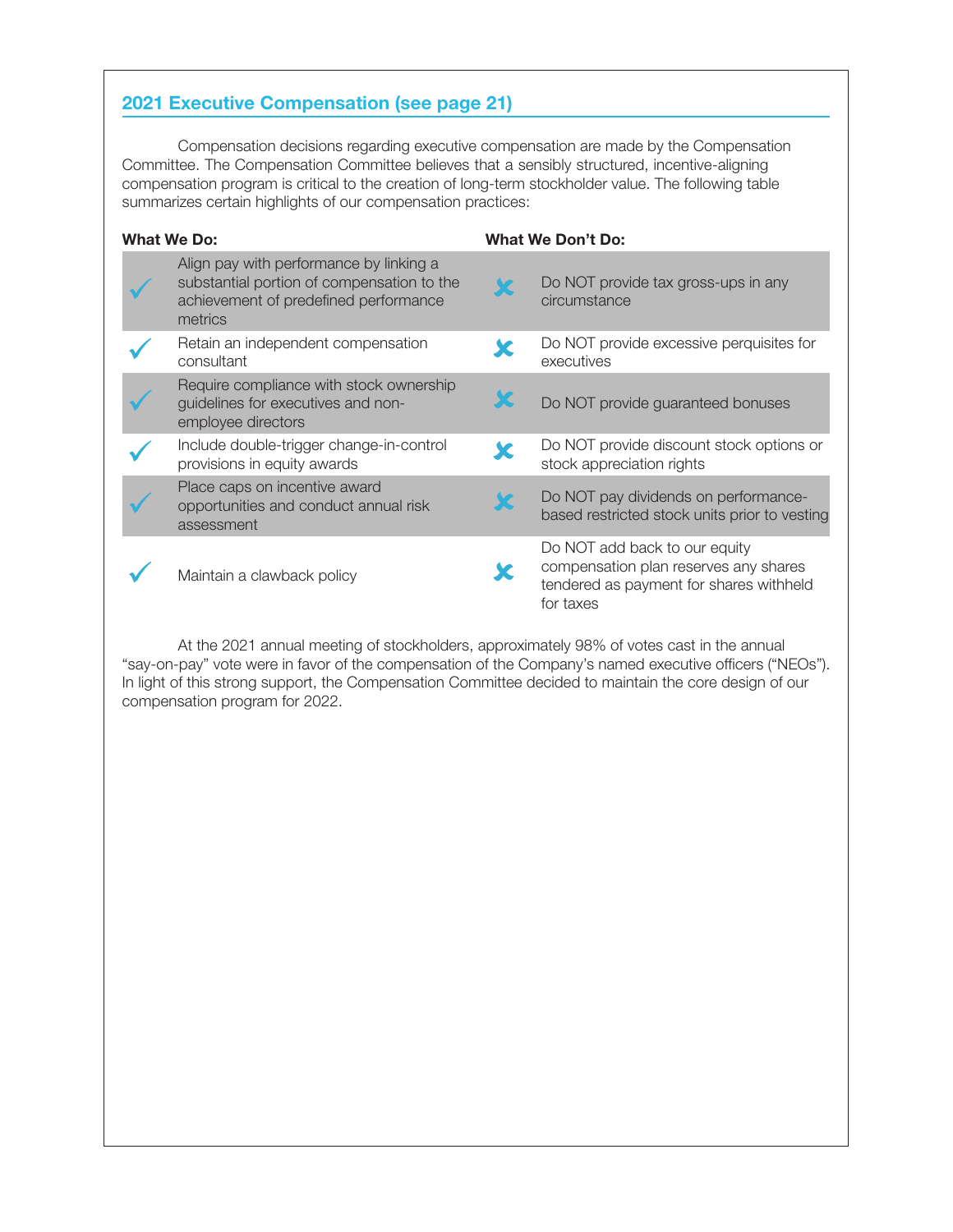# TABLE OF CONTENTS

| QUESTIONS AND ANSWERS ABOUT OUR ANNUAL MEETING                                            | $\mathbf{1}$   |
|-------------------------------------------------------------------------------------------|----------------|
|                                                                                           | 6              |
|                                                                                           | 6              |
|                                                                                           | 6              |
|                                                                                           | 6              |
|                                                                                           | 8              |
|                                                                                           | 8              |
|                                                                                           | 8              |
|                                                                                           | $\overline{9}$ |
|                                                                                           | $\overline{9}$ |
|                                                                                           | $\overline{9}$ |
|                                                                                           | 10             |
|                                                                                           | 10             |
|                                                                                           | 10             |
|                                                                                           | 12             |
| SECURITY OWNERSHIP OF CERTAIN BENEFICIAL OWNERS AND MANAGEMENT                            | 16             |
|                                                                                           | 19             |
|                                                                                           | 20             |
|                                                                                           | 21             |
|                                                                                           | 21             |
|                                                                                           | 33             |
|                                                                                           | 34             |
|                                                                                           | 36             |
|                                                                                           | 38             |
|                                                                                           | 40             |
|                                                                                           | 41             |
|                                                                                           | 42             |
|                                                                                           | 44             |
| PROPOSAL NO. 2 Advisory Vote to Approve Compensation of the Company's Named Executive     |                |
|                                                                                           | 48             |
| PROPOSAL NO. 3 Advisory Vote on Frequency of Future Advisory Votes on Executive           |                |
| Compensation                                                                              | 49             |
| PROPOSAL NO. 4 Ratification of Selection of Independent Registered Public Accounting Firm | 50             |
|                                                                                           | 52             |
| Stockholder Proposals for the 2023 Annual Meeting                                         | 52             |
|                                                                                           | 52             |
| Relationships and Certain Related Transactions                                            | 52             |
|                                                                                           | 54             |
|                                                                                           | 54             |
|                                                                                           | 55             |
|                                                                                           | 56             |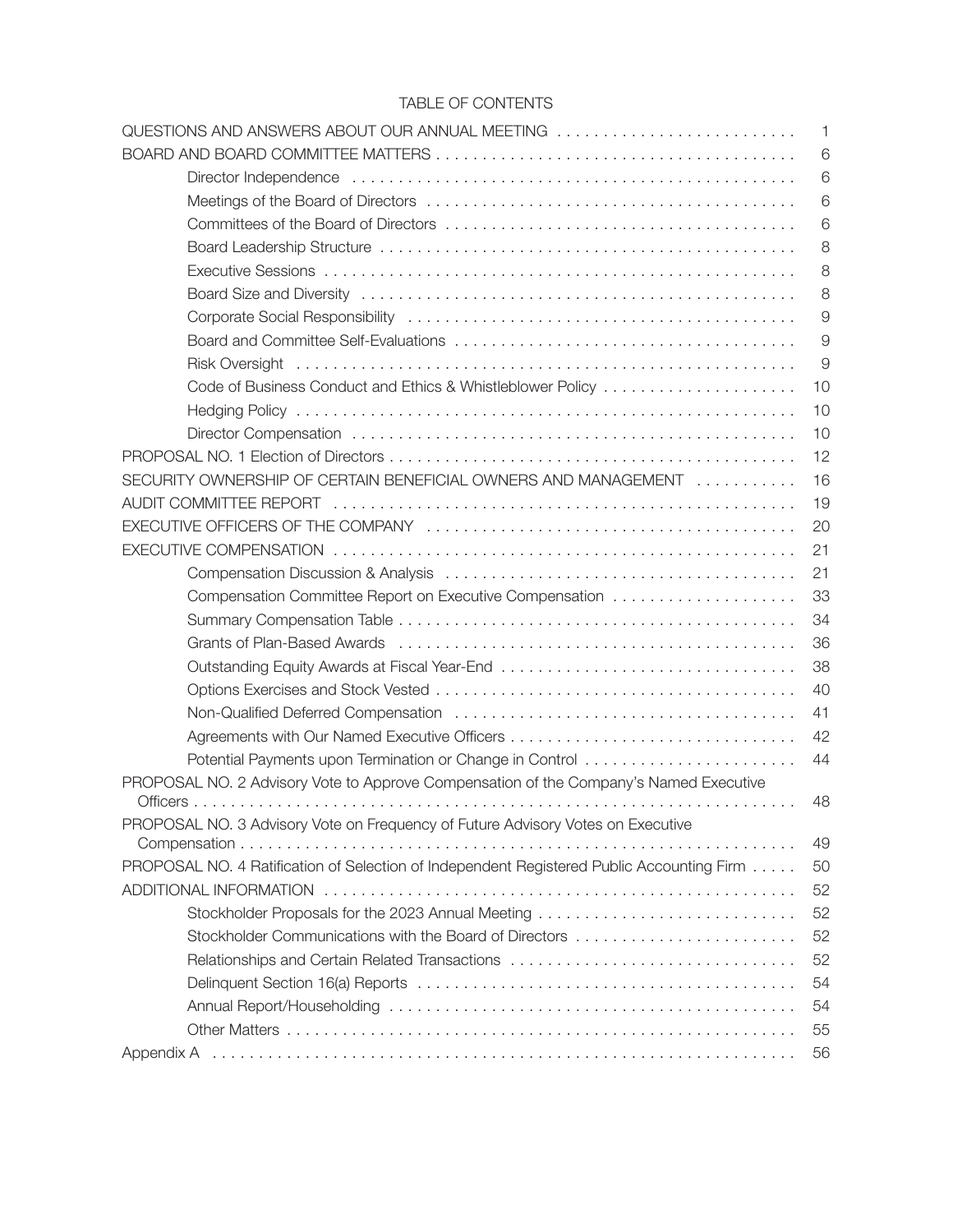

2101 Riverfront Drive, Suite A Little Rock, Arkansas 72202 Telephone: (501) 850-0820 www.uniti.com

# PROXY STATEMENT

This proxy statement (this "Proxy Statement") is being furnished to stockholders beginning on April 14, 2022 in connection with the solicitation of proxies by Uniti Group Inc. ("Uniti," "the Company," "we," "our" and "us") to be used at its 2022 annual meeting of stockholders (the "Annual Meeting") to be held on May 26, 2022 at 8:00 a.m. (Eastern time), and at any postponement or adjournment thereof.

We are excited to once again offer our stockholders a completely "virtual" Annual Meeting. We believe a virtual Annual Meeting provides our stockholders expanded access to participate in the meeting, improves communication between stockholders and management and results in cost savings for the Company and our stockholders. Hosting a virtual meeting enables increased stockholder attendance and participation, because more stockholders can attend and participate in the Annual Meeting, including the ability to vote and ask questions, from almost any location around the world. In addition, hosting a virtual Annual Meeting this year will assist us in protecting the health and well-being of our stockholders, directors and employees in light of the ongoing COVID-19 pandemic. You will be able to attend the Annual Meeting as well as vote and submit your questions during the live webcast of the meeting by visiting www.virtualshareholdermeeting.com/UNIT2022 and entering the control number included in your Notice of Internet Availability of Proxy Materials, on your proxy card or in the instructions that accompanied your proxy materials. Because the Annual Meeting is entirely virtual and being webcast live over the Internet, stockholders will not be able to attend the Annual Meeting in person.

Please read this Proxy Statement carefully and then vote your shares promptly by telephone, by Internet or by signing, dating and returning your proxy card.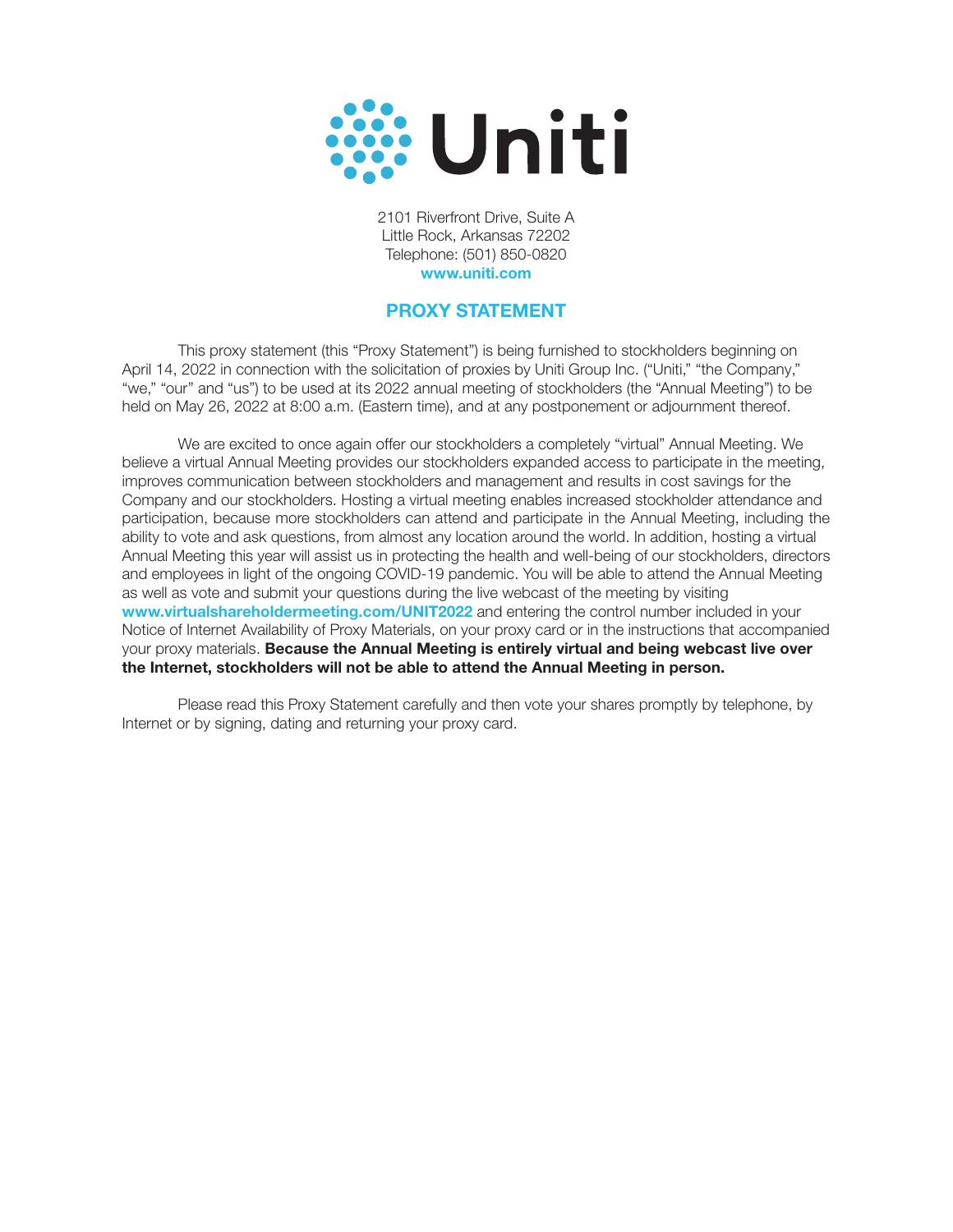# QUESTIONS AND ANSWERS ABOUT OUR ANNUAL MEETING

## Q: What is included in the proxy materials?

- A: The Internet version of the proxy materials includes:
	- This Proxy Statement for the Annual Meeting; and
	- Our 2021 annual report to stockholders, which includes our Annual Report on Form 10-K for the fiscal year ended December 31, 2021, as amended (the "Annual Report").

If you received a printed copy of these materials by mail, the proxy materials also include a proxy card or a voting instruction form for the Annual Meeting.

## Q: What items of business will be conducted at the Annual Meeting?

- A: The following matters will be presented for stockholder consideration and voting at the Annual Meeting:
	- The election of six nominees to serve as directors of the Company until the 2023 annual meeting of stockholders and until successors are duly elected or until the earliest of their removal, resignation or death (Proposal No. 1);
	- An advisory vote to approve the compensation of the Company's NEOs (Proposal No. 2);
	- An advisory vote approving the frequency at which future advisory votes on executive compensation — like Proposal No. 2 above — should be conducted (Proposal No. 3); and
	- The ratification of the appointment of KPMG LLP ("KPMG") as our independent public accounting firm for the year ending December 31, 2022 (Proposal No. 4).

## Q: How does the Board of Directors recommend that I vote?

- A: The Board recommends you vote:
	- "FOR" the election of each of the six nominees to serve as directors of the Company (Proposal No. 1);
	- "FOR" approval of the resolution regarding compensation of the Company's NEOs (Proposal No. 2);
	- in favor of holding future advisory votes to approve the compensation of the Company's NEOs "EVERY YEAR" (Proposal No. 3); and
	- "FOR" the ratification of the appointment of KPMG as our independent public accounting firm for the year ending December 31, 2022 (Proposal No. 4).

## Q: Who is entitled to vote at the Annual Meeting?

A: Each share of Uniti common stock is entitled to one vote on each proposal presented at the Annual Meeting. Holders of record of our common stock at the close of business on March 25, 2022 (the "Record Date" for the Annual Meeting) are entitled to receive notice of the Annual Meeting and to vote their shares of common stock held on that date at the Annual Meeting or any postponements or adjournments of the Annual Meeting. On the Record Date, 236,938,105 shares of common stock of Uniti were outstanding.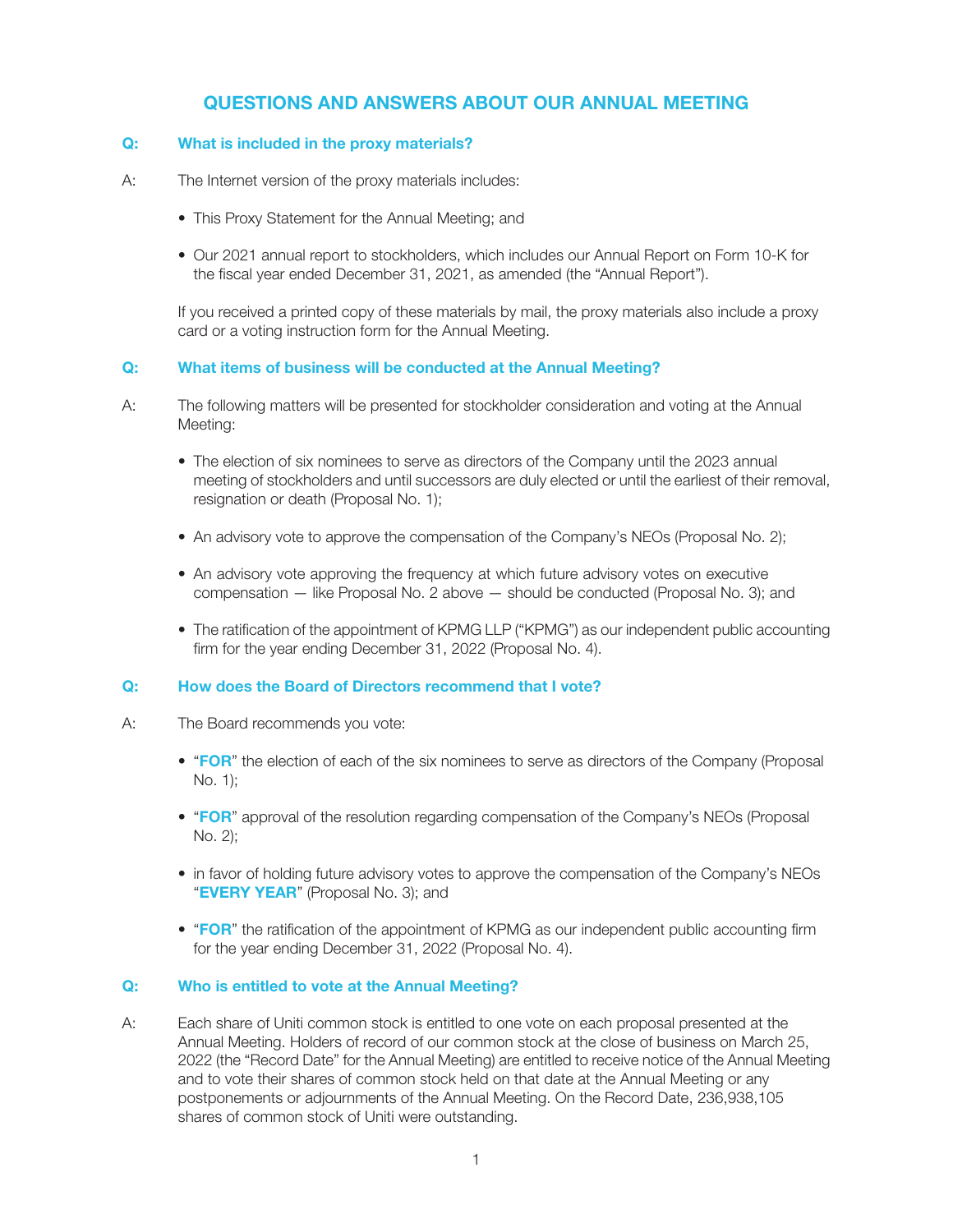## Q: How can I attend and participate in the Annual Meeting?

A: Stockholders may attend and participate in the Annual Meeting online by visiting www.virtualshareholdermeeting.com/UNIT2022. The Annual Meeting will begin promptly at 8:00 a.m. (Eastern time). We encourage you to access the Annual Meeting prior to the start time. Online check-in will begin at 7:45 a.m. (Eastern time), and you should allow ample time for the check-in procedures.

While all Uniti stockholders will be permitted to attend the Annual Meeting, only stockholders of record and beneficial owners as of the close of business on the Record Date, March 25, 2022, may vote and ask questions during the Annual Meeting. Stockholders logging into the Annual Meeting with their control number will receive the same rights and opportunities to participate in the Annual Meeting as they would if the Annual Meeting was an in-person meeting, including the ability to vote or ask questions throughout the Annual Meeting. In order to vote or submit a question during the meeting, you will need to follow the instructions posted at www.virtualshareholdermeeting.com/UNIT2022 and will also need the control number included on your Notice of Internet Availability of Proxy Materials or proxy card.

At the end of the meeting, we will allot time for a question and answer session during which we intend to answer questions submitted during the Annual Meeting that are pertinent to the business conducted at the Annual Meeting. We will prioritize questions that relate to the proposals considered at the Annual Meeting, and questions on similar topics may be combined and answered together. Stockholders logging into the Annual Meeting with their control number will be able to ask questions at any time during the Annual Meeting. If you would like to submit a question, you must type the question in the dialog box provided at

www.virtualshareholdermeeting.com/ UNIT2022 during the Annual Meeting.

Broadridge Financial Solutions, Inc. is hosting the Annual Meeting and, on the date of the Annual Meeting, will be available via telephone at 844-986-0822 (US) or 303-562-9302 (International) to answer your questions regarding how to attend and participate in the Annual Meeting virtually via the Internet.

## Q: What is the difference between a stockholder of record and a beneficial owner of shares held in street name?

## A: Stockholder of record.

If your shares are registered directly in your name with our transfer agent, EQ Shareowner Services, you are considered the stockholder of record with respect to those shares, and we sent a Notice of Internet Availability of Proxy Materials or a printed set of the proxy materials, together with a proxy card, directly to you.

## Beneficial owner of shares held in street name.

If your shares are held in an account at a broker, bank or other nominee, then you are the beneficial owner of those shares held in "street name," and a Notice of Internet Availability of Proxy Materials or a printed set of the proxy materials, together with a voting instruction form, was forwarded to you by your broker, bank or other nominee who is considered the stockholder of record with respect to those shares. As a beneficial owner, you have the right to instruct your broker, bank or other nominee on how to vote the shares held in your account by following the instructions in the Notice of Internet Availability of Proxy Materials or on the voting instruction form you received.

## Q: How can I vote my shares?

A: The process for voting your shares depends on how your shares are held. Generally, as discussed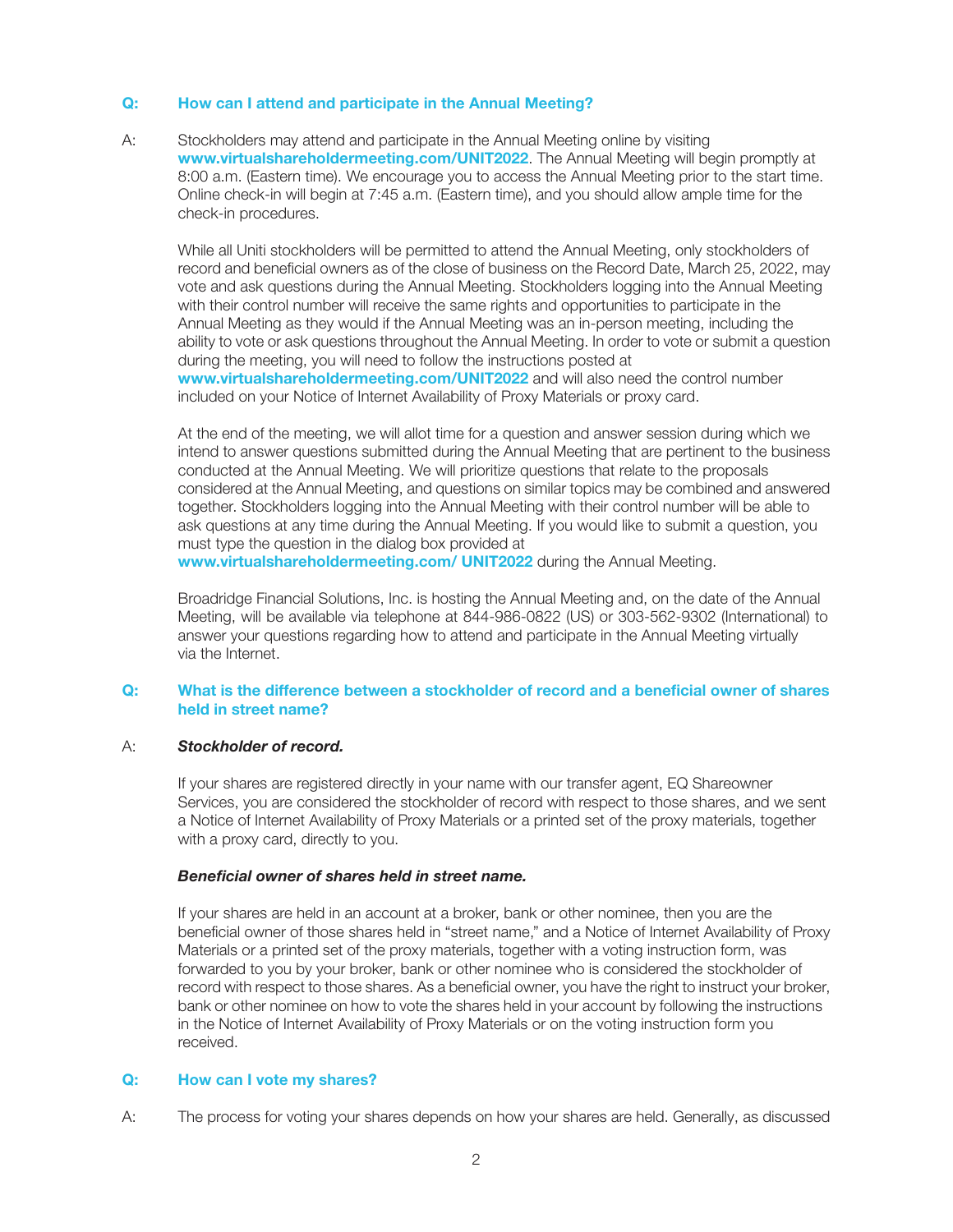above, you may hold shares as a "record holder" (that is, in your own name) or in "street name" (that is, through a nominee, such as a broker or bank). As explained above, if you hold shares in "street name," you are considered to be the "beneficial owner" of those shares.

**Voting by record holders.** If you are a record holder, you may vote by proxy prior to the Annual Meeting or you may vote during the Annual Meeting by joining the live webcast and following the instructions at www.virtualshareholdermeeting.com/UNIT2022. If you are a record holder and would like to vote your shares by proxy prior to the Annual Meeting, you have three ways to vote:



go to the website **www.proxyvote.com** and follow the instructions at that website;



call 1-800-690-6903 and follow the instructions provided on the call; or



if you received a proxy card in the mail, complete, sign, date and mail the proxy card in the return envelope provided to you.

Please note that telephone and Internet proxy voting will close at 11:59 p.m. (Eastern time) on May 25, 2022. If you received a proxy card in the mail and wish to vote by completing and returning the proxy card via mail, please note that your completed proxy card must be received before the polls close for voting at the Annual Meeting.

Voting by beneficial owners of shares held in "street name." If your shares are held in the name of a broker, bank or other nominee (that is, your shares are held in "street name"), you should receive separate instructions from your broker, bank or other nominee describing how to vote.

## Q: What constitutes a quorum?

A: The presence at the Annual Meeting, virtually or by proxy, of stockholders entitled to cast a majority of all the votes entitled to be cast at the Annual Meeting constitutes a quorum. If a quorum is established, each holder of common stock will be entitled to one vote on each matter to be voted on at the Annual Meeting for each issued and outstanding share of common stock owned on the Record Date. Proxies received but marked as abstentions and broker "non-votes" will be included in the calculation of the number of votes considered to be present at the Annual Meeting and will be counted for quorum purposes. If a quorum is not present, the Annual Meeting may be adjourned until a quorum is obtained.

## Q: How many votes are needed to approve each proposal?

A: The stockholder vote required to approve each proposal is set forth below:

|    | <b>Proposals</b>                                                                             | <b>Required</b><br><b>Approval</b>         |
|----|----------------------------------------------------------------------------------------------|--------------------------------------------|
|    | Election of directors                                                                        | Majority of Votes Cast<br>for Each Nominee |
| 2. | Advisory vote to approve executive compensation                                              | Majority of Votes Cast                     |
| 3. | Advisory vote on the frequency of future advisory votes to approve<br>executive compensation | Majority of Votes Cast                     |
|    | Ratification of auditors                                                                     | Majority of Votes Cast                     |

**Director Resignation Policy.** In accordance with our bylaws with respect to an uncontested election of directors, a director nominee must receive more votes cast "for" than "against" his or her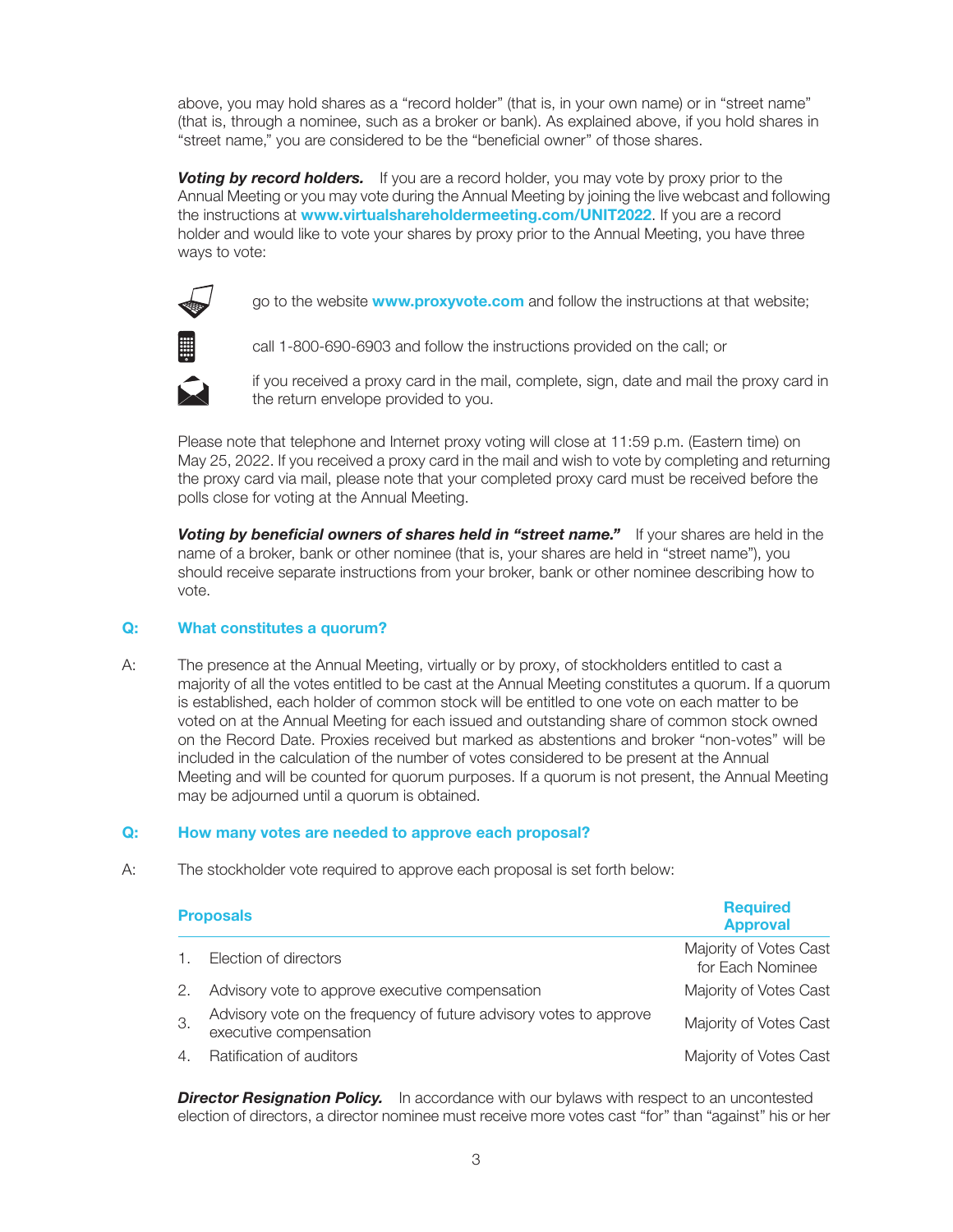election in order to be elected to the Board. Pursuant to our bylaws and Corporate Governance Guidelines, each director promptly following his or her failure to receive a majority of votes cast for his or her election is required to tender a contingent, irrevocable resignation. If this occurs, the Governance Committee will consider such resignation and make a recommendation to the Board regarding whether to accept or reject such resignation. The Board will act on the Governance Committee's recommendation within 90 days of the date the election results are certified and publicly disclose its decision.

Advisory Vote to Approve Executive Compensation. As noted above, approval of the compensation of our NEOs (Proposal No. 2) and approval of a frequency for future stockholder advisory votes to approve executive compensation (Proposal No. 3) require the affirmative vote of a majority of votes cast. These proposals, however, are merely advisory and are not binding on the Company, the Board or its Compensation Committee. Despite the fact these are non-binding, the Board and the Compensation Committee will take the voting results under advisement when making future decisions regarding the Company's executive compensation program and the frequency at which advisory votes to approve executive compensation will be conducted. With respect to Proposal No. 3, if a frequency option does not receive majority support, the option receiving the greatest number of votes will be considered the frequency recommended by the Company's stockholders.

## Q: How are proxies voted?

A: All shares represented by valid proxies received prior to the Annual Meeting will be voted, and where a stockholder specifies by means of the proxy a choice with respect to any matter to be acted upon, the shares will be voted in accordance with the stockholder's instructions.

## Q: What happens if I do not give specific voting instructions?

## A: Stockholders of record.

If you are a stockholder of record and you sign and return a proxy card without giving specific voting instructions or you indicate when voting on the Internet or by telephone that you wish to vote as recommended by the Board, then the proxy holders will vote your shares in the manner recommended by the Board on all matters presented in this Proxy Statement and as the proxy holders may determine in their discretion with respect to any other matters properly presented for a vote at the Annual Meeting.

## Beneficial owners of shares held in street name.

If you are a beneficial owner of shares held in street name and do not join and vote at the Annual Meeting or provide the broker, bank or other nominee that holds your shares with specific voting instructions, under the rules of various national and regional securities exchanges, the broker, bank or other nominee that holds your shares may generally vote on routine matters but cannot vote on non-routine matters. If the broker, bank or other nominee that holds your shares does not receive instructions from you on how to vote your shares on a non-routine matter, the broker, bank or other nominee that holds your shares will inform the inspector of election that it does not have the authority to vote on such matter with respect to your shares. This is generally referred to as a "broker non-vote."

## Q: Which ballot measures are considered "routine" or "non-routine"?

A: The ratification of KPMG as our independent registered public accounting firm for the year ending December 31, 2022 (Proposal No. 4) is considered a routine matter under applicable rules, and no broker non-votes will occur in connection with Proposal No. 4. All other matters to be voted on at the Annual Meeting are considered non-routine matters under applicable rules, and therefore broker non-votes may exist in connection with these proposals.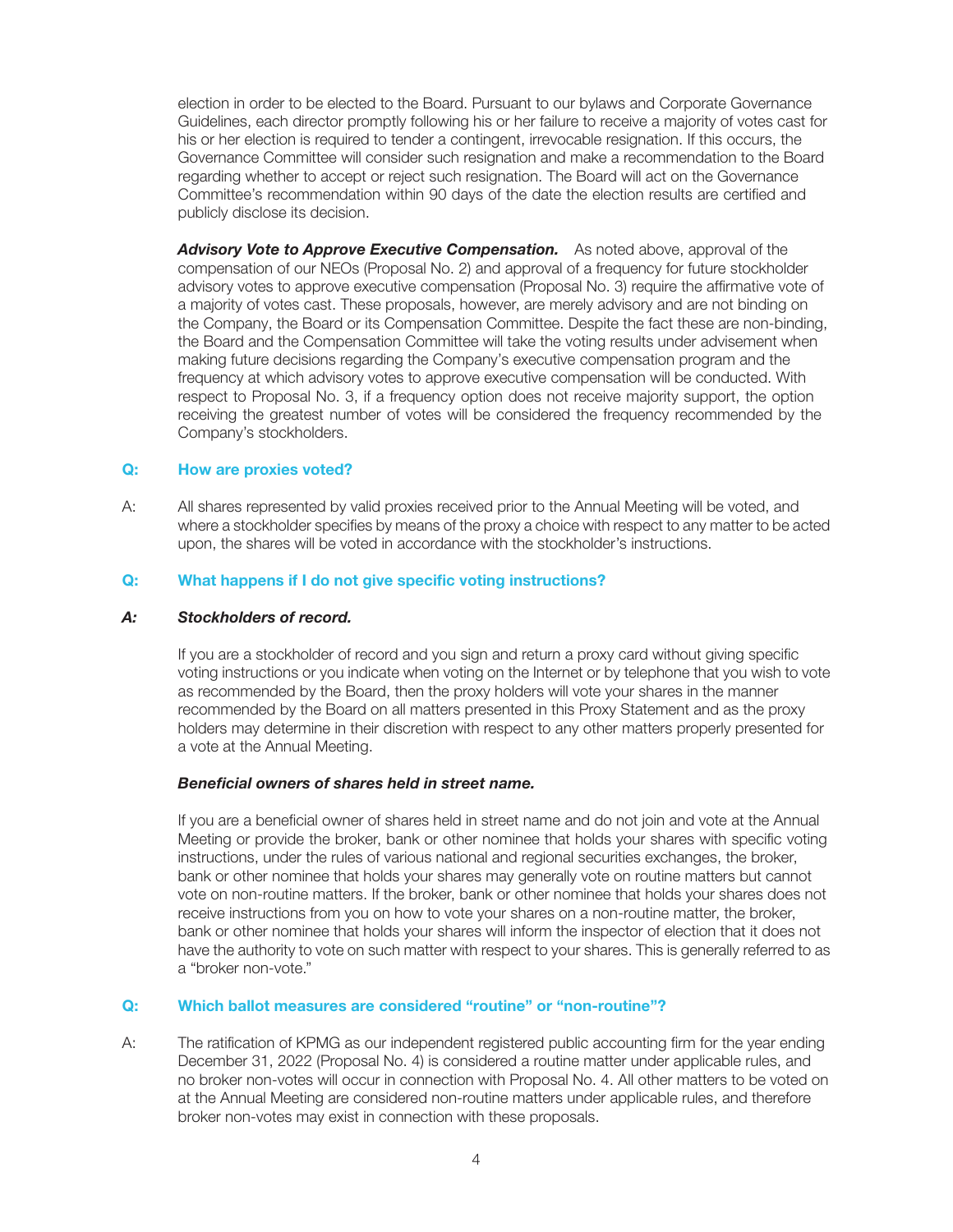## Q: How are abstentions and broker non-votes counted?

A: Abstentions and broker non-votes will be counted to determine whether there is a quorum present at the Annual Meeting. With respect to each of the proposals presented in this Proxy Statement, abstentions and broker non-votes will not be considered votes cast for voting purposes and will have no effect on such proposals. The effect of abstentions and broker non-votes on each of the proposals presented in this Proxy Statement is as follows:

|    | <b>Proposals</b>                                                                             | <b>Abstentions</b> | <b>Broker Non-Votes</b> |
|----|----------------------------------------------------------------------------------------------|--------------------|-------------------------|
|    | Election of directors                                                                        | No Effect          | No Effect               |
|    | Advisory vote to approve executive compensation                                              | No Effect          | No Effect               |
| З. | Advisory vote on the frequency of future advisory<br>votes to approve executive compensation | No Effect          | No Effect               |
| 4  | Ratification of auditors                                                                     | No Effect          | Not Applicable          |

## Q: Can I change my vote after I have voted?

A: Yes. You may revoke your proxy and change your vote at any time before the final vote at the Annual Meeting. After you submit your proxy, you may change your vote via the Internet or by telephone (in which case only your latest Internet or telephone proxy submitted prior to the Annual Meeting will be counted), by signing and returning a new proxy card or voting instruction form with a later date, or by attending the Annual Meeting and voting. However, your virtual attendance at the Annual Meeting will not automatically revoke your proxy unless you properly vote during the Annual Meeting or specifically request that your prior proxy be revoked by delivering written notice to Uniti's Secretary prior to the Annual Meeting at 2101 Riverfront Drive, Suite A, Little Rock, Arkansas 72202.

## Q: What does it mean if I receive more than one proxy card or voting instruction form?

A: If your shares are registered differently, or if they are held in more than one account, you will receive more than one proxy card or voting instruction form. Please follow the instructions on each proxy card or voting instruction form to ensure that all of your shares are voted. Please sign each proxy card exactly as your name appears on the card. For joint accounts, each owner must sign the proxy card. When signing as executor, administrator, attorney, trustee, guardian, etc., please print your full title on the proxy card.

## Q: Where can I find the voting results of the Annual Meeting?

A: Uniti will announce preliminary voting results at the Annual Meeting and disclose final results in a Current Report on Form 8-K filed with the U.S. Securities and Exchange Commission (the "SEC") within four business days after the Annual Meeting.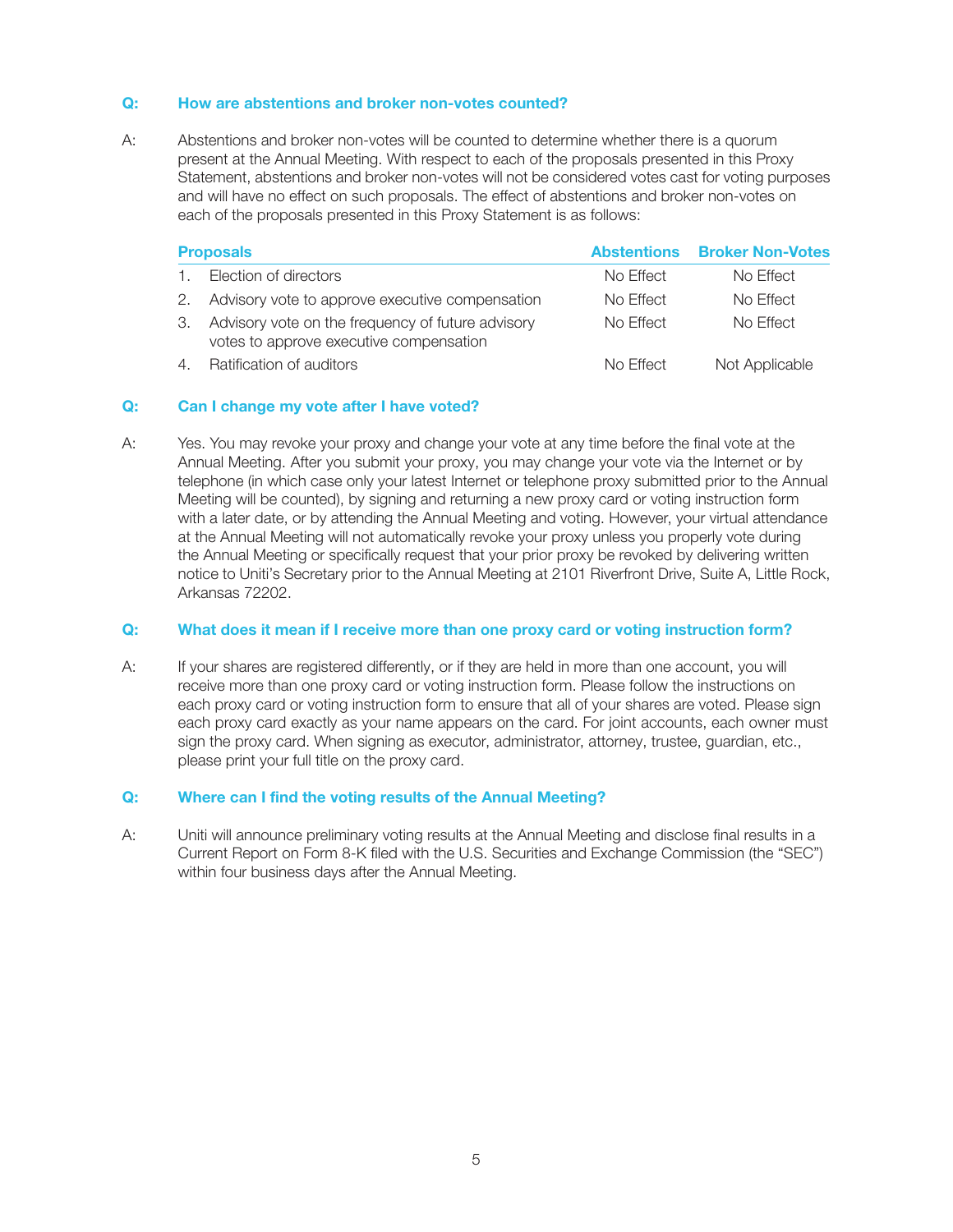# BOARD AND BOARD COMMITTEE MATTERS

Our governing documents provide that the Board of Directors must consist of not less than two nor more than nine directors. The number of directors who serve on the Board is currently set at six and may be fixed from time to time by the Board in the manner provided in the Company's bylaws. The current members of the Board are Jennifer S. Banner, Scott G. Bruce, Francis X. ("Skip") Frantz (Chairman), Kenneth A. Gunderman, Carmen Perez-Carlton and David L. Solomon. Biographical information regarding each of the current directors is available below under "Proposal No. 1 — Election of Directors."

## Director Independence

The Board has affirmatively determined that all of our directors except Mr. Gunderman qualify as independent directors under applicable Nasdaq listing standards and SEC rules. In making this determination, the Board reviewed each of the director's relationships, if any, with Uniti and determined that there are no relationships that would impair any director's ability to exercise independent judgment in carrying out his or her responsibilities as a director.

## Meetings of the Board of Directors

During 2021, the Board met seven times and acted by unanimous written consent eight times. All of the directors attended at least 75% of the meetings of the Board and Board committees on which they served during the periods in which they served. Directors are expected to attend each annual meeting of stockholders, and all of the directors then serving on the Board (with the exception of Ms. Perez-Carlton) joined the 2021 annual meeting of stockholders.

## Committees of the Board of Directors

The Board has three standing committees: the Audit Committee, the Compensation Committee and the Governance Committee. Each committee has a written charter that is available on our website at www.uniti.com under the "About Us - Corporate Governance" tab (information on the Company's website is not incorporated by reference herein) and is comprised entirely of directors whom the Board has determined are independent under applicable Nasdaq listing standards and SEC rules. A brief description of the function of each committee is set forth below. Currently the members of each committee are as follows:

|                                        |              | <b>Committee Memberships</b> |              |  |  |  |
|----------------------------------------|--------------|------------------------------|--------------|--|--|--|
| <b>Board Member</b>                    | <b>Audit</b> | Compensation                 | Governance   |  |  |  |
| Jennifer S. Banner                     |              |                              |              |  |  |  |
| Scott G. Bruce                         |              |                              |              |  |  |  |
| Francis X. ("Skip") Frantz             |              |                              | A            |  |  |  |
| Kenneth A. Gunderman                   |              |                              |              |  |  |  |
| Carmen Perez-Carlton                   | n            |                              | $\mathsf{L}$ |  |  |  |
| David L. Solomon                       |              |                              |              |  |  |  |
| Number Of Meetings Held In Fiscal 2021 | 5            | 5                            | 4            |  |  |  |
|                                        |              |                              |              |  |  |  |



**M** Member **M** Chairperson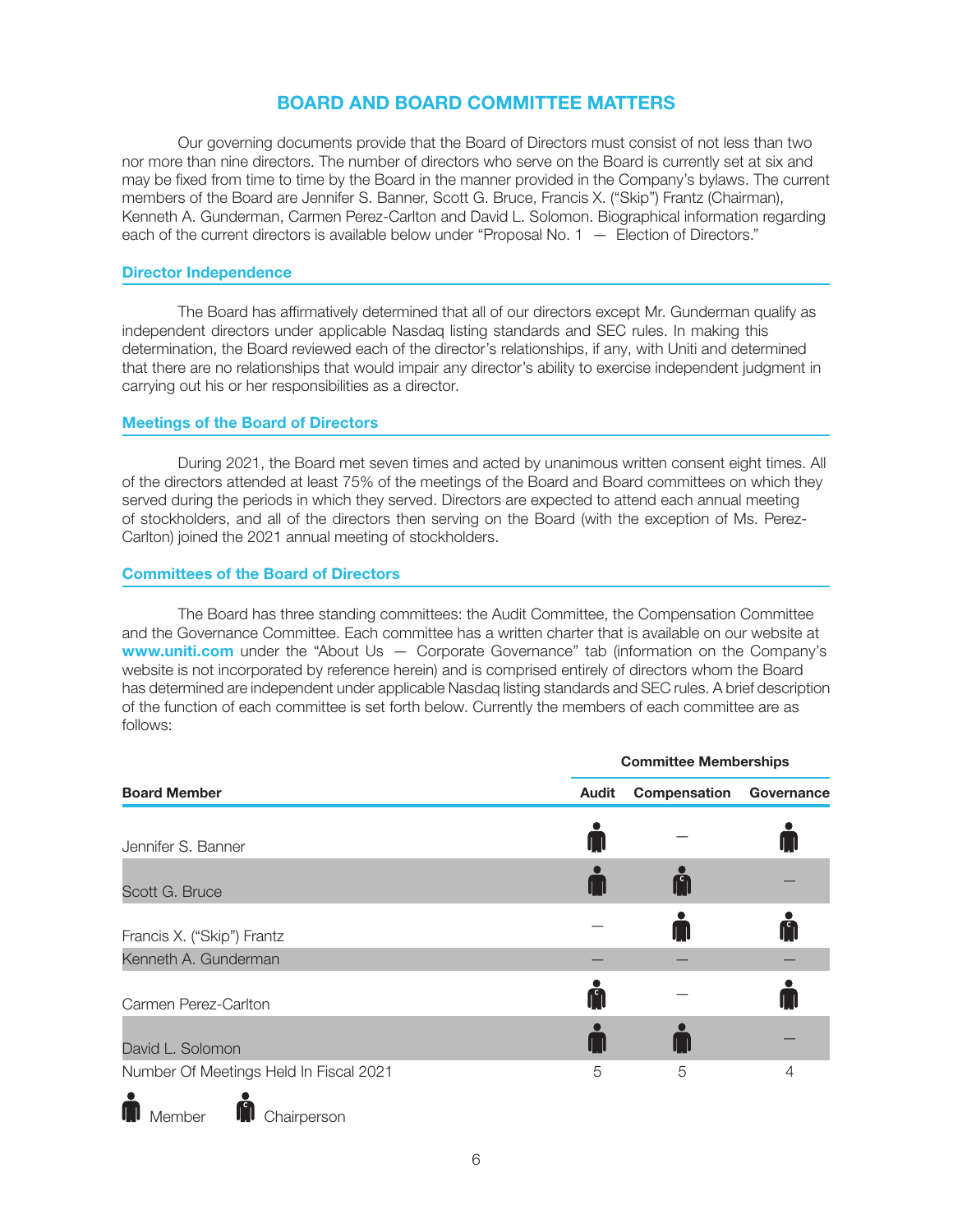## Audit Committee

Our Audit Committee consists of Ms. Perez-Carlton (Chair), Ms. Banner and Messrs. Bruce and Solomon. Ms. Banner served as chair of the Audit Committee until February 28, 2022. The Board has determined that each member of the Audit Committee is an "audit committee financial expert," as defined by the rules of the SEC. The primary duties of the Audit Committee include, among other things: (i) overseeing both the external and internal audit processes; (ii) establishing procedures for the receipt of complaints regarding accounting, internal accounting controls or auditing matters; (iii) overseeing and interacting with our independent auditors regarding the auditor's engagement and/or dismissal, duties, compensation, qualifications and performance; (iv) reviewing and discussing with our independent auditors the scope of audits and our accounting principles, policies and practices; (v) reviewing and discussing our financial statements with our independent auditors and management; (vi) monitoring the ongoing review of the Company's systems of disclosure controls and procedures and internal control over financial reporting; and (vii) reviewing and approving (or disapproving) related-party transactions.

## Compensation Committee

Our Compensation Committee consists of Messrs. Bruce (Chair), Frantz and Solomon. Mr. Solomon served as the chair of the Compensation Committee until February 2021. The Compensation Committee assists the Board in fulfilling its oversight responsibility related to the compensation programs, plans and awards for Uniti's directors and executive officers. For more information regarding the Compensation Committee, see "Compensation Discussion & Analysis" below in this Proxy Statement.

## Compensation Committee Interlocks and Insider Participation

No member of the Compensation Committee serving during 2021 had any relationship requiring disclosure under the section titled "Relationships and Certain Related Transactions" in this Proxy Statement. During 2021, none of our executive officers served on the compensation committee (or its equivalent) or board of directors of another entity whose executive officer served on either the Compensation Committee or the Board of Directors.

#### Governance Committee

Our Governance Committee consists of Mr. Frantz (Chair), Ms. Banner and Ms. Perez-Carlton. The Governance Committee's primary duties include, among other things: (i) establishing and reviewing the criteria for the skills and characteristics required of Board members; (ii) identifying individuals qualified to become directors consistent with the Governance Committee's membership criteria; (iii) recommending director nominees to the Board for election at each annual meeting of stockholders and to fill vacancies; (iv) reviewing Uniti's Corporate Governance Guidelines; (v) assisting the Chairman of the Board with an annual evaluation of the Board and its committees; and (vi) annually, in consultation with the Chairman of the Board and our Chief Executive Officer, reviewing management succession plans.

The Governance Committee identifies potential Board candidates through various methods, including recommendations from directors, management and stockholders, and has the sole authority to retain, compensate and terminate search firms to be used to identify director candidates. The Governance Committee periodically reviews, in consultation with our President and Chief Executive Officer, the appropriate skills and characteristics required of Board members in the context of the composition and needs of the Board from time to time. In reviewing potential candidates, the Governance Committee considers applicable Board and Board committee independence requirements imposed by Uniti's Corporate Governance Guidelines, Nasdaq listing standards and applicable law. The Governance Committee actively seeks candidates with an inquisitive and objective perspective, practical wisdom and mature judgment, who possess high personal and professional ethics, character, integrity and values and who will be committed to representing the long-term interests of the Company's stockholders. Among the various criteria for selection as a Board member are the level of a potential candidate's relevant career experience, training and experience at the policy-making level in business, leadership and communication skills, and willingness to devote sufficient time and effort to Board duties. The Governance Committee also seeks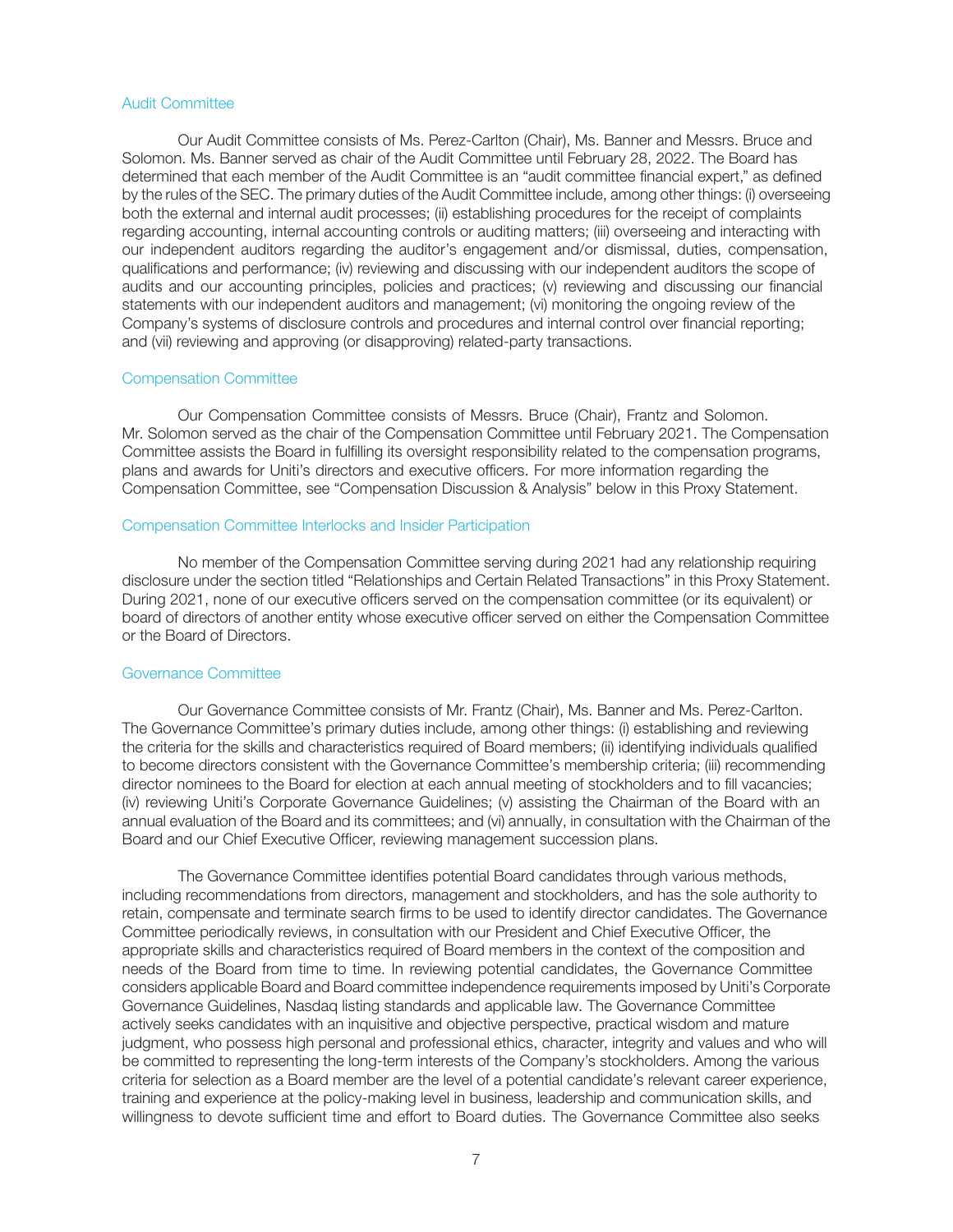candidates who demonstrate a willingness to evaluate management's performance objectively and who have no activities or interests that could conflict with their responsibilities to Uniti.

The Governance Committee will consider director candidates recommended by stockholders. To qualify for such consideration, stockholder recommendations must be submitted to the Governance Committee at the address provided below in the section of this Proxy Statement titled "Stockholder Communications with the Board of Directors" and received by the Company's Secretary no later than 120 calendar days prior to the first anniversary of the mailing date of the proxy statement for the preceding year's annual meeting. The Governance Committee does not have a specific policy regarding the consideration of stockholder recommendations for director candidates because the Governance Committee intends to evaluate stockholder recommendations in the same manner as it evaluates director candidates recommended by other sources.

## Board Leadership Structure

The roles of the Chairman of the Board of Directors and Chief Executive Officer are performed by separate individuals. The Board of Directors believes this leadership structure improves the ability of the Board of Directors to exercise its oversight role over management and ensures a significant role for independent directors in the leadership of Uniti. Having an independent Chairman also strengthens Uniti's corporate governance structure by allowing the Chairman to convene executive sessions with independent directors.

#### Executive Sessions

Uniti's Corporate Governance Guidelines specify that the independent directors of the Board of Directors must meet at regularly scheduled executive sessions without management and that the Chairman of the Board of Directors shall preside at executive sessions of independent directors. During 2021, executive sessions of the independent directors generally occurred at the end of each regular meeting of the Board.

#### Board Size and Diversity

As set forth in Uniti's Corporate Governance Guidelines, the Board believes that the Board of Directors should be comprised of four to seven members depending upon the relevant circumstances prevailing from time to time. Six directors currently serve on the Board.

We believe the Board is most effective when it embodies a diverse range of views, backgrounds and experience. Diversity is considered in the broadest sense, including, among other attributes, age, leadership, experience, skills, perspectives, gender, ethnicity and geography. While the Governance Committee does not have a formal policy on diversity with regard to consideration of director nominees, the Governance Committee considers diversity in its selection of nominees and proactively seeks diverse director candidates to ensure a representation of varied perspectives and experience in the boardroom.

We presently have two female directors which, given the small size of the Board, represents 33% of our full Board and 40% of our non-employee directors. Our current Board members' ages range from 51 to 68. In addition, our current Board members represent a broad range of skills and experience:

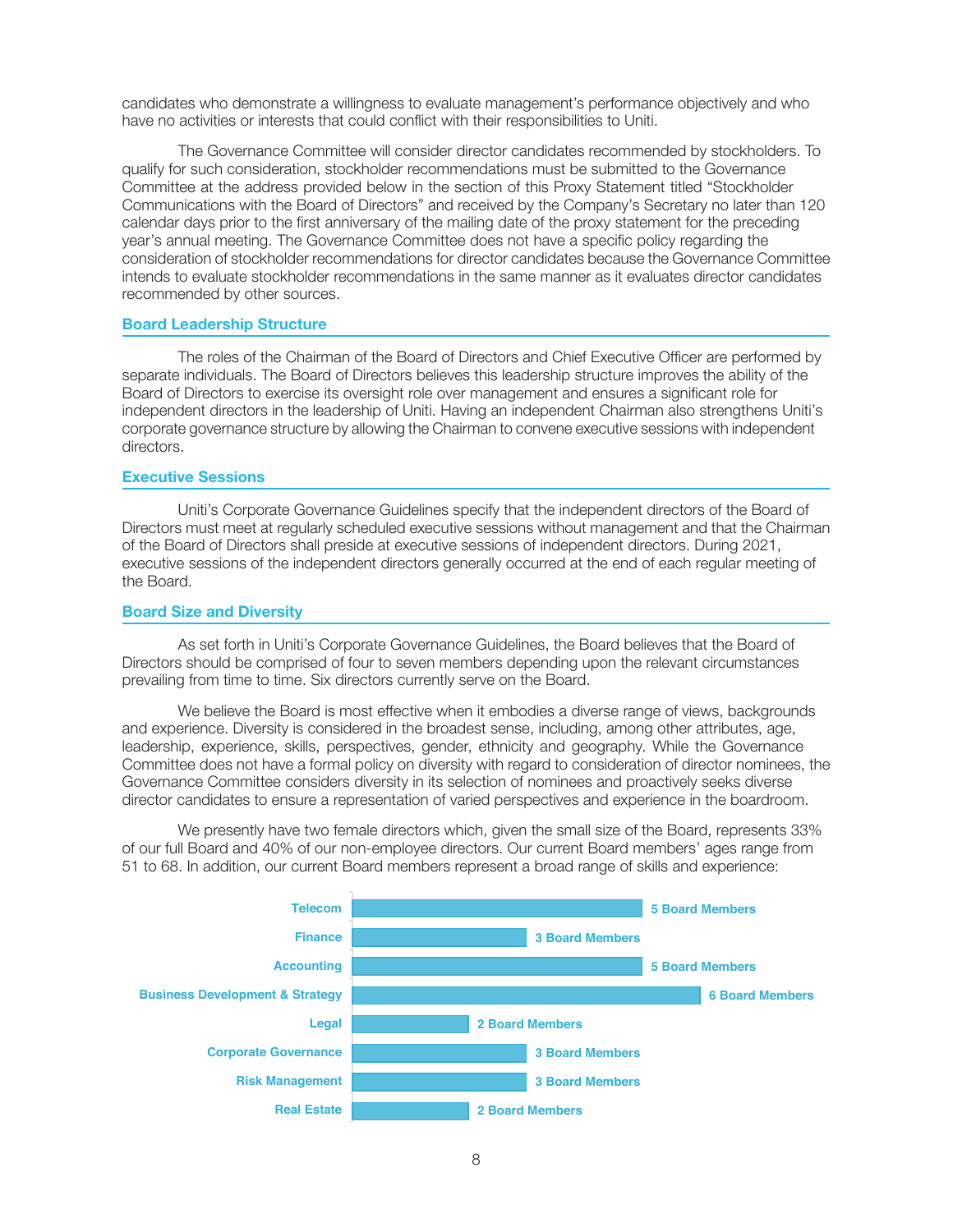Based on the foregoing, the Governance Committee concluded that our current Board members represent a broad range of viewpoints, backgrounds and relevant expertise that aligns with Uniti's long-term strategy.

The table below provides certain highlights of the composition of the Board members and nominees as of April 14, 2022. Each of the categories listed in the below table has the meaning as it is used in Nasdaq Rule 5605(f).

| BOARD DIVERSITT MATRIX (AS OF APRIL 14, 2022) |                |                |                   |                                          |  |
|-----------------------------------------------|----------------|----------------|-------------------|------------------------------------------|--|
| <b>Total Number of Directors</b>              |                | 6              |                   |                                          |  |
|                                               | <b>Female</b>  | Male           | <b>Non-Binary</b> | <b>Did Not</b><br><b>Disclose Gender</b> |  |
| Part I: Gender Identity                       |                |                |                   |                                          |  |
| <b>Directors</b>                              | $\overline{2}$ | $\overline{4}$ |                   |                                          |  |
| Part II: Demographic Background               |                |                |                   |                                          |  |
| African American or Black                     |                |                |                   |                                          |  |
| Alaskan Native or Native American             |                |                |                   |                                          |  |
| Asian                                         |                |                |                   |                                          |  |
| Hispanic or Latinx                            |                |                |                   |                                          |  |
| Native Hawaiian or Pacific Islander           |                |                |                   |                                          |  |
| White                                         | 2              | 4              |                   |                                          |  |
| Two or More Races or Ethnicities              |                |                |                   |                                          |  |
| $LGBTO+$                                      |                |                |                   |                                          |  |
| Did Not Disclose Demographics Background      |                |                |                   |                                          |  |

# BOARD DIVERSITY MATRIX (AS OF APRIL 14, 2022)

## Corporate Social Responsibility

For more details on our corporate citizenship and sustainability efforts, please see our annual 2021 ESG Report which is available on our website, **www.uniti.com**, under the "About Us  $-$  Corporate Responsibility" tab (information on the Company's website is not incorporated by reference herein).

## Board and Committee Self-Evaluations

As set forth in Uniti's Corporate Governance Guidelines, the Board and its committees conduct annual self-evaluations to determine whether they are functioning effectively. Each self-evaluation is coordinated by the chairperson of the Board or committee, as applicable, in executive sessions during the last regular meeting of the year. The Board believes that this self-evaluation process is fundamental in supporting continued improvement through thoughtful and comprehensive discussions.

## Risk Oversight

The Board maintains an active role, including at the committee level, in overseeing management of the Company's various risk exposures. While the Board is ultimately responsible for overall risk oversight for the Company, certain of the Board's committees assist the Board of Directors in fulfilling its oversight responsibilities in certain areas of risk. The Audit Committee oversees the Company's enterprise risk management and periodically reviews with management and the Company's auditors major financial and auditing risks. Additionally, the Audit Committee oversees the Company's risks related to cybersecurity and data privacy matters and, for that purpose, regularly receives reports from management regarding those risks and countermeasures being undertaken or considered by the Company. The Compensation Committee oversees risks relating to the design and implementation of the Company's compensation policies and procedures.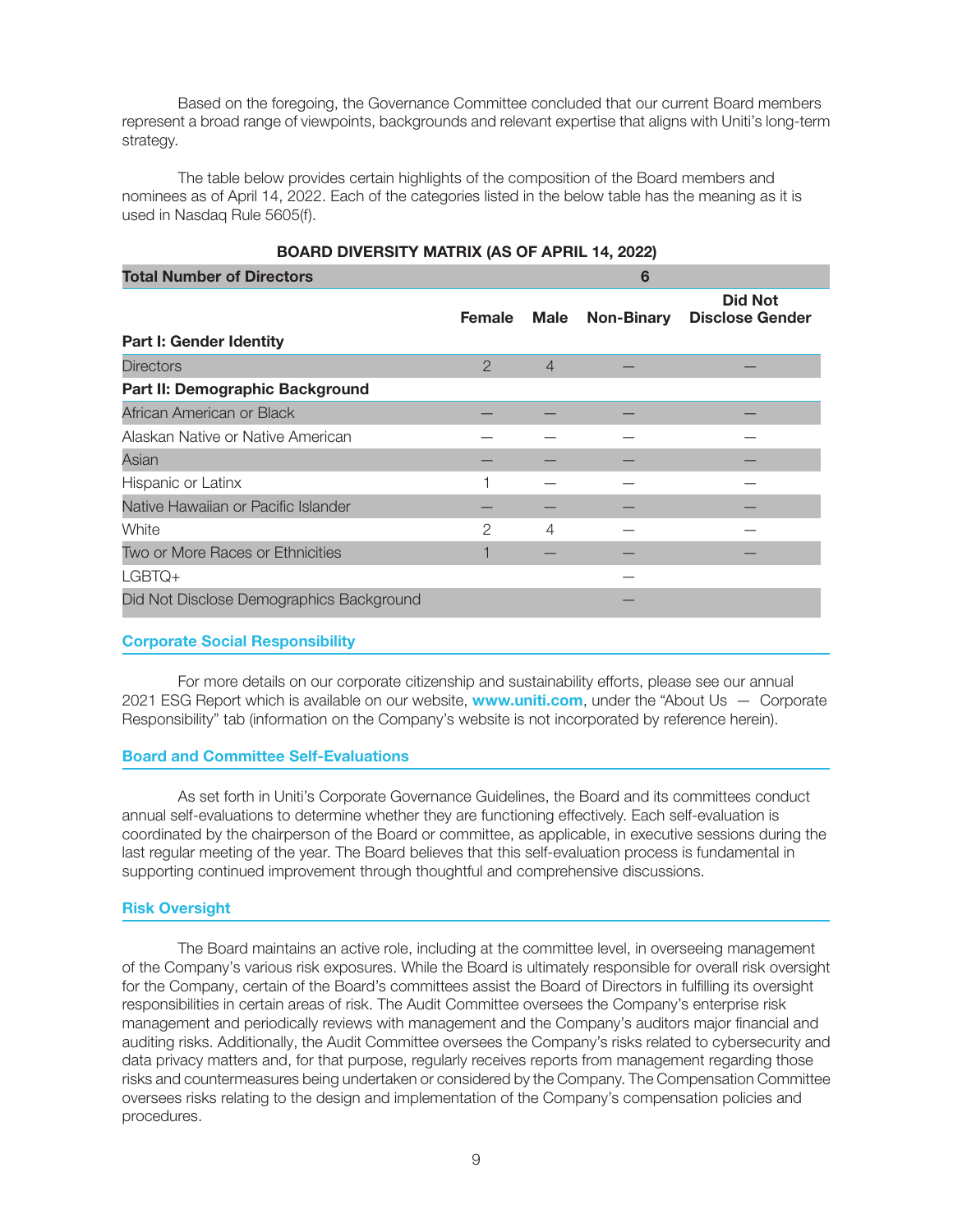The Board's discharge of its risk oversight role has not specifically affected its leadership structure discussed above. Rather, in establishing the current leadership structure, risk oversight was one factor among many considered. The Board will regularly review its leadership structure and evaluate whether it, and the Board as a whole, is functioning effectively. If in the future the Board believes that a change in its leadership structure is required to, or potentially could, improve the Board's risk oversight role, it may make any change it deems appropriate.

## Code of Business Conduct and Ethics & Whistleblower Policy

Our Code of Business Conduct and Ethics & Whistleblower Policy confirms our commitment to conduct our affairs in compliance with all applicable laws and regulations and observe the highest standards of business ethics and seeks to identify and mitigate conflicts of interest between our directors, officers and employees, on the one hand, and Uniti on the other hand. The Code of Business Conduct and Ethics & Whistleblower Policy applies to ensure compliance with stock exchange requirements and to ensure accountability at a senior management level for that compliance. We intend that the spirit, as well as the letter, of the Code of Business Conduct and Ethics & Whistleblower Policy be followed by all of our directors, officers, employees and subsidiaries. This is communicated to each new officer, director and employee. Any waiver of our Code of Business Conduct and Ethics & Whistleblower Policy with respect to our executive officers and directors may only be authorized by the Board of Directors. Our Code of Business Conduct and Ethics & Whistleblower Policy is available on our website, www.uniti.com, under the "About Us — Corporate Governance" tab (information on the Company's website is not incorporated by reference herein).

## Hedging Policy

All employees, officers and directors of the Company are prohibited from engaging in any transaction in derivative securities that reflects speculation about the price of Company securities (i.e., exchange traded options, whether puts or calls) or any transaction in Company securities that may place their financial interests against the financial interests of the Company. For instance, employees, officers and directors may not sell Company securities "short," which would allow them to profit from a decline in the price of the Company stock.

## Director Compensation

In November 2020, the Compensation Committee modified the non-employee director compensation program. Starting in 2021, the non-employee director compensation program consisted of: (i) an annual cash retainer of \$100,000; (ii) a one-time, at-election restricted stock grant of \$100,000 that vests ratably in equal installments over four years; (iii) an annual restricted stock grant of \$150,000 subject to one-year vesting; (iv) an additional annual cash retainer of \$150,000 for the Chair of the Board of Directors; (v) annual restricted stock grants of \$25,000, \$20,000 and \$15,000 for the Chairs of the Audit, Compensation and Governance Committees, respectively, each subject to one-year vesting; and (vi) annual restricted stock grants of \$12,500, \$10,000 and \$7,500 for non-chair members of the Audit, Compensation and Governance Committees, respectively, each subject to one-year vesting. The number of time-based restricted shares granted to the non-employee directors during 2021 was based on the average closing price of our common stock as reported on Nasdaq for the 20 trading days prior to the grant date.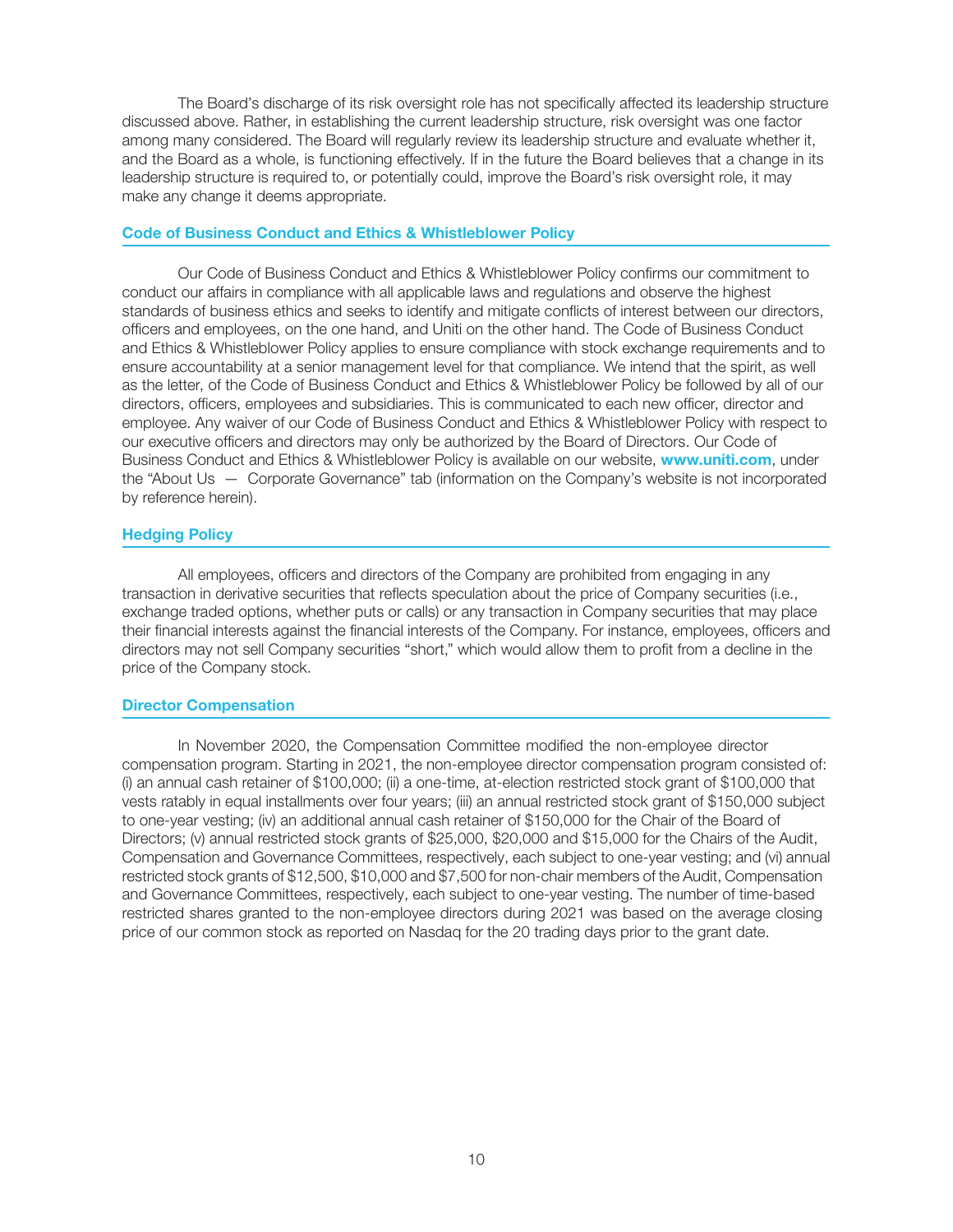The following table shows the compensation paid to our non-employee directors during 2021:

| <b>Name</b>                | <b>Fees Earned or</b><br>Paid in Cash<br>$($ \$) | <b>Stock</b><br><b>Awards</b><br>(\$)(1) | <b>All Other</b><br><b>Compensation</b><br>(\$) | Total (\$) |
|----------------------------|--------------------------------------------------|------------------------------------------|-------------------------------------------------|------------|
| Jennifer S. Banner         | 75,000                                           | 173.989                                  |                                                 | 248,989    |
| Scott G. Bruce             | 75,000                                           | 173.989                                  |                                                 | 248,989    |
| Francis X. ("Skip") Frantz | 150,000                                          | 166.844                                  |                                                 | 316,844    |
| Carmen Perez-Carlton       | 75,000                                           | 162.076                                  |                                                 | 237,076    |
| David L. Solomon           | 75,000                                           | 164.466                                  |                                                 | 239,466    |

<sup>(1)</sup> All stock award amounts in the table above reflect the aggregate fair value on the grant date based on the closing per share price of the Company's common stock on the date of grant of the restricted stock, computed in accordance with FASB ASC Topic 718. At December 31, 2021, nonemployee directors serving on the Board held the following number of unvested shares of restricted stock: Ms. Banner, 14,415; Mr. Bruce, 14,415; Mr. Frantz, 13,823; Ms. Perez-Carlton, 19,863; and Mr. Solomon, 13,626.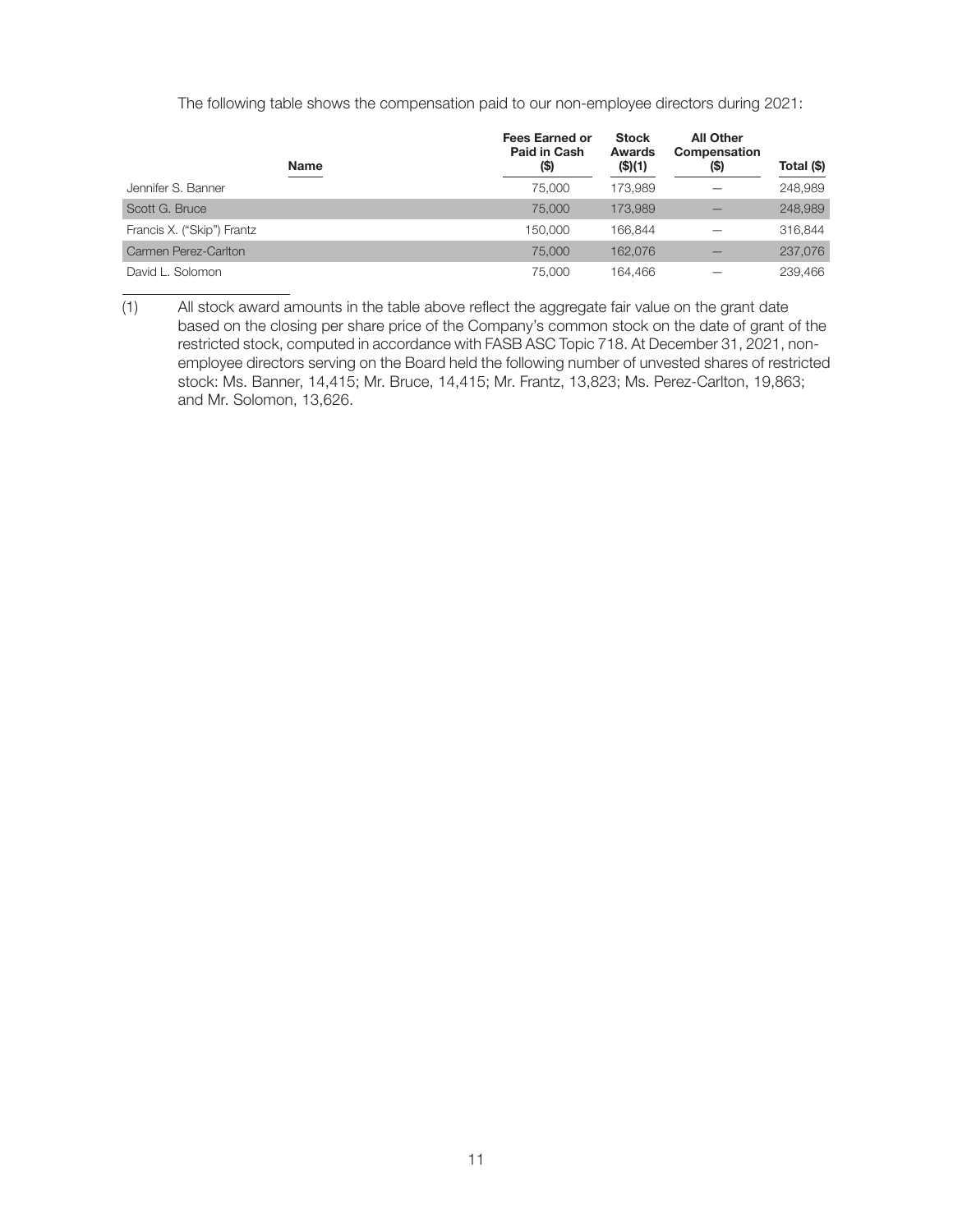## Election of Directors

There are currently six directors serving on the Board, all of whose terms expire at the Annual Meeting. In accordance with the Company's bylaws and Maryland law, each nominee elected will serve until the 2023 annual meeting of stockholders and until their successors are duly elected and qualified or until the earliest of their removal, resignation or death. There is no arrangement or understanding between any of the six nominees and any other person, including officers, pursuant to which the director was nominated for election to the Board. Each of the current Board members was elected at the 2021 annual meeting of stockholders.

Holders of proxies solicited by this Proxy Statement will vote the proxies they receive as directed on the proxy card, or, if no direction is made, for the election of the Board's six nominees. If any nominee is unable or declines to serve as a director at the time of the Annual Meeting, the proxy holders will vote for a nominee designated by the present Board to fill the vacancy or, in the event no such designation is made, proxies will be voted for a lesser number of nominees.

Set forth below is biographical information for each nominee, including age, a brief listing of principal occupations for at least the past five years, other major affiliations, and the specific experience, qualifications, attributes and skills that qualify each candidate to serve on the Board.

**Jennifer S. Banner**, age 62, was appointed to the Board of Directors on June 1, 2015. Ms. Banner is the Executive Director of the University of Tennessee Haslam College of Business Forum for Emerging Enterprises and Private Business (since June 2019). Previously, she served as CEO of SchaadSource, LLC, a strategic and managerial shared services company from 2006 until April 1, 2019; as CEO of Schaad Companies, LLC from 2008 through 2018; and as CEO of the Schaad Family Office from 2012 through 2018. Schaad Companies is a 110-year-old privately held real estate holding company with related businesses in residential and commercial construction, development, property management and leasing, real estate brokerage and land investments. Previously, Ms. Banner spent 22 years in public accounting, practicing in the tax area with Ernst & Whinney (now Ernst & Young LLP) in Florida and PYA, P.C. in Tennessee. Ms. Banner has been a director of Truist Financial Corporation (NYSE: TFC), since 2003 (presently serving as a member of the executive committee, chair of the compensation and human capital committee, and a member of the audit committee). She has been a member of the board of directors of Truist Bank, since 2013. Ms. Banner is also a member of the board of directors of CDM Smith, Inc., a global engineering and design build construction company that is privately held, where she presently serves as chair of the audit committee, chair of the executive compensation committee and a member of the finance committee. She is a past director of the Federal Reserve Bank of Atlanta (Nashville Branch), First Virginia Banks, Inc., and First Vantage Bank. In 2019, she was named an honorary Fellow of MIT Center for Information Systems Research. Ms. Banner maintains an active license as a Certified Public Accountant in the State of Tennessee, and she holds a Master of Accountancy and Bachelor of Science in Business Administration from the University of Tennessee.

Ms. Banner's accounting expertise as a Certified Public Accountant, her past management experience as Chief Executive Officer of a diversified real estate holding company, her experience in public company board service in the financial services industry, her technological experience at the board level and her experience in the construction and engineering industry qualify her to serve on the Board of Directors. As a result of this expertise and experience, Ms. Banner is uniquely qualified to advise, not only on general accounting and financial matters, but on various technical accounting, corporate governance, risk management and real estate matters that the Board of Directors may address from time to time.

Scott G. Bruce, age 60, was appointed to the Board of Directors on June 29, 2016. Mr. Bruce has served as President of Radius Global Infrastructure, Inc. (Nasdaq: RADI), a publicly traded company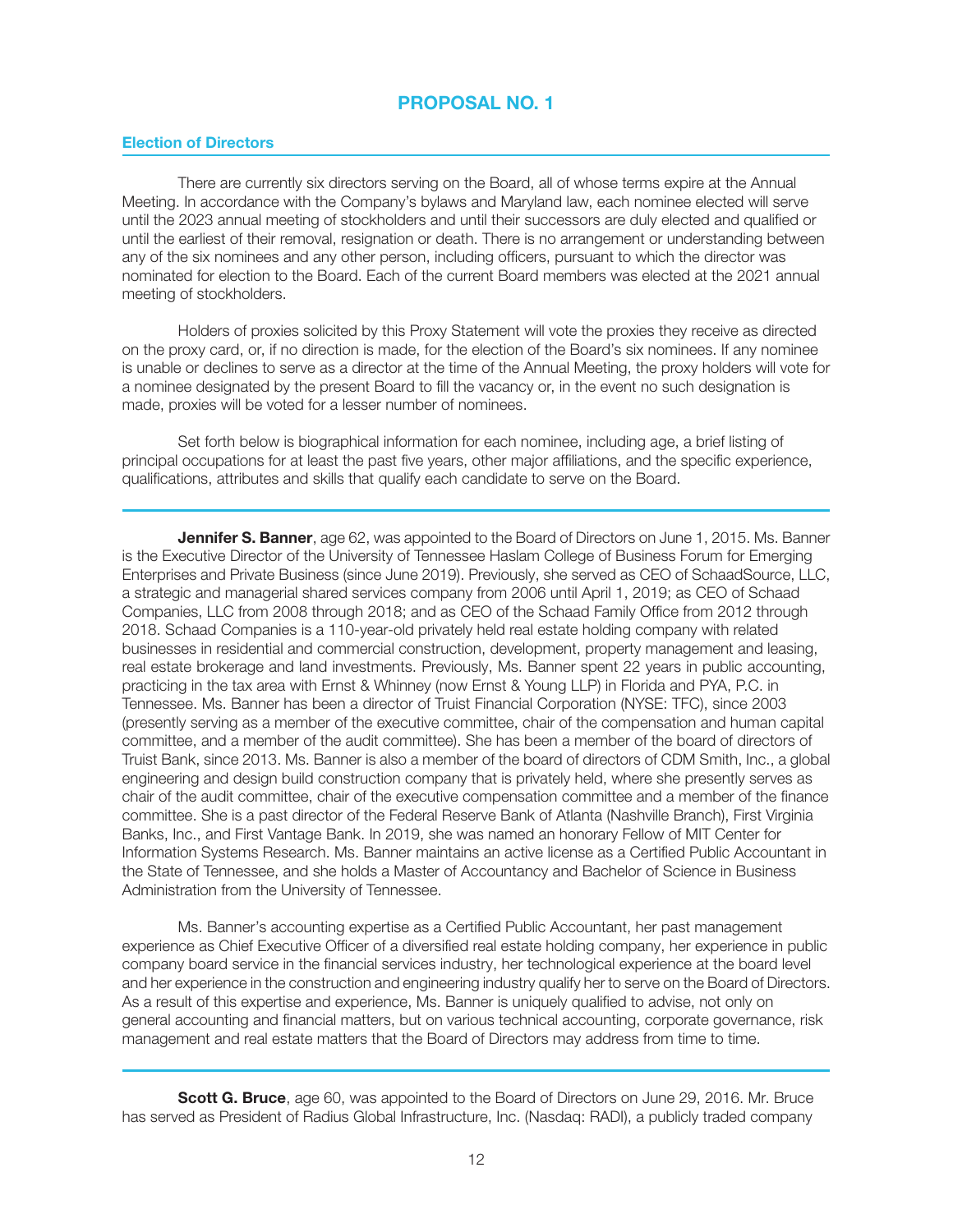engaged in the aggregation of rental streams underlying wireless sites and related businesses, since February 2020. Mr. Bruce previously served as Managing Director of Associated Partners, LP, a private investment partnership focusing on creating, operating and investing in wireless communications companies, from its inception in 2006. In addition, Mr. Bruce previously served as Managing Director and General Counsel of Liberty Associated Partners, LP, a predecessor investment vehicle. Previously, Mr. Bruce was General Counsel and Secretary of Associated Group, Inc., a publicly traded company that owned various communications businesses, from 1994 to 2000, when it was sold to AT&T/Liberty Media. He also served as Vice President and General Counsel of Associated Communications Corporation, a publicly traded predecessor company to Associated Group, from 1992 to 1994, when the company sold its cellular telephone businesses to SBC/AT&T. Prior to joining Associated, Mr. Bruce practiced corporate law at Wolf, Block, Schorr and Solis-Cohen in Philadelphia, Pennsylvania from 1987 to 1992. Prior to that, he worked as an auditor in the New York office of Touche Ross & Co. (predecessor to Deloitte) from 1983 to 1985. In connection with Mr. Bruce's prior responsibilities at Associated, he has held various board memberships at private companies. Mr. Bruce holds an A.B. in History from Colgate University, an M.S. (Accounting) from the New York University Stern School of Business and a J.D. from the Villanova University School of Law.

Mr. Bruce's operational, management and investment expertise gained through years of experience as both an executive and lawyer in the telecommunications and communications infrastructure industries qualifies him to serve on the Board. The Board believes that Mr. Bruce has a valuable understanding of, and is equipped to assist the Board in navigating, the challenges of the segment of the communications industry in which Uniti competes.

**Francis X. ("Skip") Frantz**, age 68, has served as Chairman of the Board of Directors since our spin-off from Windstream. He previously served as a director of Windstream from 2006 until the spin-off, serving as Chairman of its Audit Committee at the time of his resignation from the Windstream board of directors. From July 2006 to February 2010, he served as Chairman of the Windstream board. Mr. Frantz served as the 2006 and 2007 Chairman of the Board and of the Executive Committee of the United States Telecom Association. Mr. Frantz served as Chairman of a community bank in Little Rock, Arkansas from February 2007 until May 2014 and serves as a director of a number of other privately held companies. Prior to January 2006, Mr. Frantz was Executive Vice President—External Affairs, General Counsel and Secretary of Alltel Corporation ("Alltel"). Mr. Frantz joined Alltel in 1990 as Senior Vice President and General Counsel and was appointed Secretary in January 1992 and Executive Vice President in July 1998. While with Alltel, he was responsible for Alltel's merger and acquisition negotiations, wholesale services group, federal and state government and external affairs, corporate communications, administrative services and corporate governance, in addition to serving as Alltel's chief legal officer.

Mr. Frantz's qualifications for election to the Board and to serve as Chair of the Governance Committee include his ability to provide insight and perspective on a wide range of issues facing business enterprises based on his long tenure as a senior executive in the telecommunications industry. Mr. Frantz's over-15-year career as a senior telecom executive in various capacities provides him with a thorough understanding of all aspects of Uniti's target market, and his service as a director and chairman of the United States Telecom Association provides Mr. Frantz with additional experience and insight in communications policy and regulation. Through his current involvement with a number of private companies and his prior role as Chairman of Windstream and, before that, as a senior executive of Alltel, Mr. Frantz has extensive experience in corporate governance, mergers and acquisitions, risk management, government policy and regulation, and capital markets transactions, in addition to the specific aspects of the telecommunications industry.

**Kenneth A. Gunderman,** age 51, was appointed to the Board of Directors and has served as President and Chief Executive Officer (or CEO) since March 2, 2015. Prior to his appointment as President and Chief Executive Officer of Uniti, he served as the co-head of investment banking at Stephens Inc., where he was responsible for the strategic direction of the investment banking department and advised on many of the firm's notable investment banking transactions. From July 2014 to August 2017, Mr. Gunderman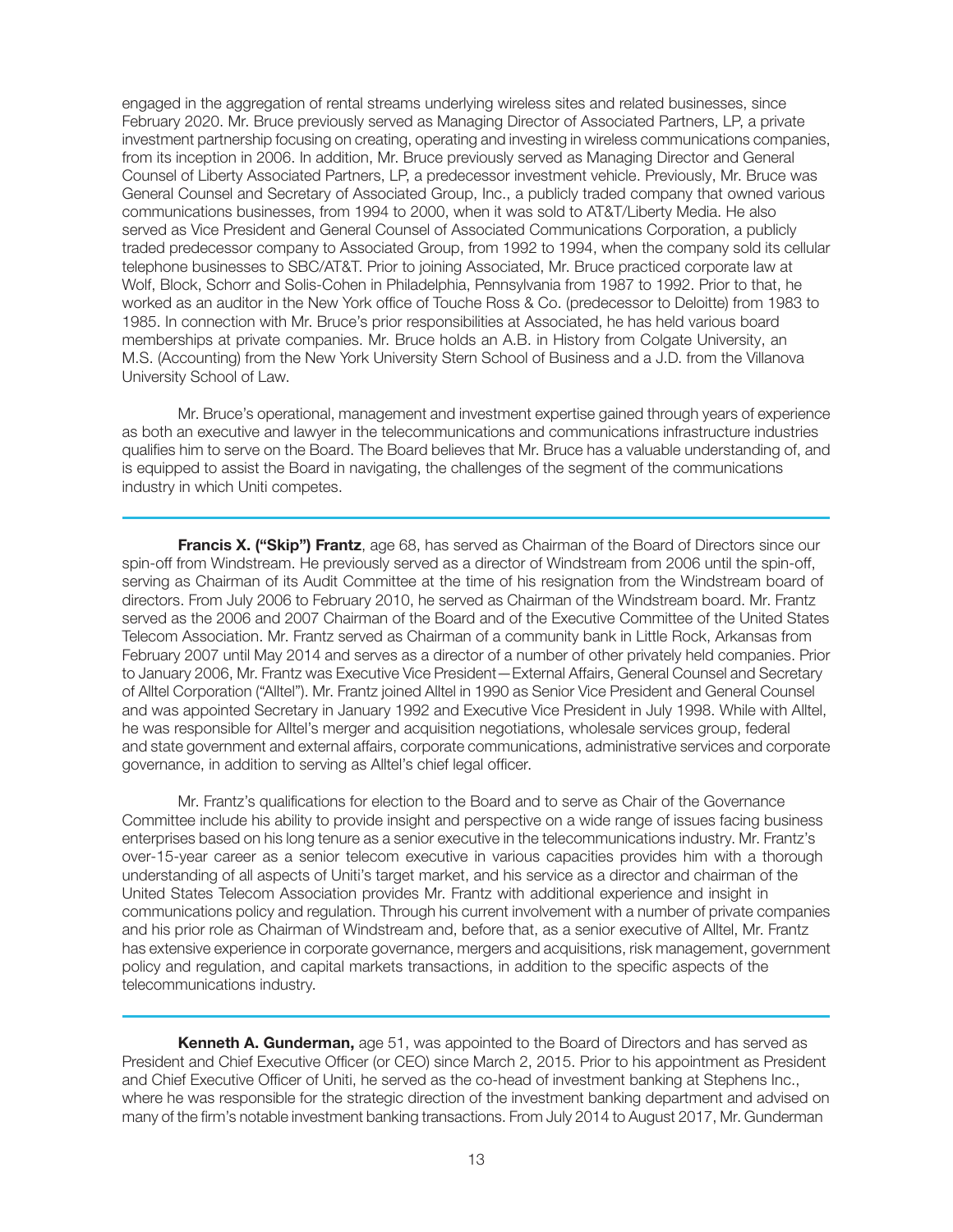served on the board of America's Car-Mart, Inc. Prior to joining Stephens Inc., Mr. Gunderman was a member of the telecom investment banking group at Lehman Brothers, where he advised on various transactions and financings totaling more than \$125 billion. He also worked as a Certified Public Accountant at KPMG and holds an MBA from Yale and a Bachelor of Arts from Hendrix College.

The Board believes it is important that Uniti's Chief Executive Officer serve on the Board of Directors, as the position of Chief Executive Officer puts Mr. Gunderman in a unique position to understand the challenges and issues facing the Company. Mr. Gunderman's qualifications for service on the Board of Directors include the same demonstrated skills and experience that qualify him to serve as Chief Executive Officer of Uniti.

**Carmen Perez-Carlton**, age 61, was appointed to the Board of Directors on October 1, 2019. From January 2017 to July 2019, Ms. Perez-Carlton served as an independent advisor for Crown Castle International Corp. (NYSE: CCI), a publicly-traded fiber infrastructure REIT, providing input and strategic guidance on matters related to mergers and acquisitions, strategy and business development opportunities. Previously, she served as President of FPL FiberNet, LLC from 2007 until it was acquired by Crown Castle in January, 2017. Ms. Perez-Carlton also served as Vice President, Sales and Marketing and Director, Finance & Accounting with FPL FiberNet, LLC from March 2004 to January 2007. Prior to FPL FiberNet, LLC, Ms. Perez-Carlton served as Assistant Controller and Director, Revenue and Recovery for Florida Power & Light, Co., where she led all credit and collections strategies and processes. Ms. Perez-Carlton began her career as an Audit Manager with Deloitte and holds a Bachelor of Arts in Accounting from Florida International University and is a Certified Public Accountant (inactive status). She has been a member of the board of directors of Blink Charging Company (Nasdaq: BLNK) since July 2021, where she presently serves as a member of the audit committee and chair of the ESG committee. Ms. Perez-Carlton has also served on multiple non-profit organization's boards and was recognized in 2013 by Capacity Media as one of the top ten women in the telecommunications industry.

Ms. Perez-Carlton's qualifications for election to the Board and to serve as Chair of the Audit Committee include her operational, management, financial and accounting expertise gained through her long tenure as a senior executive in the telecommunications industry. As a result of this expertise and experience, especially as president of FPL FiberNet, LLC until its sale in January 2017, Ms. Perez-Carlton is uniquely qualified to advise on Uniti's growth strategies and M&A activities, and the Board believes that Ms. Perez-Carlton has a valuable understanding of, and is equipped to assist the Board in navigating, the challenges of the segment of the communications industry in which Uniti competes.

**David L. Solomon**, age 62, was appointed to the Board of Directors on June 1, 2015. Mr. Solomon is a founder and Managing Director of Meritage Funds, a Denver-based manager of private investment funds. Previously, he served as Chief Executive Officer and Executive Chairman of NuVox Communications, Inc. until it was acquired by Windstream in 2010. A Certified Public Accountant (inactive status) with a strong operational and financial background, Mr. Solomon served as Executive Vice President and Chief Financial Officer at Brooks Fiber Properties ("Brooks") immediately following its formation in 1993 until its sale to MCI/WorldCom in 1998. As Chief Financial Officer at Brooks, Mr. Solomon led numerous private and public debt and equity transactions, including Brooks' initial public offering. Mr. Solomon worked in the audit practice of KPMG from 1981 until he joined Brooks. When Mr. Solomon departed KPMG, he was a Partner in the audit practice. In connection with Mr. Solomon's responsibilities at Meritage Funds, he currently serves as a board member of several private companies. Mr. Solomon is a member of the American Institute and Tennessee Society of CPAs and serves on the board of trustees for his alma mater, Lipscomb University in Nashville, Tennessee.

Mr. Solomon's financial, accounting and management expertise gained through his long tenure as a senior executive in the telecommunications industry qualifies him to serve on the Board of Directors and to serve as Chair of the Compensation Committee. As a result of his extensive management experience, Mr. Solomon has a deep understanding of corporate planning, risk management, executive compensation and capital markets, which is an invaluable asset to the Board of Directors.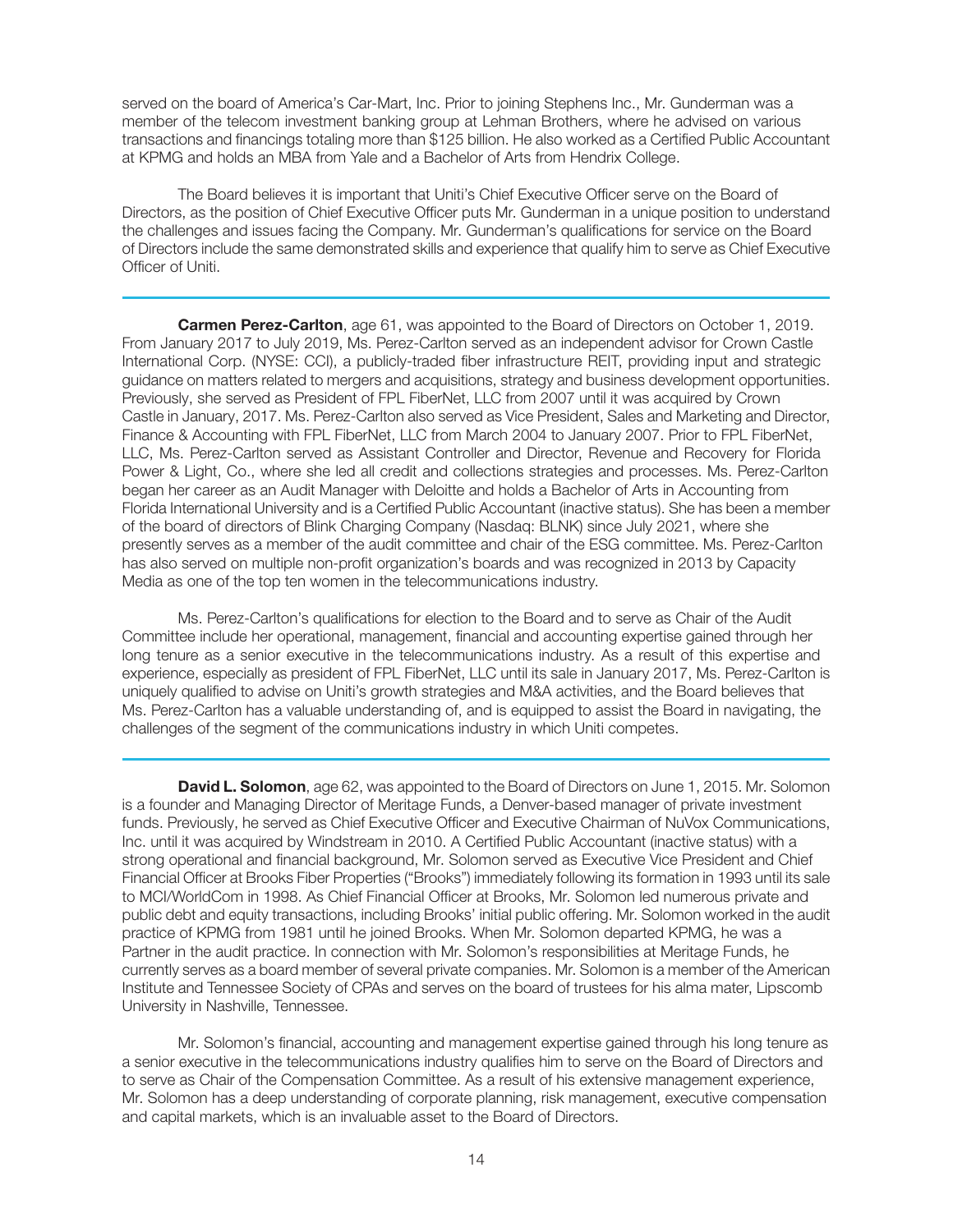## BOARD RECOMMENDATION

THE BOARD OF DIRECTORS UNANIMOUSLY RECOMMENDS THAT STOCKHOLDERS VOTE "FOR" EACH OF THE FOREGOING NOMINEES.

PROXIES SOLICITED BY THE BOARD OF DIRECTORS WILL BE VOTED "FOR" EACH OF THE FOREGOING NOMINEES UNLESS STOCKHOLDERS SPECIFY A CONTRARY VOTE.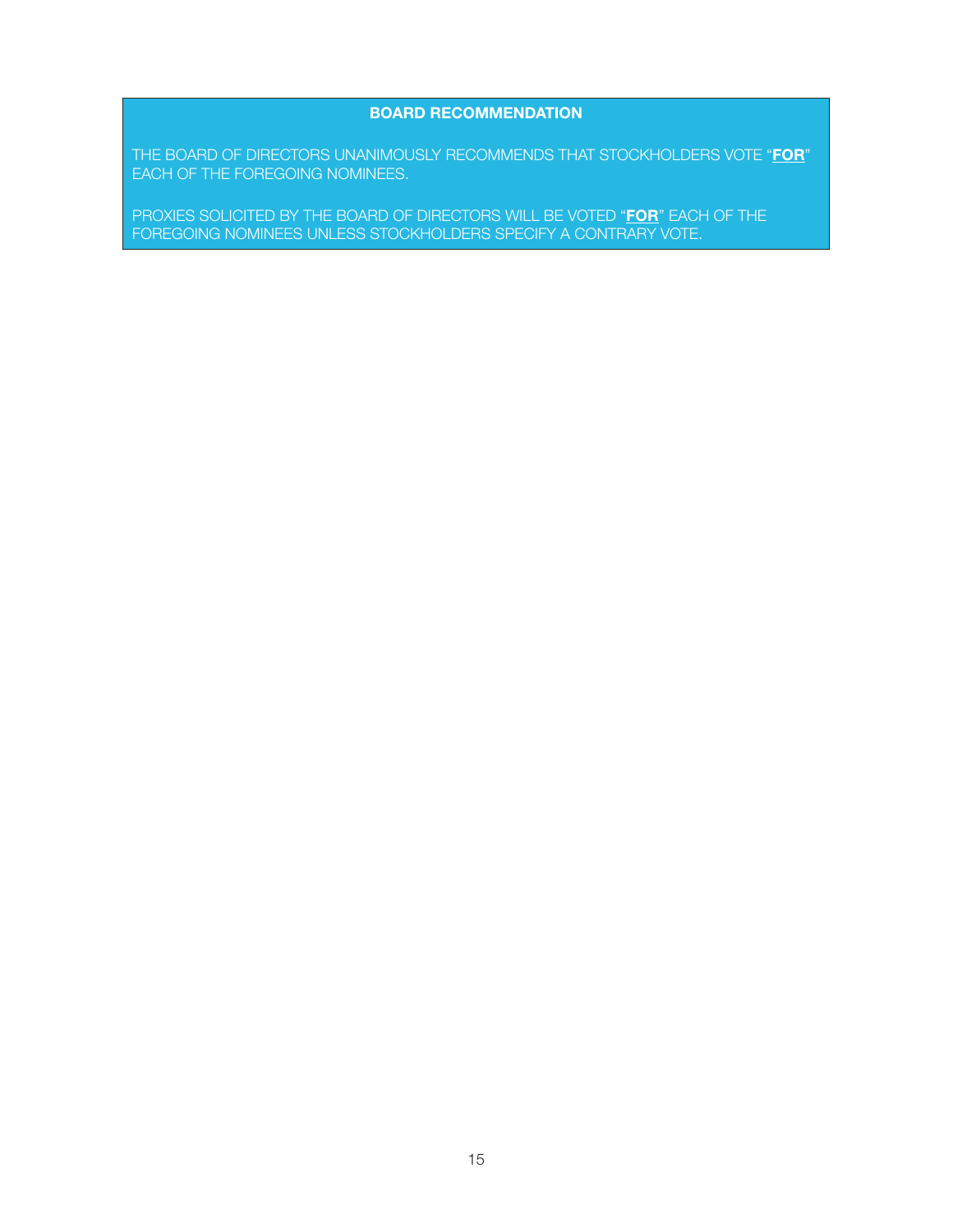# SECURITY OWNERSHIP OF CERTAIN BENEFICIAL OWNERS AND MANAGEMENT

The following table sets forth information with respect to the beneficial ownership of our common stock, as of March 25, 2022, by:

- our directors (all of whom are director nominees);
- our named executive officers:
- all of our current directors and executive officers as a group; and
- each other person, or group of affiliated persons, who is known by us to beneficially own more than 5% of our common stock.

The percentages in the tables below are based on 236,938,105 shares of common stock outstanding as of March 25, 2022.

The amounts and percentages of common stock beneficially owned are reported on the basis of regulations of the SEC governing the determination of beneficial ownership of securities. Under the rules of the SEC, a person is deemed to be a "beneficial owner" of a security if that person has or shares "voting power," which includes the power to vote or to direct the voting of the security, or "investment power," which includes the power to dispose of or to direct the disposition of the security. A person is also deemed to be a beneficial owner of any securities of which that person has a right to acquire beneficial ownership within 60 days. Under these rules, more than one person may be deemed a beneficial owner of the same securities and a person may be deemed to be a beneficial owner of securities as to which that person has no economic interest. Except as otherwise noted, the persons and entities listed in the table below have sole voting and investing power with respect to all of the shares of our common stock they beneficially own,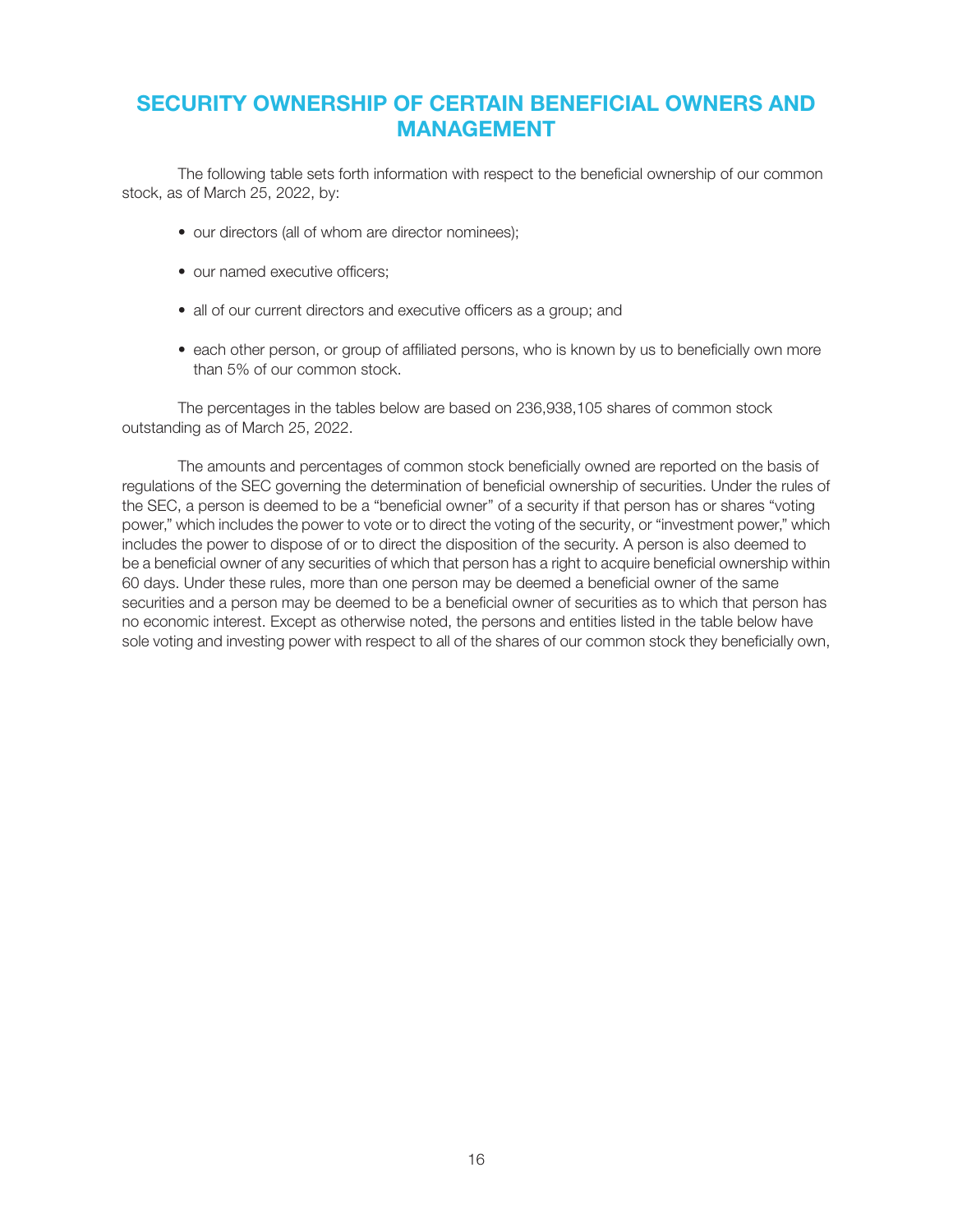subject to community property laws where applicable. Except as otherwise set forth below, the address of the beneficial owner is c/o Uniti Group Inc., 2101 Riverfront Drive, Suite A, Little Rock, Arkansas 72202.

| Name and Address of<br><b>Beneficial Owner</b>                                                                                       | <b>Amount and Nature</b><br>of Beneficial<br>Ownership | <b>Percentage of Shares</b><br>of Common Stock<br><b>Beneficially Owned</b> |
|--------------------------------------------------------------------------------------------------------------------------------------|--------------------------------------------------------|-----------------------------------------------------------------------------|
| Jennifer S. Banner                                                                                                                   | 86,858                                                 | $\star$                                                                     |
| Scott G. Bruce                                                                                                                       | 110,448                                                | $^{\star}$                                                                  |
| Paul Bullington                                                                                                                      | 84,672                                                 | $\star$                                                                     |
| Francis X. ("Skip") Frantz                                                                                                           | 237,773(1)                                             | $^{\star}$                                                                  |
| Kenneth A. Gunderman                                                                                                                 | 814,059                                                | $\star$                                                                     |
| Daniel L. Heard                                                                                                                      | 153,890                                                | $\star$                                                                     |
| Carmen Perez-Carlton                                                                                                                 | 64,313                                                 | $\star$                                                                     |
| David L. Solomon                                                                                                                     | 86,884                                                 | $^\star$                                                                    |
| Mark A. Wallace                                                                                                                      | (2)                                                    |                                                                             |
| All current directors and executive officers as a group (nine<br>persons)                                                            | 1,715,998                                              | *                                                                           |
| The Vanguard Group<br>100 Vanguard Blvd.<br>Malvern, PA 19355                                                                        | 38,062,322 (3)                                         | 16.06%                                                                      |
| BlackRock, Inc.<br>55 East 52nd Street<br>New York, NY 10055                                                                         | 35,709,974 (4)                                         | 15.07%                                                                      |
| Elliott Investment Management L.P.<br>Phillips Point, East Tower<br>777 South Flagler Drive, Suite 1000<br>West Palm Beach, FL 33401 | 20,475,739 (5)                                         | 8.64%                                                                       |

Indicates less than 1%.

- (1) Includes 140 shares held in trust for the benefit of Mr. Frantz's spouse and children. Mr. Frantz's spouse is the trustee of the trust. These shares are deemed beneficially owned under SEC rules, but Mr. Frantz disclaims beneficial ownership.
- (2) Mr. Wallace's employment was terminated effective September 13, 2021 and is no longer affiliated with the Company. As a result, no current information on his holdings of Uniti common stock is available. As of April 6, 2021, the date of Mr. Wallace's last Form 4, he held 185,740 shares. Additionally, in connection with his termination, our Board of Directors approved the acceleration and immediate vesting, based on actual performance as of August 31, 2021, of 119,193 of Mr. Wallace's performancebased restricted stock units (PBRSUs), representing a prorated number of PBRSUs held by Mr. Wallace based on the number of days Mr. Wallace was employed by the Company between the date of grant of each outstanding PBRSUs and his termination date.
- (3) Based solely upon the information contained in a Schedule 13G/A filed on February 9, 2022. According to that Schedule 13G/A, The Vanguard Group has sole voting power over none of the reported shares, shared voting power over 257,362 of the reported shares, sole dispositive power over 37,597,685 of the reported shares, and shared dispositive power over 464,637 of the reported shares.
- (4) Based solely upon the information contained in a Schedule 13G/A filed on January 27, 2022. According to that Schedule 13G/A, Blackrock, Inc. has sole voting power over 34,566,177 of the reported shares, no shared voting power or shared dispositive power with respect to any reported shares, and sole dispositive power over all of the reported shares.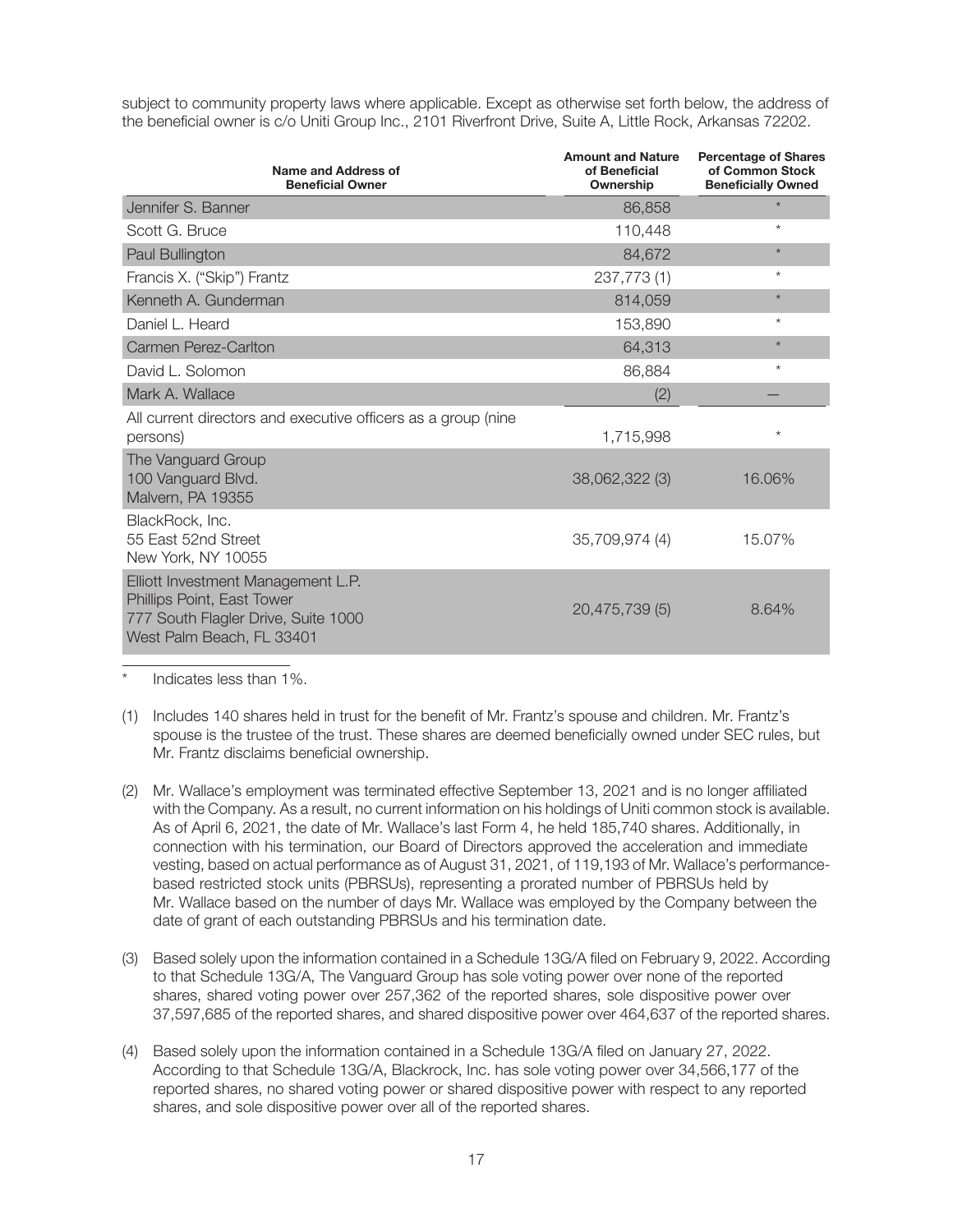(5) Based solely upon the information contained in a Schedule 13G filed on February 16, 2021. According to that Schedule 13G, Elliott Investment Management L.P. has sole voting and dispositive power over all reported shares.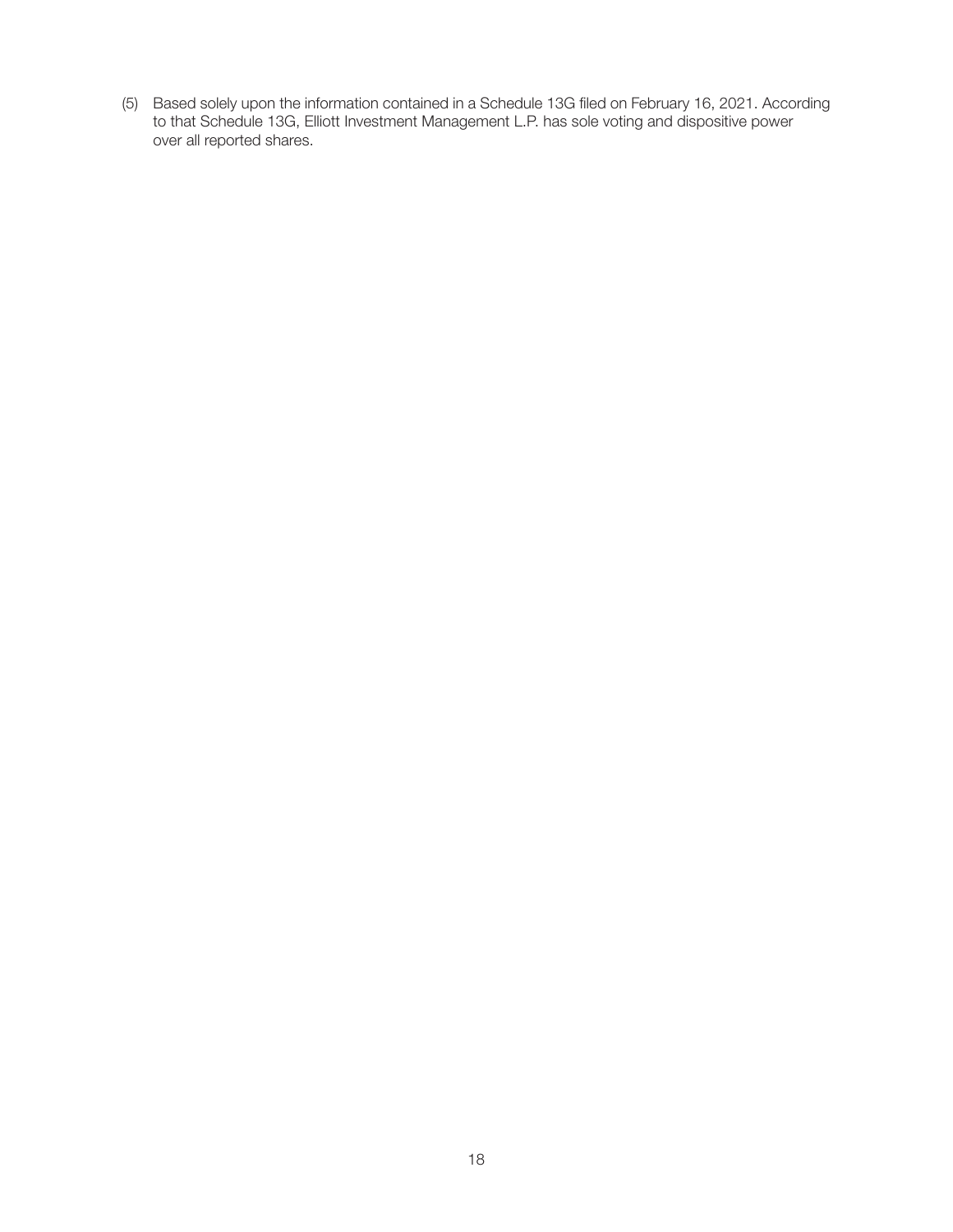# AUDIT COMMITTEE REPORT

The primary purposes of the Audit Committee are to oversee on behalf of the Board: (i) the Company's accounting and financial reporting processes and the integrity of its financial statements; (ii) the audits of the Company's financial statements and the appointment, compensation, qualifications, independence and performance of the Company's independent auditors; (iii) the Company's compliance with legal and regulatory requirements; and (iv) the performance of the Company's internal audit function, if any, internal accounting controls, disclosure controls and procedures and internal control over financial reporting. The Audit Committee also manages the Company's relationship with its independent registered public accounting firm (which reports directly to the Audit Committee). The Audit Committee has the authority to obtain advice and assistance from outside legal, accounting or other advisors as the Audit Committee deems necessary to carry out its duties and receives appropriate funding, as determined by the Audit Committee, from the Company for such advice and assistance.

The Company's independent registered public accounting firm for the year ended December 31, 2021, KPMG LLP ("KPMG"), was responsible for performing an independent audit of the Company's financial statements and issuing opinions on the conformity of those audited financial statements with United States generally accepted accounting principles. The Audit Committee's responsibility is to supervise and review these processes.

In this context, the Audit Committee hereby reports as follows:

- 1. The Audit Committee has reviewed and discussed the audited financial statements with the Company's management.
- 2. The Audit Committee has discussed with KPMG the matters required to be discussed under the rules adopted by the Public Company Accounting Oversight Board ("PCAOB").
- 3. The Audit Committee has received from KPMG the written disclosures and the letter required by the applicable requirements of the PCAOB regarding KPMG's communications with the Audit Committee concerning independence and has discussed with KPMG its independence and considered the compatibility of non-audit services with KPMG's independence.
- 4. Based on the review and discussions referred to in paragraphs (1) through (3) above, the Audit Committee recommended to the Board, and the Board has approved, that the audited financial statements be included in the Company's Annual Report on Form 10-K for the fiscal year ended December 31, 2021, for filing with the Securities and Exchange Commission.

The undersigned members of the Audit Committee have submitted this Report to the Board of Directors.

## AUDIT COMMITTEE:

Jennifer S. Banner, Chair<sup>1</sup> Scott G. Bruce Carmen Perez-Carlton David L. Solomon

Effective March 1, 2022, Ms. Perez-Carlton was appointed to serve as Chair of the Audit Committee.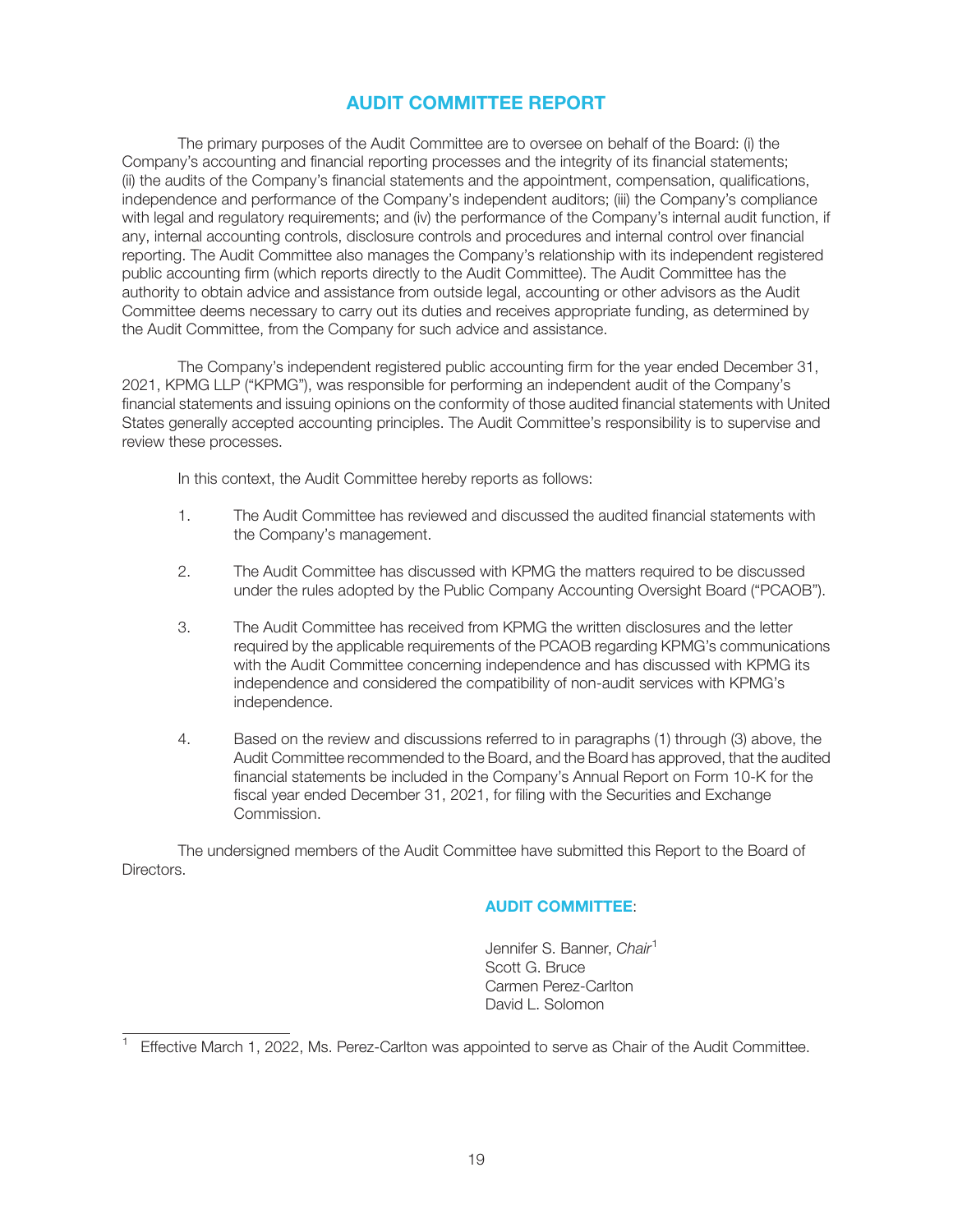# EXECUTIVE OFFICERS OF THE COMPANY

Set forth below is biographical information with respect to each current executive officer of the Company. In addition to the executive officers listed below, Mr. Gunderman, who also serves as a director of the Company, is an executive officer of the Company. Biographical information regarding Mr. Gunderman is available above under "Proposal No. 1—Election of Directors."

**Daniel L. Heard, age 47, has served as the Executive Vice President–General Counsel and** Secretary (or General Counsel) of Uniti since April 1, 2015. Prior to joining Uniti, he was a partner in the law offices of Kutak Rock LLP. Mr. Heard joined Kutak Rock LLP in 2000, where he represented public companies in corporate, securities and merger and acquisition transactions. His clients comprised a wide range of industries, including telecommunications, information technology and food processing. Mr. Heard has more than 21 years' experience in negotiating, structuring and consummating mergers and acquisitions, public offerings of debt and equity securities and other corporate finance transactions. Mr. Heard graduated from the William H. Bowen School of Law at the University of Arkansas at Little Rock and has a Bachelor of Arts from the University of Central Arkansas. Mr. Heard is responsible for the Company's legal affairs and corporate governance.

Paul Bullington, age 50, has served as the Senior Vice President—Chief Financial Officer and Treasurer of Uniti since September 9, 2021. Mr. Bullington was appointed as interim Chief Financial Officer and Treasurer of the Company on May 20, 2021 when Mr. Wallace took a leave of absence. Prior to that appointment, served as the Company's Senior Vice President of Strategic Operations of Uniti Fiber. Mr. Bullington joined the Company in connection with its acquisition of Southern Light, LLC ("Southern Light") on July 3, 2017. Prior to joining the Company, Mr. Bullington served as the Chief Financial Officer of Southern Light, which he joined in March 2001, until it was acquired by the Company.

Michael Friloux, age 57, has served as the Company's Executive Vice President—Chief Technology Officer of the Company since February 24, 2022, previously serving as Senior Vice President and Chief Technology Officer since he joined the Company. Mr. Friloux joined the Company in 2016 in connection with the Company's acquisition of PEG Bandwidth, LLC, of which Mr. Friloux served as President and Chief Executive Officer. Mr. Friloux holders a Bachelor of Science from Oklahoma State University.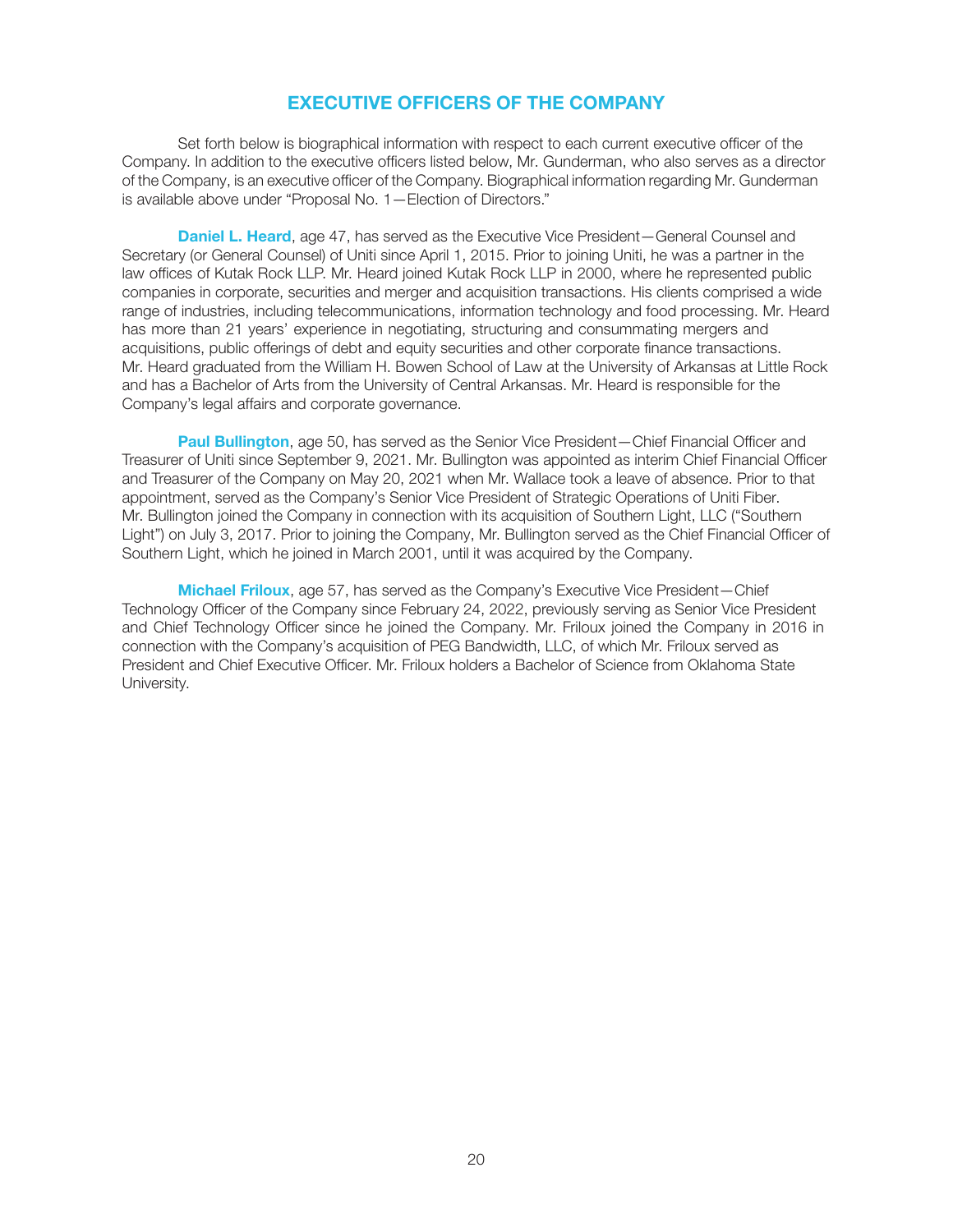# EXECUTIVE COMPENSATION

## Compensation Discussion & Analysis

This Compensation Discussion and Analysis describes our current executive compensation program and provides information regarding the compensation paid to our named executive officers (or NEOs) in 2021, who were:

- Kenneth A. Gunderman, President and Chief Executive Officer;
- Paul Bullington, Senior Vice President Chief Financial Officer and Treasurer;
- Daniel L. Heard, Executive Vice President General Counsel and Secretary; and
- Mark A. Wallace, former Executive Vice President Chief Financial Officer and Treasurer.

Mr. Wallace's employment with Uniti was terminated effective as of September 13, 2021. Mr. Bullington served as interim Chief Financial Officer and Treasurer of the Company from May 20, 2021 until September 9, 2021, when he was appointed as Senior Vice President — Chief Financial Officer and Treasurer of Uniti on a non-interim basis. The Chief Financial Officer (CFO) transition is more fully discussed below under the heading "Elements of 2021 Compensation — Chief Financial Officer Transition."

## Compensation Philosophy

Our current compensation program includes annual base salaries, annual short-term cash incentive opportunities, and long-term equity awards. Our executive compensation program is intended to support the following objectives:

- align pay with performance through the use of variable incentives (84%, 76.5% and 70.6%) variable for CEO, former CFO and General Counsel, respectively, in our 2021 annual compensation program);
- reinforce key business objectives in support of long-term value creation;
- align management's interests with the long-term interests of our stockholders;
- provide compensation and incentives at or near the 50th percentile of market data provided by our compensation consultant; and
- discourage unnecessary risk taking.

To further these objectives, we adhere to the following compensation and corporate governance practices:

| What We Do: |                                                                                                                                           | <b>What We Don't Do:</b> |                                                                                                                                |  |
|-------------|-------------------------------------------------------------------------------------------------------------------------------------------|--------------------------|--------------------------------------------------------------------------------------------------------------------------------|--|
|             | Align pay with performance by linking a<br>substantial portion of compensation to the<br>achievement of predefined performance<br>metrics |                          | Do NOT provide tax gross-ups in any<br>circumstance                                                                            |  |
|             | Retain an independent compensation<br>consultant                                                                                          |                          | Do NOT provide excessive perquisites for<br>executives                                                                         |  |
|             | Require compliance with stock ownership<br>guidelines for executives and non-employee<br>directors                                        | Ж                        | Do NOT provide guaranteed bonuses                                                                                              |  |
|             | Include double-trigger change-in-control<br>provisions in equity awards                                                                   | Х                        | Do NOT provide discount stock options or<br>stock appreciation rights                                                          |  |
|             | Place caps on incentive award opportunities<br>and conduct an annual risk assessment                                                      | Ж                        | Do NOT pay dividends on performance-<br>based restricted stock units prior to vesting                                          |  |
|             | Maintain a clawback policy                                                                                                                |                          | Do NOT add back to our equity<br>compensation plan reserves any shares<br>tendered as payment for shares withheld for<br>taxes |  |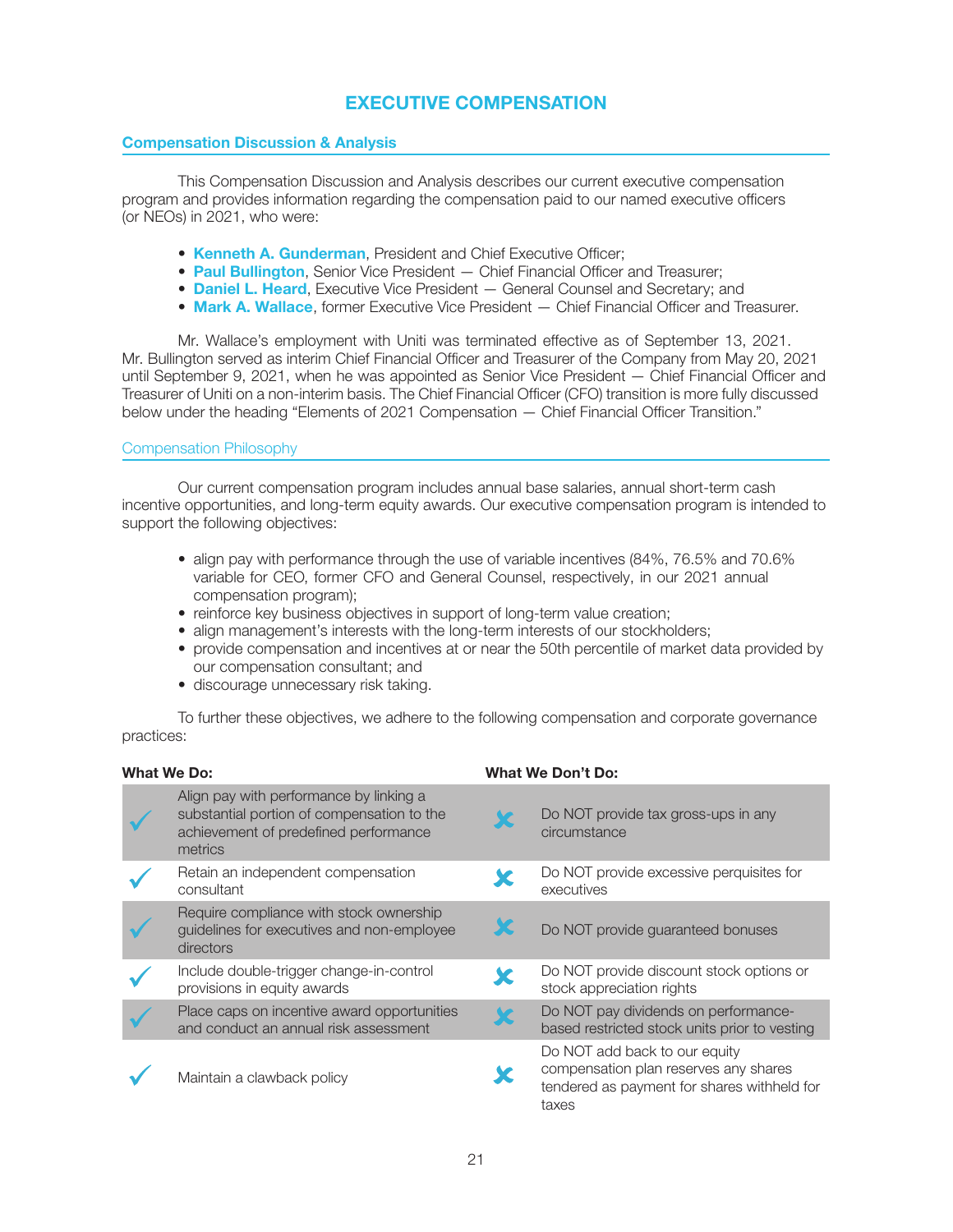## How We Structured the 2021 Compensation Program

Compensation Committee. Our Compensation Committee is currently comprised of Messrs. Bruce (Chair), Solomon and Frantz. Mr. Solomon served as Chair of the Compensation Committee until February 2021. Our Board of Directors has determined that each member of the Compensation Committee is an independent director under Nasdaq listing standards and a "non-employee director" for purposes of Section 16 of the Securities Exchange Act of 1934.

The Compensation Committee oversees and administers our compensation programs, plans and awards for Uniti's directors and executive officers and is primarily responsible for reviewing and approving (or recommending to the Board of Directors for approval) our compensation policies and the compensation paid to our executive officers. The Compensation Committee's responsibilities are set forth in its written charter that is available on our website at **www.uniti.com** under the "About Us - Corporate Governance" tab.

With respect to our 2021 compensation program, the Compensation Committee reviewed and approved the compensation opportunities for Messrs. Gunderman, Wallace and Heard with input from its independent compensation consultant, Pearl Meyer & Partners, LLC ("Pearl Meyer"). In approving such compensation, the Compensation Committee focused on a number of metrics to evaluate our performance, in addition to elements of strategic performance, as discussed below. The Compensation Committee also consulted with Pearl Meyer in connection with Mr. Bullington's appointment as interim CFO and subsequent appointment as CFO on a non-interim basis.

Management. Our CEO provides performance context and recommendations based on the analysis supplied by Pearl Meyer regarding the compensation arrangements for the NEOs, other than himself. While the Compensation Committee values the judgment and input from the CEO, and considers his recommendations, the Compensation Committee ultimately retains sole discretion to approve the compensation packages for each executive officer.

Independent Consultant. The Compensation Committee has the authority to retain and terminate any compensation consultant, legal counsel or other adviser as it determines appropriate to assist it in the performance of its responsibilities and to approve such consultant's fees and other retention terms. It is the policy of the Compensation Committee that the compensation consultant should not perform any services for us other than services as a consultant to the Compensation Committee.

The Compensation Committee engaged Pearl Meyer to assist in the review and design of our 2021 executive compensation program after considering its experience in assisting both telecommunications companies and other REITs in designing competitive, well-balanced compensation programs that align the interests of management and stockholders. Pearl Meyer assisted the Compensation Committee in reviewing the Company's existing short- and long-term compensation programs and structuring awards under such programs, provided data on current compensation "best practices" and trends in the REIT industry, and assisted with a review of the Company's peer group for use in structuring our 2021 executive compensation program. A description of the process and rationale utilized for selecting our 2021 peer group is described below.

Pearl Meyer reports directly to the Compensation Committee and regularly participates in committee meetings. Prior to engagement, the Compensation Committee reviewed the independence of Pearl Meyer pursuant to the applicable SEC rules and concluded no conflict of interest exists that would preclude Pearl Meyer from serving as an independent advisor to the Compensation Committee.

Competitive Market Analysis; Formulation of Peer Group. In designing our 2021 executive compensation program, the Compensation Committee, with the assistance of Pearl Meyer and senior management, gathered and reviewed information about the compensation program and processes of other publicly traded REITs (the "Peer Group"). In selecting the Peer Group, the Compensation Committee and Pearl Meyer considered many factors, focusing particularly on REITs with comparable revenues and enterprise values to Uniti and net-lease REITs that focus on unique market segments or niches and/or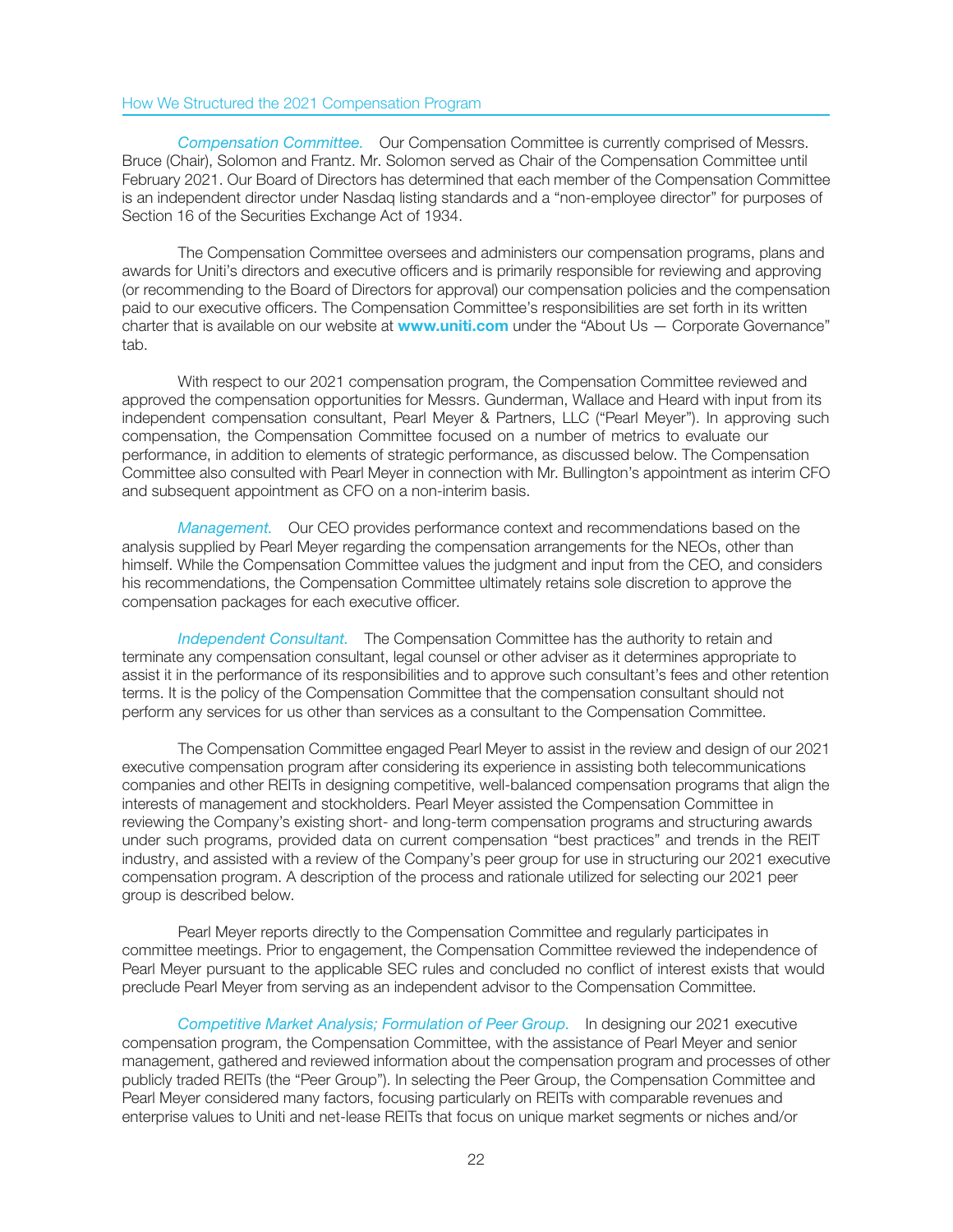employ a similar business model to Uniti. Management assisted Pearl Meyer and the Compensation Committee in the process by providing additional REIT-industry insight. Applying these criteria, Pearl Meyer recommended, and the Compensation Committee approved, inclusion of the following companies in the Peer Group:

Peer Group for Evaluating Fiscal 2021 Executive Compensation

| Alexandria Real Estate Equities, Inc. | Omega Healthcare Investors Inc.       |
|---------------------------------------|---------------------------------------|
| Digital Realty Trust Inc.             | <b>Realty Income Corporation</b>      |
| <b>EPR Properties</b>                 | Retail Properties of America, Inc.    |
| Gaming and Leisure Properties, Inc.   | <b>SBA Communications Corporation</b> |
| Medical Properties Trust Inc.         | Spirit Realty Capital, Inc.           |
| National Retail Properties, Inc.      | W. P. Carey Inc.                      |

The Compensation Committee decided to maintain the peer group for 2021 (unchanged from 2020) given it still represents our competitive market for talent and to revisit appropriateness in 2022.

To provide additional perspective, the Compensation Committee also reviews, with the assistance of Pearl Meyer, pay levels for comparable positions within the broader REIT industry, as reported in the NAREIT Compensation Survey. Peer Group compensation data and data for size-appropriate companies collected from the NAREIT survey were blended to create composite market values for each position (the "Market Data"). In determining appropriate pay opportunities for our NEOs, the Compensation Committee also considers a variety of other factors in addition to the Market Data, such as each executive's qualifications, responsibilities, past performance and expected future contributions.

2021 Target Total Direct Compensation. In designing our 2021 executive compensation program, the Compensation Committee reviewed each NEO's base salary, annual target cash incentives and annual target long-term incentives (which we refer to as "Target Total Direct Compensation") against the Market Data, targeting such compensation at or near the 50th percentile. Mr. Bullington's Target Total Direct Compensation was not reviewed against the Market Data for 2021, but the Compensation Committee consulted with Pearl Meyer in connection with Mr. Bullington's appointment as interim CFO and subsequent appointment as CFO on a non-interim basis. His compensation as an interim CFO was based on market trends for internal, interim CFO appointments. His compensation package as CFO on a noninterim basis was designed with a goal of approximating his compensation starting in 2022 consistent with the Company's compensation philosophy.

> Name Target Total Direct Compensation Kenneth A. Gunderman . . . . . . . . . . . . . . . . . \$4,531,250 Daniel L. Heard ....................... \$1,360,000 Mark A. Wallace ...................... \$2,018,750

The Target Total Direct Compensation of Messrs. Gunderman, Heard and Wallace in 2021 were as follows:

Target Total Direct Compensation set forth above for Messrs. Gunderman, Wallace and Heard approximated the median of the Market Data on both an individual role basis as well as for the entire NEO group.

Compensation Mix. Because of the ability of executive officers to directly influence the overall performance of the Company, and consistent with our philosophy of linking pay to performance, it is our goal to allocate a significant portion of compensation paid to our executive officers to performance-based, short- and long-term incentive programs. In addition, as an executive officer's responsibility and ability to affect financial results of the Company increase, base salary will become a smaller component of total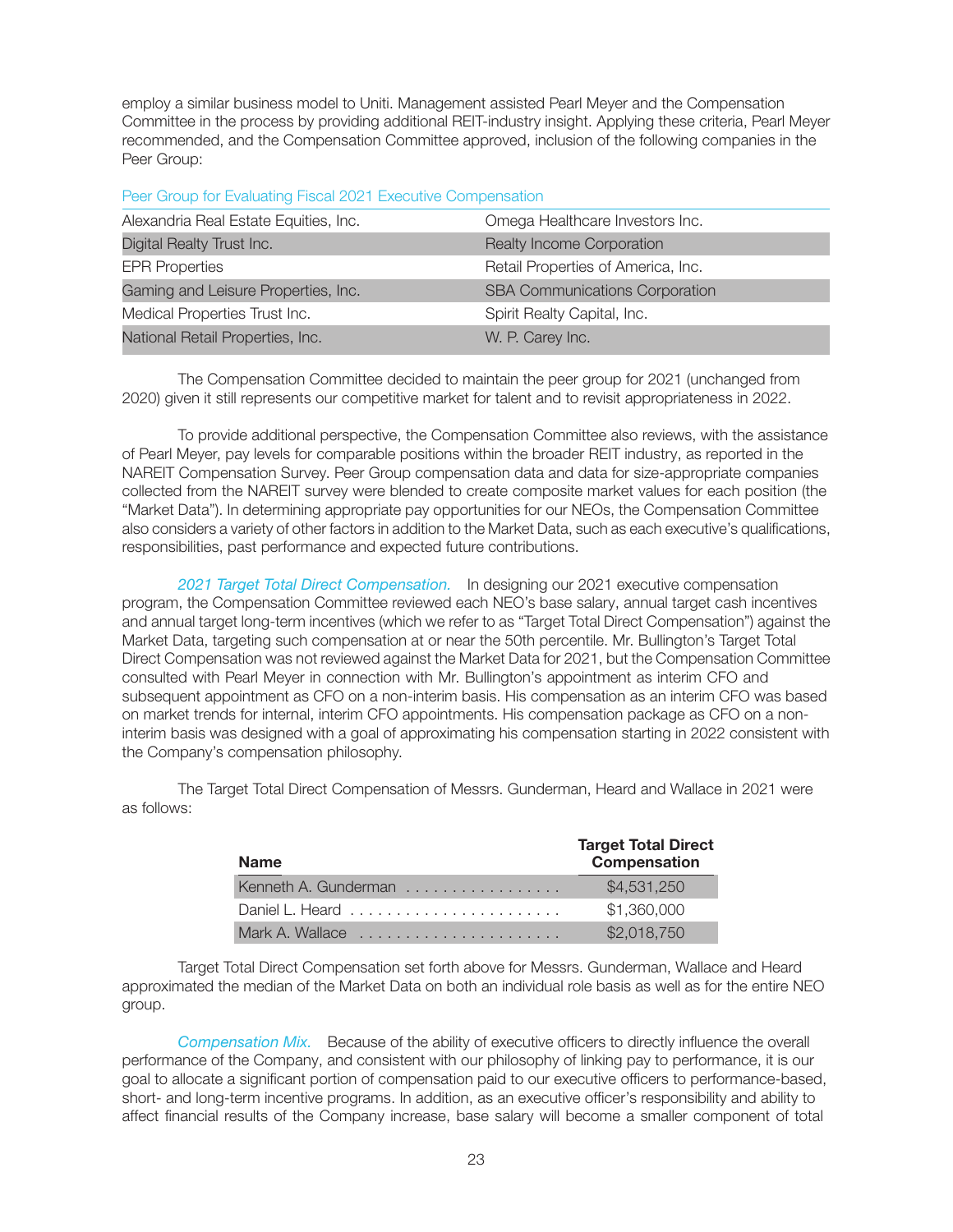compensation and long-term, equity-based compensation will become a larger component of total compensation, further aligning the executive officer's interests with those of the Company and its stockholders. The following charts illustrate the mix of Target Total Direct Compensation for Messrs. Gunderman, Wallace and Heard based on compensation opportunities provided in fiscal year 2021.



Variable pay represents 84% of Target Total Direct Compensation for Mr. Gunderman, 76.5% for Mr. Wallace and 70.6% for Mr. Heard.

Results of Stockholder Advisory Vote on Executive Compensation. At the 2021 annual meeting of stockholders, we held our annual "say-on-pay" vote pursuant to which stockholders were given the opportunity to approve the compensation of the Company's NEOs. Approximately 98% of votes cast on the proposal were in favor of our executive compensation. In light of this strong support, the Compensation Committee decided to maintain the core design of our compensation program for 2021. The Compensation Committee plans to evaluate and consider the outcome of each annual advisory vote on executive compensation, in addition to various other factors, when making future compensation decisions.

## Elements of 2021 Compensation

The Company's executive compensation program consists of:

- annual base salary:
- annual performance incentive payments; and
- equity-based compensation.

Annual Base Salaries. Base salaries for the NEOs were initially established in connection with their hiring based on the executive's position, responsibilities, personal expertise and experience, internal pay equity, and the Market Data. The Compensation Committee views base salary as the fixed compensation necessary to attract and retain qualified executives and to provide a reasonable base level of compensation for the executives' ongoing performance throughout the year. Annual base salaries are a key component of an NEO's total compensation as both short- and long-term incentive payments are calculated as a multiple of base salary. The executive officers' base salaries are subject to annual review and adjustment to ensure that an NEO's Target Total Direct Compensation is at or near the 50th percentile of the Market Data. As an executive's responsibilities and ability to affect the financial results of the Company increase, base salary becomes a smaller component of total compensation and long-term, equity-based compensation becomes a larger component, further aligning the executive's interests with those of our stockholders.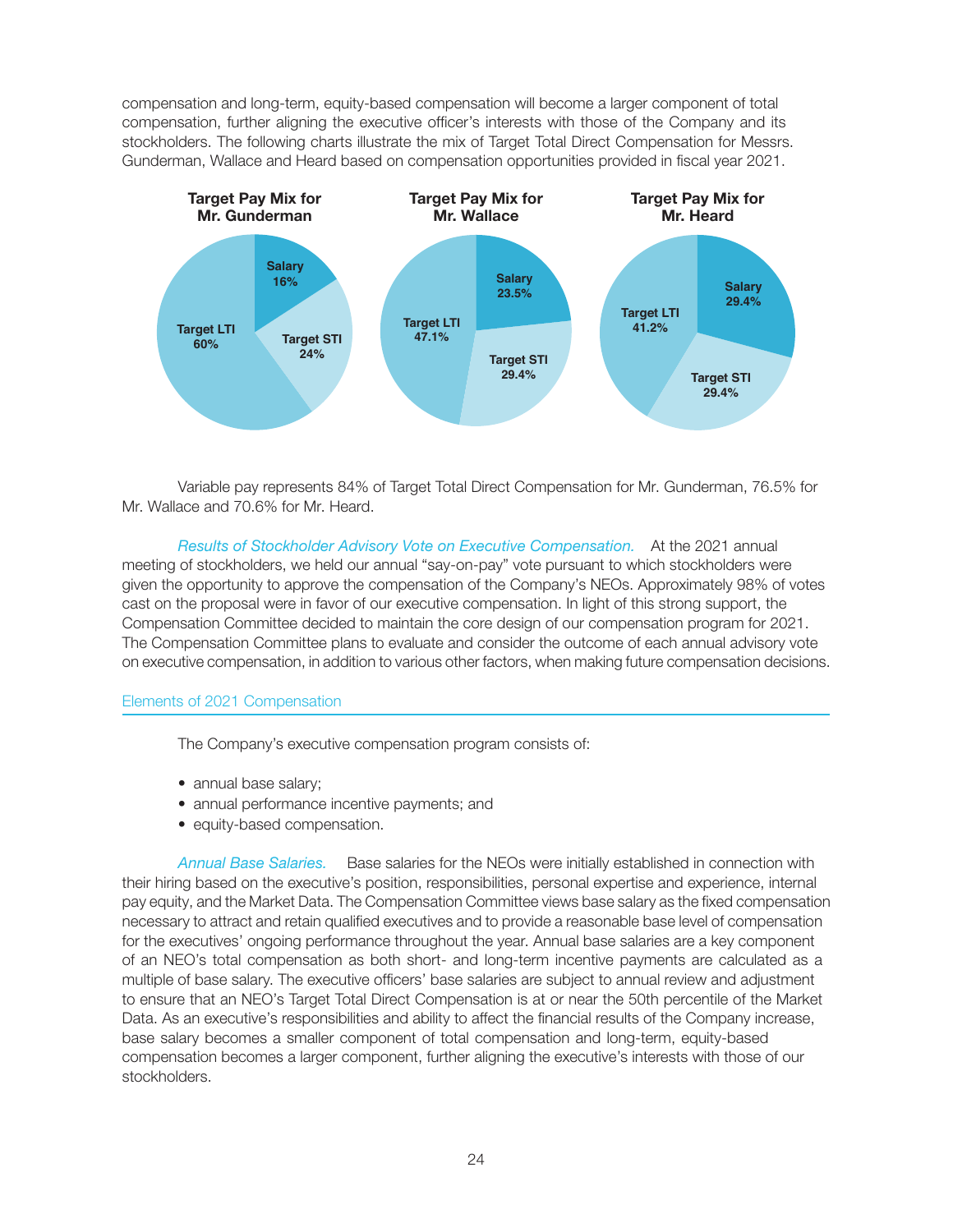The following table sets forth the base salaries for the NEOs for 2020 and 2021. As illustrated, the Compensation Committee elected to make no base salary adjustments in 2021 for those executive officers that were NEOs in 2020.

| <b>Name</b>          | 2020<br><b>Base Salary</b> | 2021<br><b>Base Salary</b> |
|----------------------|----------------------------|----------------------------|
| Kenneth A. Gunderman | \$725,000                  | \$725,000                  |
|                      | N/A                        | \$440,000                  |
|                      | \$400,000                  | \$400,000                  |
| Mark A. Wallace      | \$475,000                  | \$475,000                  |

Interim CFO Stipend. As discussed below in the section titled "Chief Financial Officer Transition," Mr. Bullington received a monthly stipend of \$15,000 during his term as interim CFO and Treasurer. Mr. Bullington received \$52,306 of stipend payments in 2021, which are reported in the Salary column of the Summary Compensation Table.

Short-Term Incentives. The Company maintains the Uniti Group Inc. Annual Short-Term Incentive Plan (the "Plan"), which permits the Compensation Committee to award and pay cash bonuses to officers, employees and consultants of the Company or any of its subsidiaries or affiliates. The Plan is designed to motivate, attract and retain qualified officers, consultants and other key employees and to promote the alignment of such persons' interests with those of the Company's stockholders. The Plan provides the Compensation Committee authority to construe and interpret the Plan, make rules and regulations relating to the administration of the Plan, designate eligible persons to receive awards, establish the terms and conditions of the awards, select performance criteria and goals for awards and determine if and to what extent such goals have been satisfied and make all other determinations necessary or advisable for the administration of the Plan.

2021 Cash Incentive Opportunities. In February 2021, the Compensation Committee approved award opportunities under the Plan for our executive officers, payable upon the attainment of certain company-wide performance goals during 2021 (the "2021 STIP"). The following table sets forth the target cash incentive opportunities for the NEOs under the 2021 STIP:

|                      | Target Cash Incentive <sup>(1)</sup> |                  |  |  |
|----------------------|--------------------------------------|------------------|--|--|
| <b>Name</b>          | % of Base Salary                     | Amount           |  |  |
| Kenneth A. Gunderman | 150%                                 | \$1,087,500      |  |  |
| Paul Bullington      | $100\%$                              | $$143,000^{(2)}$ |  |  |
| Daniel L. Heard      | 100%                                 | \$400,000        |  |  |
| Mark A. Wallace      | 125%                                 | \$593,750        |  |  |

(1) No payout is earned under the 2021 STIP for below-threshold performance. The threshold and maximum incentive opportunities for each NEO under the 2021 STIP (expressed as a percentage of base salary) are as follows:

|                      | <b>Threshold Maximum</b> |      |
|----------------------|--------------------------|------|
| Kenneth A. Gunderman | 75%                      | 225% |
| Paul Bullington      | 50%                      | 150% |
|                      | 50%                      | 150% |
| Mark A. Wallace      | 75%                      | 175% |

(2) Mr. Bullington succeeded to the company-wide performance goals previously approved for Mr. Wallace under the 2021 STIP, with any payout prorated based on Mr. Bullington's tenure as CFO. This amount reflects the prorated portion of his target cash incentive opportunity.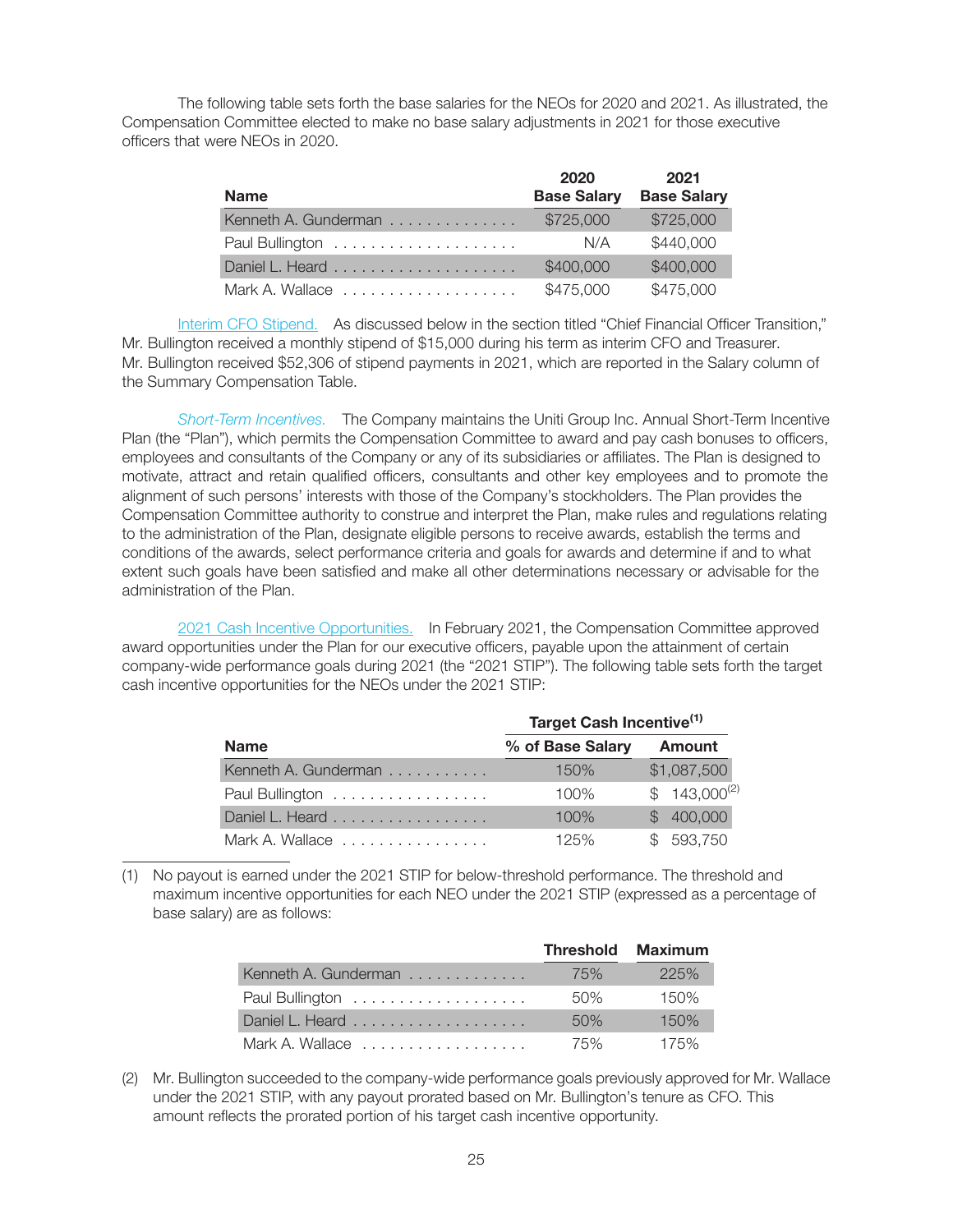The Compensation Committee set the award opportunities for Messrs. Gunderman, Wallace and Heard with the goal of maintaining Target Total Direct Compensation at the median of the Market Data. Mr. Gunderman's award opportunities are greater than the other NEOs in light of his role and responsibility as CEO and his greater ability to affect financial results of the Company relative to the other NEOs. As previously discussed, Mr. Bullington's Target Total Direct Compensation for fiscal year 2021 was not reviewed against the Market Data for 2021.

Awards under the 2021 STIP were based on company-wide financial performance measures as discussed in greater detail below. The Compensation Committee selected the specific financial measures because they are each consistent with Uniti's overall strategy and are among the most important and closely followed measures of our performance by the investing community and our stockholders. Each NEO has threshold, target and maximum cash incentive opportunities that are aligned with threshold, target and maximum performance outcomes, with linear interpolation between the specified levels. The Compensation Committee utilized the following quantitative measures of Company financial performance in the 2021 STIP:

| <b>Performance</b><br><b>Measure</b> | Weighting | <b>Description</b>                                                                                                                                                                                                                                                                                                                                                                      |
|--------------------------------------|-----------|-----------------------------------------------------------------------------------------------------------------------------------------------------------------------------------------------------------------------------------------------------------------------------------------------------------------------------------------------------------------------------------------|
| <b>Consolidated AFFO</b>             | 25%       | Represents consolidated funds from operations, adjusted<br>to exclude the impact of certain non-cash revenues and<br>expenses, capital markets and merger and acquisition<br>transactions and similar items, for the year ended<br>December 31, 2021 as publicly reported. A reconciliation of<br>Consolidated AFFO to net income is included in<br>Appendix A to this Proxy Statement. |
| Capital Expenditures                 | 15%       | Represents non-Growth Capital Improvement net capital<br>expenditures measured on an accrual basis based on<br>pre-approved costs as part of annual operating plan<br>(i.e., contractual, maintenance, special projects, etc.),<br>excluding projects subsequently approved but not in the<br>annual operating plan.                                                                    |
| Consolidated Bookings                | 15%       | New monthly recurring revenue bookings across all product<br>lines.                                                                                                                                                                                                                                                                                                                     |
| Consolidated Installations           | 15%       | New monthly recurring revenue from new service<br>installations, excluding bandwidth upgrades.                                                                                                                                                                                                                                                                                          |
| Consolidated SG&A                    | 30%       | Represents selling, general, and administrative expenses<br>across entire company, excluding stock-based<br>compensation expense.                                                                                                                                                                                                                                                       |

The table below sets forth the performance goal levels, as well as actual results, for each performance measure described above:

| Performance<br><b>Measures</b> | <b>Threshold</b> | <b>Target</b> | <b>Maximum</b> | <b>Actual</b><br>Results <sup>(1)</sup> |
|--------------------------------|------------------|---------------|----------------|-----------------------------------------|
|                                | \$407.5M         | \$413.9M      | \$419.5M       | \$430.3M                                |
|                                | \$150.0M         | \$139.9M      | \$130.0M       | $$150.5M^{(2)}$                         |
|                                | \$2.5M           | \$2.9M        | \$3.3M         | \$3.4M                                  |
|                                | \$2.4M           | \$2.7M        | \$3.0M         | $$2.3M^{(3)}$                           |
|                                | \$102.0M         | \$97.5M       | \$93.0M        | \$87.3M                                 |

(1) In connection with certifying the performance results under the 2021 STIP, the Compensation Committee exercised discretion to adjust the actual results of Capital Expenditures and Consolidated Installations for all 2021 STIP participants (including the NEOs) other than CEO.

(2) The results for Capital Expenditures was adjusted by \$.5M to bring performance in line with the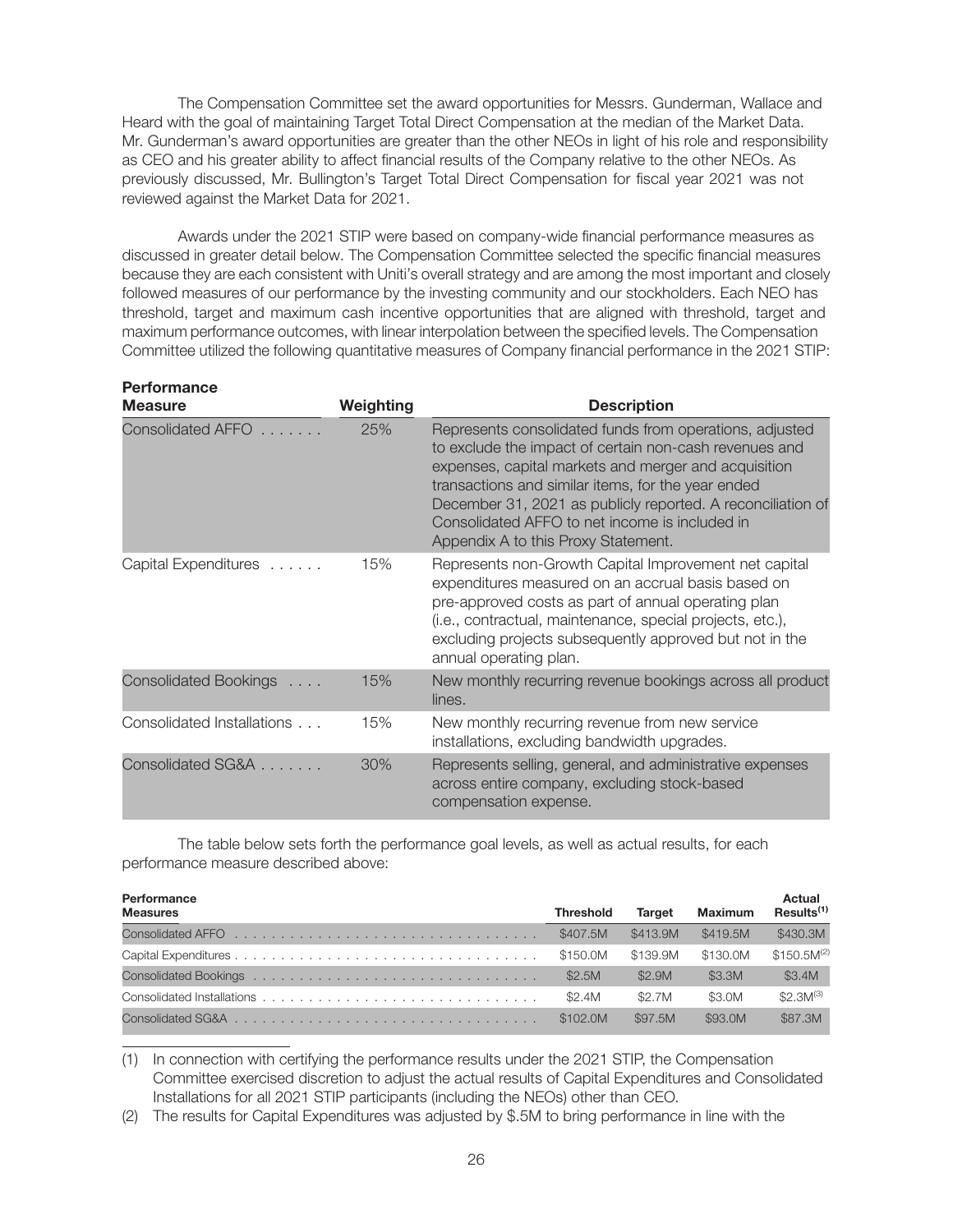threshold performance goal for Capital Expenditures. This adjustment was made to account for approximately \$8.8M of success-based capital expenditures not included in the 2021 annual operating plan for projects that were expected to be completed in 2022 but were accelerated and completed in 2021.

(3) The results for Consolidated Installations was adjusted by \$.4M to bring performance in line with the target performance goal for Consolidated Installations. This adjustment was made to account for (i) installations previously scheduled for 2021 that were delayed by customers for reasons outside of management's control and (ii) installations previously scheduled for 2022 that were completed in 2021.

2021 Payouts. For 2021, each NEO earned a performance-based cash award based on the weighted achievement of corporate financial measures. As reflected in the table above, the Company exceeded the maximum performance goal for Consolidated AFFO, was less than the threshold performance goal for Capital Expenditures for the CEO (but met threshold for all other 2021 STIP participants), exceeded the maximum performance goals for Consolidated Bookings, was less than the threshold performance goals for Consolidated Installations for the CEO (but met target for all other 2021 STIP participants), and exceeded the maximum performance goal for Consolidated SG&A.

Based on such performance, the following table shows the actual payouts to the NEOs under the 2021 STIP:

| <b>Name</b>          | <b>Actual</b><br><b>Payout</b> | % of Target<br>Cash<br><b>Incentive</b><br><b>Opportunity</b> |
|----------------------|--------------------------------|---------------------------------------------------------------|
| Kenneth A. Gunderman | \$1,141,875                    | 105%                                                          |
| Paul Bullington      | \$182,365                      | 128%                                                          |
| Daniel L. Heard      | \$510.112                      | 128%                                                          |

Mr. Bullington's actual payout reflects a prorated amount based on his tenure as CFO beginning on September 9, 2021. Mr. Wallace's was not paid out under the 2021 STIP because his employment with Uniti was terminated effective as of September 13, 2021.

Other Bullington Compensation. As discussed below in the section titled "Chief Financial Officer Transition," in connection with his appointment as interim CFO and Treasurer, Mr. Bullington was eligible to receive a discretionary cash bonus of up to \$10,000 per month based on performance and the term of his interim appointment, subject to Compensation Committee approval. In February 2022, the Compensation Committee approved a discretionary cash bonus payout to Mr. Bullington of \$40,000 in recognition of his service as interim CFO and Treasurer, which is reported in the Bonus column of the Summary Compensation Table.

Prior to his appointment to serve as the CFO on a non-interim basis, Mr. Bullington was eligible to receive a performance bonus (target of 70% of his then-current base salary) in connection with his role as Senior Vice President of Strategic Operations of Uniti Fiber, payable upon the attainment of certain performance goals during 2021. Upon his appointment to serve as CFO on a non-interim basis, the Compensation Committee determined to pro-rate Mr. Bullington's prior award for based on his tenure as SVP, Strategic Operations of Uniti Fiber. Based on actual performance, Mr. Bullington received a pro-rated amount of his prior incentive award equal to \$103,161 which is reported in the All other Compensation column of the Summary Compensation Table.

Equity-Based Compensation. The Uniti Group Inc. 2015 Equity Incentive Plan, as amended and restated effective March 28, 2018 (the "Long-Term Incentive Plan"), permits us to make grants of equity awards to our employees, including our executive officers. We make equity grants to our executive officers as part of our annual compensation program to align their long-term interests with that of our stockholders and to maintain the competitiveness of our total compensation package. As noted later in this CD&A, our NEOs are subject to robust stock ownership guidelines to reinforce a focus on long-term shareholder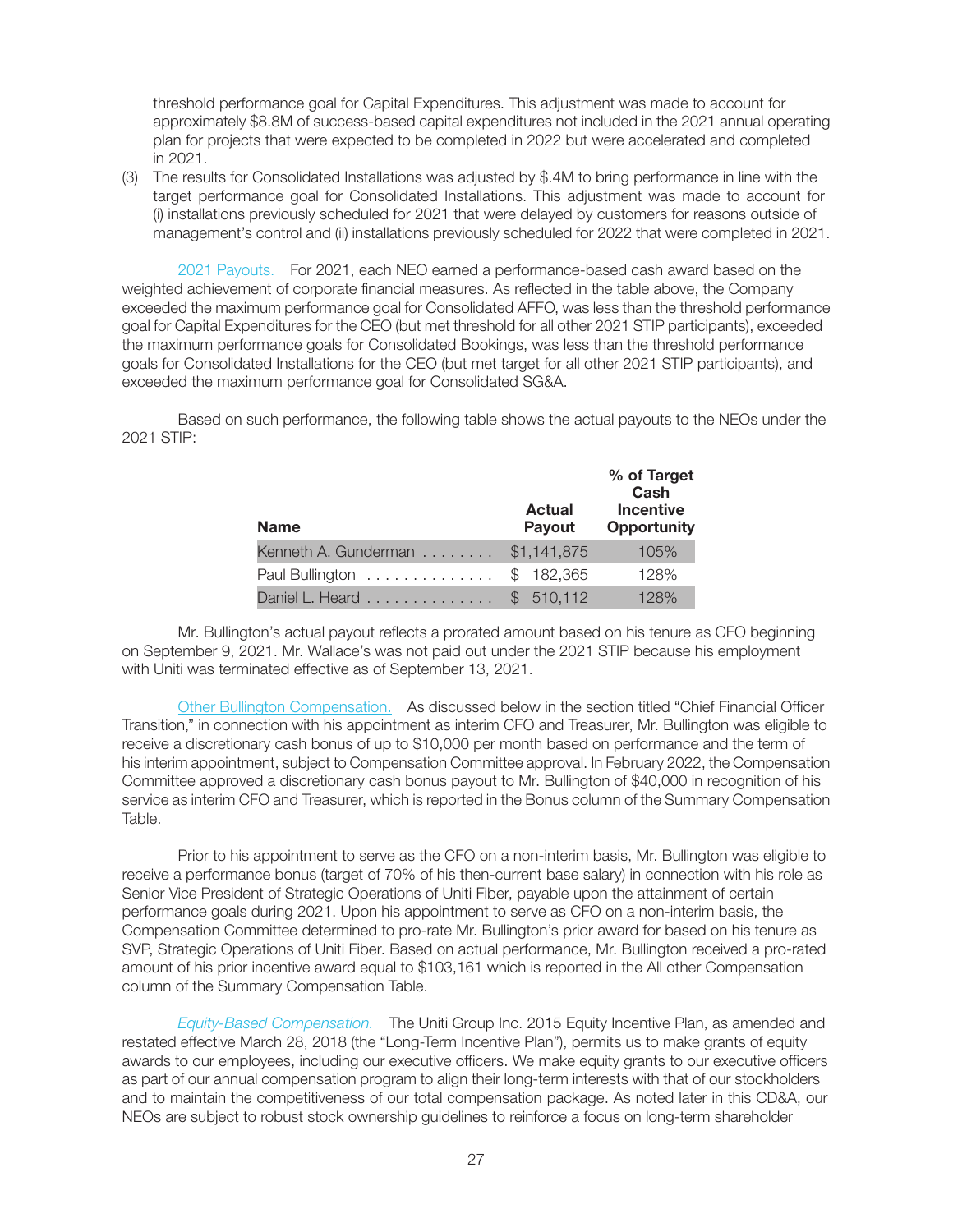value creation. It is the Compensation Committee's policy to review and grant all annual equity compensation awards to directors, executive officers, and all other eligible employees at its first regularly scheduled meeting of each year, which it expects to occur in February of each year, with each such grant based on the average closing price of our common stock as reported on Nasdaq for the 20 trading days prior to the grant date.

During 2021, we granted time-based restricted stock and performance-based restricted stock units (PBRSUs) to our executive officers. Holders of time-based restricted stock are entitled to dividends when paid by the Company and PBRSUs accrue a dividend equivalent that is paid in cash when and solely to the extent that the underlying PBRSUs vest. The Compensation Committee believes restricted stock and PBRSUs are a more meaningful tool for compensating our executive officers as compared to stock options because the value of our stock, as is the case with other REITs, is principally determined by its dividend yield relative to market interest rates rather than by its potential for capital appreciation. Because the incentive value of stock options is tied to future appreciation in stock price and because the high dividend rate of REIT stocks tends to diminish the potential future appreciation in the price of such stocks, the Compensation Committee believes stock options may not provide appropriate incentives for management. The Compensation Committee also views restricted stock and PBRSUs as being more effective in managing equity plan dilution.

During 2021, we made equity grants to Messrs. Gunderman, Wallace and Heard, of which (i) 50% was in the form of PBRSUs that are eligible for vesting in February 24, 2024 if we meet specified relative total shareholder return ("TSR") performance goals, as further described below, and (ii) 50% was in the form of time-based restricted stock that vests in three equal installments on February 24 of each year, beginning on February 24, 2022. The target value of the equity awards granted to our NEOs in 2021 was as follows:

| <b>Name</b>          | <b>Target Value of</b><br><b>Restricted</b><br><b>Shares and PBRSUs</b> |
|----------------------|-------------------------------------------------------------------------|
| Kenneth A. Gunderman | \$2,718,750                                                             |
|                      | \$950,000                                                               |
|                      | 560,000                                                                 |

For fiscal year 2021, Mr. Bullington did not participate in the annual equity compensation program for Uniti's other NEOs due to his mid-year appointment as CFO, but he did participate in Uniti's annual equity compensation program for other employees. The grant date fair value of equity awards granted to Mr. Bullington equaled \$170,389.

The actual amount of the PBRSUs granted in 2021 that may be earned and become vested will be between 0% and 200% of the target amount, depending on our achievement of relative TSR over a threeyear period from February 24, 2021 to February 24, 2024. In measuring our relative TSR, 50% will be weighted to our performance against the Peer Group, and 50% will be weighted to our performance against a select group of other publicly traded telecommunications companies (the "Telecom Peer Group"), in each case measured by percentile ranking. Specifically, the metrics for the three-year performance cycle ending February 24, 2024 are:

| Performance<br>Criteria                            | Weight | <b>Below</b><br><b>Threshold</b> | <b>Threshold</b>            | <b>Target</b>               | Maximum                      |
|----------------------------------------------------|--------|----------------------------------|-----------------------------|-----------------------------|------------------------------|
| TSR position within the Peer Group                 | 50%    | <33rd percentile                 | 33 <sup>rd</sup> percentile | 50 <sup>th</sup> percentile | $>75th$ percentile           |
| TSR position within the Telecom Peer<br>$Group(1)$ | 50%    | <33rd percentile                 | 33rd percentile             | 50 <sup>th</sup> percentile | >75 <sup>th</sup> percentile |
| Payout Opportunity                                 |        | 0% of Target                     | 50% of Target               | 100% of Target              | 200% of Target               |

(1) The Telecom Peer Group is comprised of the following companies: American Tower Corporation, ATN International, Inc., Lumen Technologies, Consolidated Communications Holdings, Inc., Crown Castle International Corp., Frontier Communication Corporation, and Landmark Infrastructure Partners LP. The Telecom Peer Group is identical to the publicly traded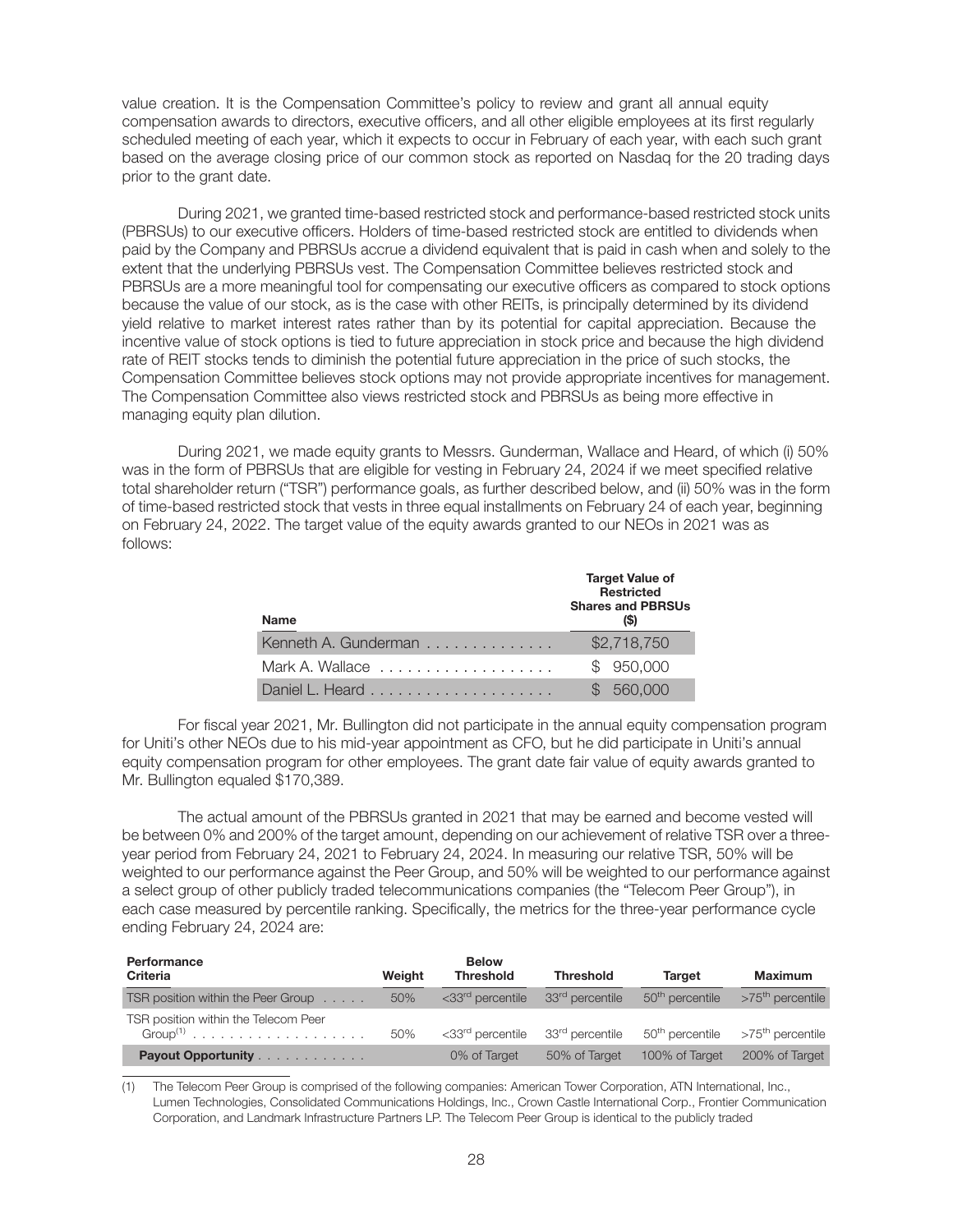telecommunications company peer group used for equity grants in 2020, except that Windstream Holdings, Inc. and Zayo Group Holdings, Inc. were both removed because they are no longer publicly-traded companies.

Threshold, target and maximum performance result in the executive officers earning 50%, 100% or 200% of the target number of PBRSUs associated with each component, with linear interpolation between specified levels. No performance shares are earned for below-threshold performance, and payout is capped at 200% of target even if performance exceeds the maximum goal.

The number of time-based restricted shares and PBRSUs granted during 2021 were both based on the average closing price of our common stock as reported on Nasdaq for the 20 trading days prior to the grant date. Under SEC rules, for purposes of this Proxy Statement we are required to value these awards using different calculations in the compensation tables following this CD&A. For ease of reference, the table below reconciles the values of these awards from the amount reported in this CD&A to the amounts reported in the compensation tables.

| <b>Name</b>                    | <b>Award Amount</b><br>(at target level) | <b>Grant Date Fair Value</b><br>(as reported in the<br><b>Summary</b><br><b>Compensation Table)</b> |
|--------------------------------|------------------------------------------|-----------------------------------------------------------------------------------------------------|
|                                | \$2,718,750                              | \$3,137,527                                                                                         |
| Mark A. Wallace <sup>(1)</sup> | \$950,000                                | \$1,096,334                                                                                         |
| Daniel L. Heard                | 560,000                                  | \$646,259                                                                                           |

(1) Mr. Wallace's employment with Uniti was terminated effective as of September 13, 2021, and he was not paid out under the Long-Term Incentive Plan for fiscal year 2021.

While the Short-Term Incentive Plan is designed to incentivize our executive officers to achieve specific near-term financial and operational performance goals, the Long-Term Incentive Plan's incentive opportunity is designed to focus our executive officers on long-term performance by linking a substantial portion of an NEO's compensation to the long-term stability and success of our Company. The Compensation Committee believes that the equity awards granted in 2021 appropriately align the long-term interests of our executive officers with that of our stockholders. The Compensation Committee further believes that equity compensation is a critical tool in attracting and retaining qualified executives who we believe are integral to our success.

Other Benefit Plans. Similar to all of our employees, executive officers are entitled to receive health, welfare, and life insurance and 401(k) retirement benefits from Uniti, and are entitled to participate in the Uniti Group Inc. Employee Stock Purchase Plan. The Company also maintains the Uniti Group Inc. Deferred Compensation Plan, a non-qualified deferred compensation plan that offers participants the ability to defer compensation above the IRS qualified plan limits. Amounts deferred under the plan accrue interest at the lesser of the Company's weighted average cost of capital or the then current yield on the United States 10 year Treasury Note. As of December 31, 2021, the applicable rate under the plan was 1.514%. The Compensation Committee adopted such plan as part of its effort to provide a competitive total compensation package.

Severance and Change-in-Control Provisions. Our executive officers have entered into agreements or are otherwise eligible to participate in broad-based company severance policies that provide for severance benefits upon qualifying termination of employment, including enhanced severance if the termination occurs in connection with a change in control. These agreements and policies are described below under "Agreements with our Named Executive Officers." We believe the arrangements are reasonable and were an important part of the recruitment and expected long-term retention of our executive management team.

Chief Financial Officer Transition. On May 20, 2021, the Company announced that Mr. Wallace would be taking a leave of absence for an undetermined duration. In connection with Mr. Wallace's leave of absence, Mr. Bullington was appointed to serve as interim CFO and Treasurer. In connection with his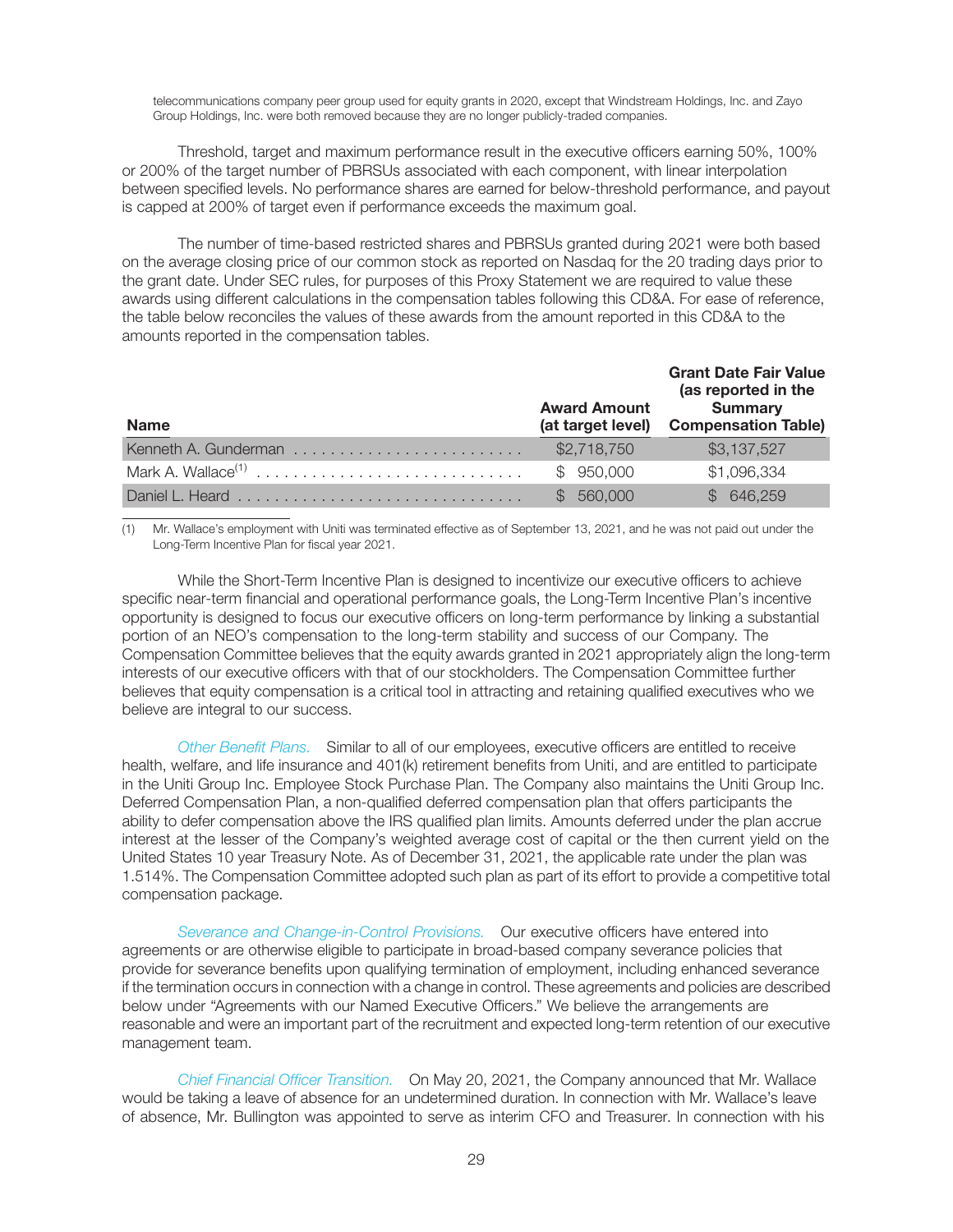interim appointment, Mr. Bullington's base compensation opportunities and benefits in effect at the time of his appointment remained unchanged, but he received a monthly stipend of \$15,000 during the term of his appointment and was eligible to receive a discretionary cash bonus of up to \$10,000 per month based on performance and the term of his interim appointment.

Mr. Bullington was appointed to serve as the CFO on a non-interim basis effective September 9, 2021, and Mr. Wallace's employment with Uniti was terminated effective as of September 13, 2021. In connection with his appointment on a non-interim basis, Mr. Bullington received an increase in his annual base salary to \$440,000 per year and became eligible to participate in the 2021 STIP with threshold, target and maximum award opportunities of 50%, 100% and 150% of his new base salary payable upon the attainment of the company-wide performance goals (including applicable weighting) previously approved for Mr. Wallace, with any payout prorated based on Mr. Bullington's tenure as CFO. Beginning in 2022, Mr. Bullington is eligible to participate in the annual equity compensation program for Uniti's NEOs, with an initial target equity grant valued at up to 150% of his base salary (or such higher amount as may be determined by the Compensation Committee).

In connection with the termination of his employment, Mr. Wallace was provided with certain compensation and benefits, including, any earned but unpaid compensation through the date of his termination, severance payments equal to one and a half times the sum of his base salary and the average of the short-term cash incentive plan bonuses paid to him during the last three completed fiscal years and his health, vision and dental insurance benefits for eighteen months. These severance payments were made subject to Mr. Wallace's execution of a waiver and release and continued compliance with certain covenants set forth therein, including one-year post-termination non-disclosure, non-compete and noninterference covenants. In addition, 92,168 time-based restricted shares held by Mr. Wallace immediately vested pursuant to the Long-Term Incentive Plan and the applicable grant agreements thereunder, and our Board of Directors approved the acceleration and immediate vesting, based on actual performance as of August 31, 2021, of 119,193 of Mr. Wallace's PBRSUs (and the payment of \$125,170.98 in dividend equivalents related thereto), representing a prorated number of PBRSUs held by Mr. Wallace based on the number of days Mr. Wallace was employed by the Company between the date of grant of each outstanding PBRSUs and his termination date.

Clawback Policy. We maintain a clawback policy (the "Clawback Policy") that may require an executive officer to repay or forfeit certain compensation in the event that our financial statements become subject to restatement and the Audit Committee determines (i) that fraud caused or significantly contributed to the need for the restatement, regardless of whether the executive officer engaged in such conduct, (ii) that the compensation was based on the achievement of financial results that were the subject of the restatement and would have been lower had the financial results been properly reported and (iii) that it is in the best interests of us and our stockholders for the executive officer to repay or forfeit the compensation. The Clawback Policy applies to annual or short-term incentive compensation, performancebased equity grants, and other performance-based compensation, in each case granted or awarded during the three fiscal years preceding the restatement, and any other compensation as the Audit Committee of our Board of Directors may designate as subject to the Clawback Policy. We will periodically review our clawback policy and amend it as necessary to comply with any future mandates from the SEC.

## Risk Considerations in our Overall Compensation Program

The Compensation Committee has assessed the risks that could arise from our compensation policies for all employees, including employees who are not officers, and has concluded that such policies are not reasonably likely to have a material adverse effect on us. To the extent that our compensation programs create a potential misalignment of risk incentives, the Compensation Committee believes that it has adequate compensating controls to mitigate against the potential impact of any such misalignment. These compensating controls include robust stock ownership guidelines, the Clawback Policy, capped incentive award opportunities, a three-year vesting cycle for equity-based compensation and oversight by the Compensation Committee.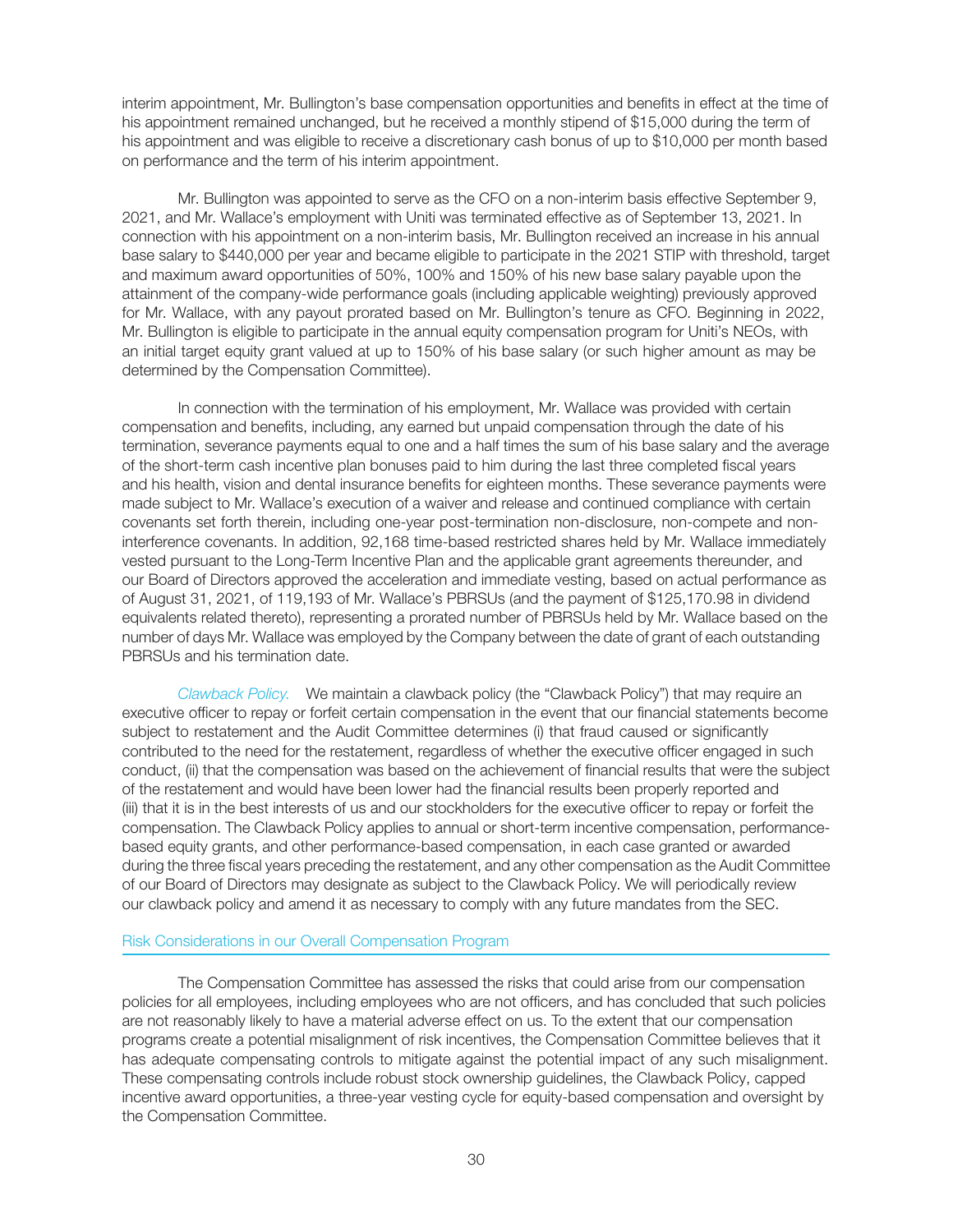## Stock Ownership Guidelines

We believe that share ownership by our directors and senior officers helps to align their interests with our stockholders' interests. We have adopted minimum stock ownership guidelines applicable to our directors and executive officers. Directors who are not executive officers are expected to maintain beneficial ownership of shares of our common stock valued at \$500,000. Our executive officers are expected to maintain beneficial ownership of shares of our common stock with a value equal to the following:

| <b>Officer</b> | <b>Ownership Level</b> |
|----------------|------------------------|
|                |                        |
|                |                        |

Directors and executive officers have a transition period of five and four years, respectively, from their initial election (or from the first annual meeting of stockholders following their election) to meet the applicable ownership guidelines and, thereafter, one year (measured from the date of each annual meeting) to meet any increased ownership requirements resulting from changes in stock price, annual retainer, annual base salary, or applicable ownership levels occurring since the initial deadline. During the transition period and until the director or officer satisfies the specified ownership levels, the guidelines require that each officer and director retain 100% of the shares received, net of tax payment obligations, upon the vesting of any stock or equity awards granted to such director or officer. For the purposes of the guidelines, stock options and unvested shares or units of restricted stock are not considered to be owned.

The table below sets forth the applicable ownership guideline amount for each of our directors standing for election at the Annual Meeting and executive officers and the number of shares of common stock that each such officer or director is deemed to own under the guidelines as of March 25, 2022.

| <b>Name</b> | Guideline<br><b>Share Amount</b> | <b>Shares Owned</b> |
|-------------|----------------------------------|---------------------|
|             | 20,947                           | 72,278              |
|             | 20,687                           | 94,796              |
|             |                                  | 34,855              |
|             | 20.947                           | 228,263             |
|             | 344,582                          | 478,075             |
|             | 43,988                           | 90.651              |
|             | 62.814                           | 42.226              |
|             | 20.947                           | 72.090              |

The applicable ownership guideline amount reflected in the table above for Ms. Banner and Messrs. Frantz, Heard and Solomon are calculated in accordance with the stock ownership guidelines based upon the closing price on the date of the 2016 annual meeting of stockholders, \$23.87. On the date of the 2021 annual meeting of stockholders, the applicable ownership guideline amount for Mr. Gunderman was recalculated based on his then-current salary and the closing price on such date, \$10.52. The applicable ownership guideline amount for Mr. Heard was previously scheduled to be recalculated on the date of the 2021 annual meeting of stockholders, but the Compensation Committee has determined to delay recalculation until the date of the Annual Meeting. The applicable ownership guideline amounts for Ms. Banner and Messrs. Frantz and Solomon will also be recalculated as of the date of the Annual Meeting. The applicable ownership guideline amount reflected in the table above for Mr. Bruce is calculated in accordance with the stock ownership guidelines based upon the closing price on the date of the 2017 annual meeting of stockholders, \$24.17. The applicable ownership guideline amount reflected in the table above for Ms. Perez-Carlton is calculated in accordance with the stock ownership guidelines based upon the closing price on the date of the 2020 annual meeting of stockholders, \$7.96. Ms. Perez-Carlton will have until the 2025 annual meeting of stockholders to meet the applicable ownership guidelines.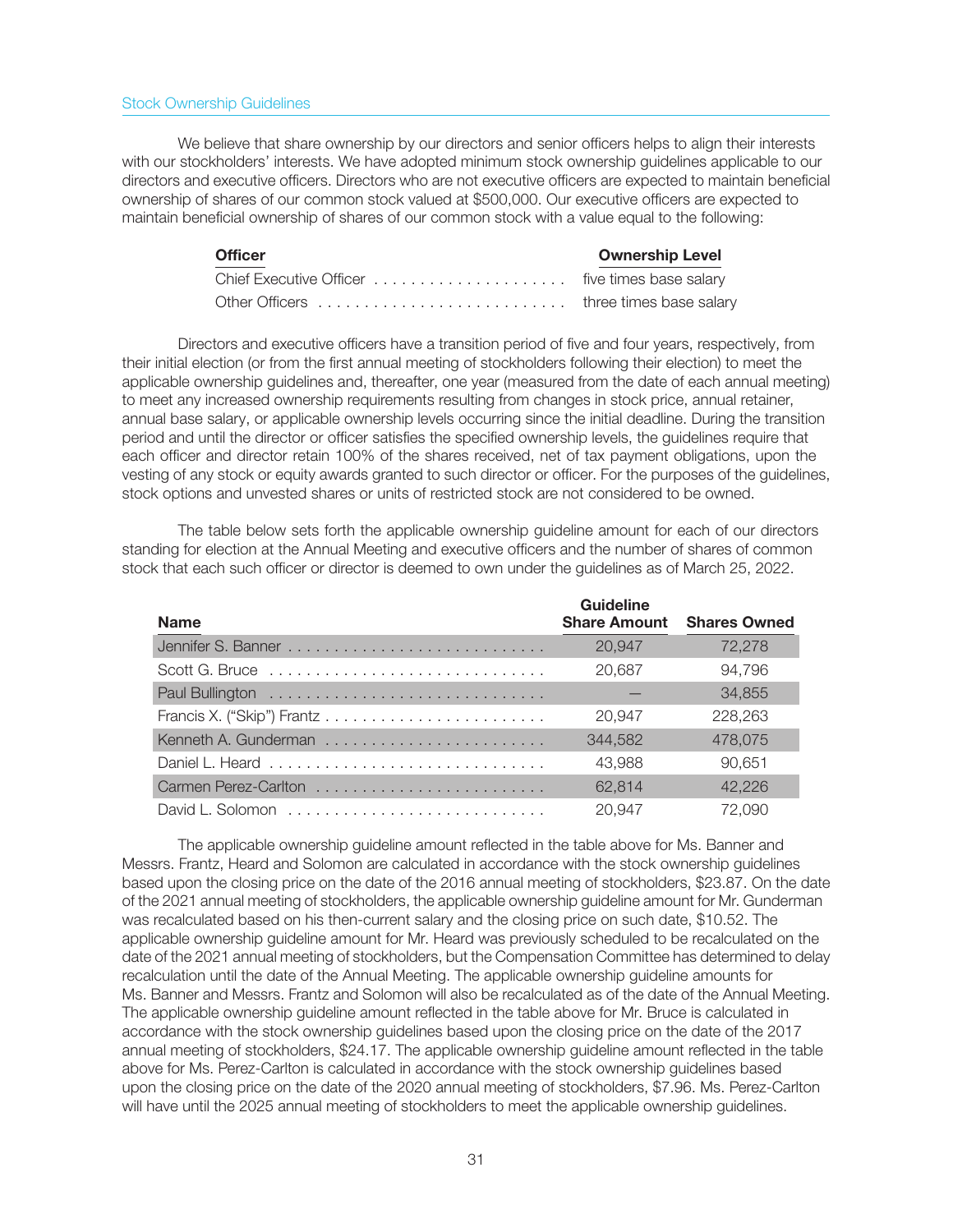Pursuant to the stock ownership guidelines, the applicable ownership guidelines for a newly appointed director or executive officer is determined at the first stockholder meeting following his or her appointment. Accordingly, the applicable ownership guidelines for Mr. Bullington will be decided at the Annual Meeting, and he will have until the 2027 annual meeting of stockholders to meet the applicable ownership guidelines.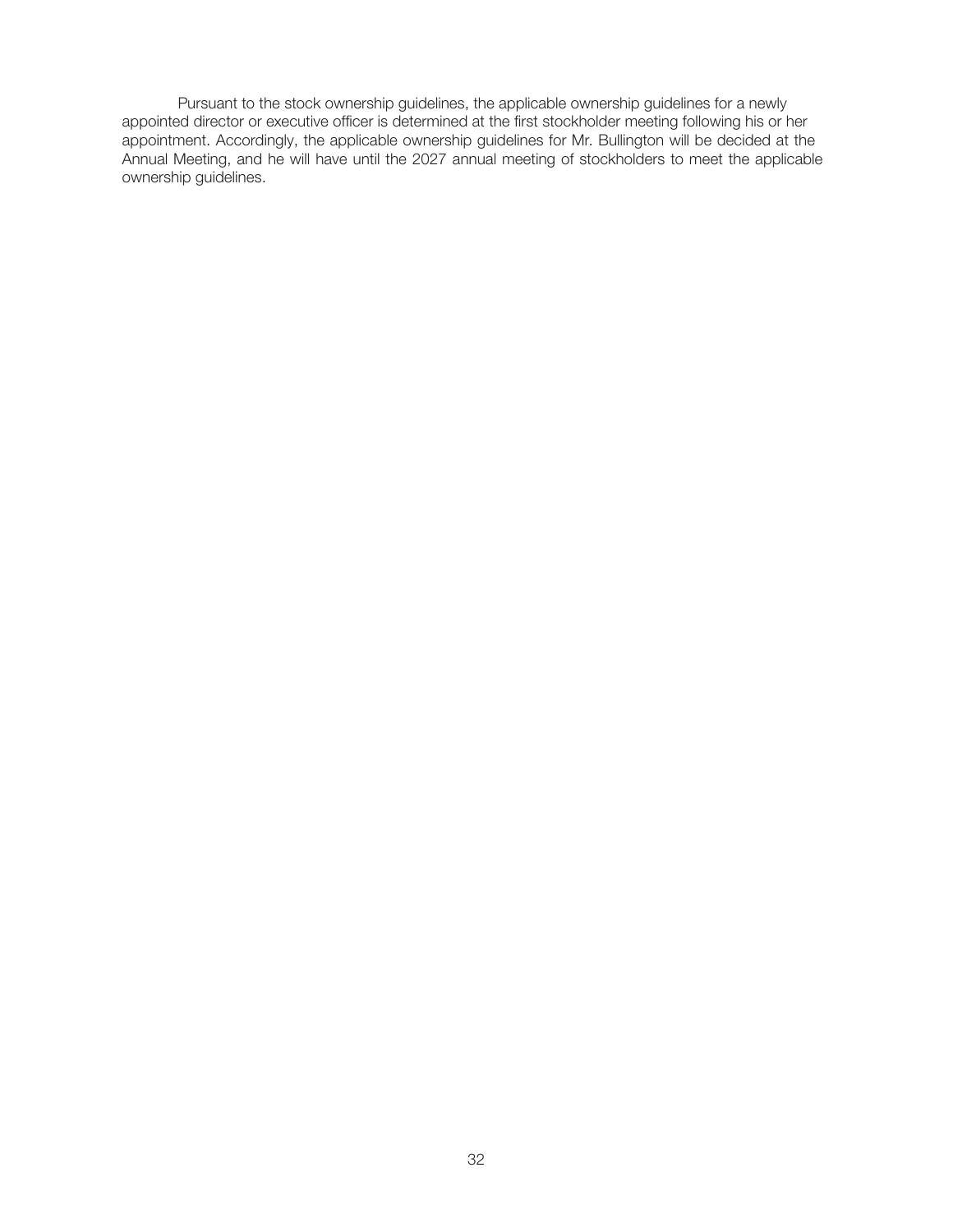# Compensation Committee Report on Executive Compensation

The Compensation Committee has reviewed the disclosures under the caption "Compensation Discussion & Analysis" contained in this Proxy Statement for the 2022 Annual Meeting of Stockholders and has discussed such disclosures with the management of Uniti. Based on such review and discussion, the Compensation Committee recommended to the Uniti Board of Directors that the "Compensation Discussion & Analysis" be included in Uniti's Annual Report on Form 10-K for the fiscal year ended December 31, 2021 and Proxy Statement on Schedule 14A for the 2022 Annual Meeting of Stockholders for filing with the SEC.

The undersigned members of the Compensation Committee have submitted this Report to the Board of Directors.

## COMPENSATION COMMITTEE:

Scott G. Bruce, Chair Francis X. ("Skip") Frantz David L. Solomon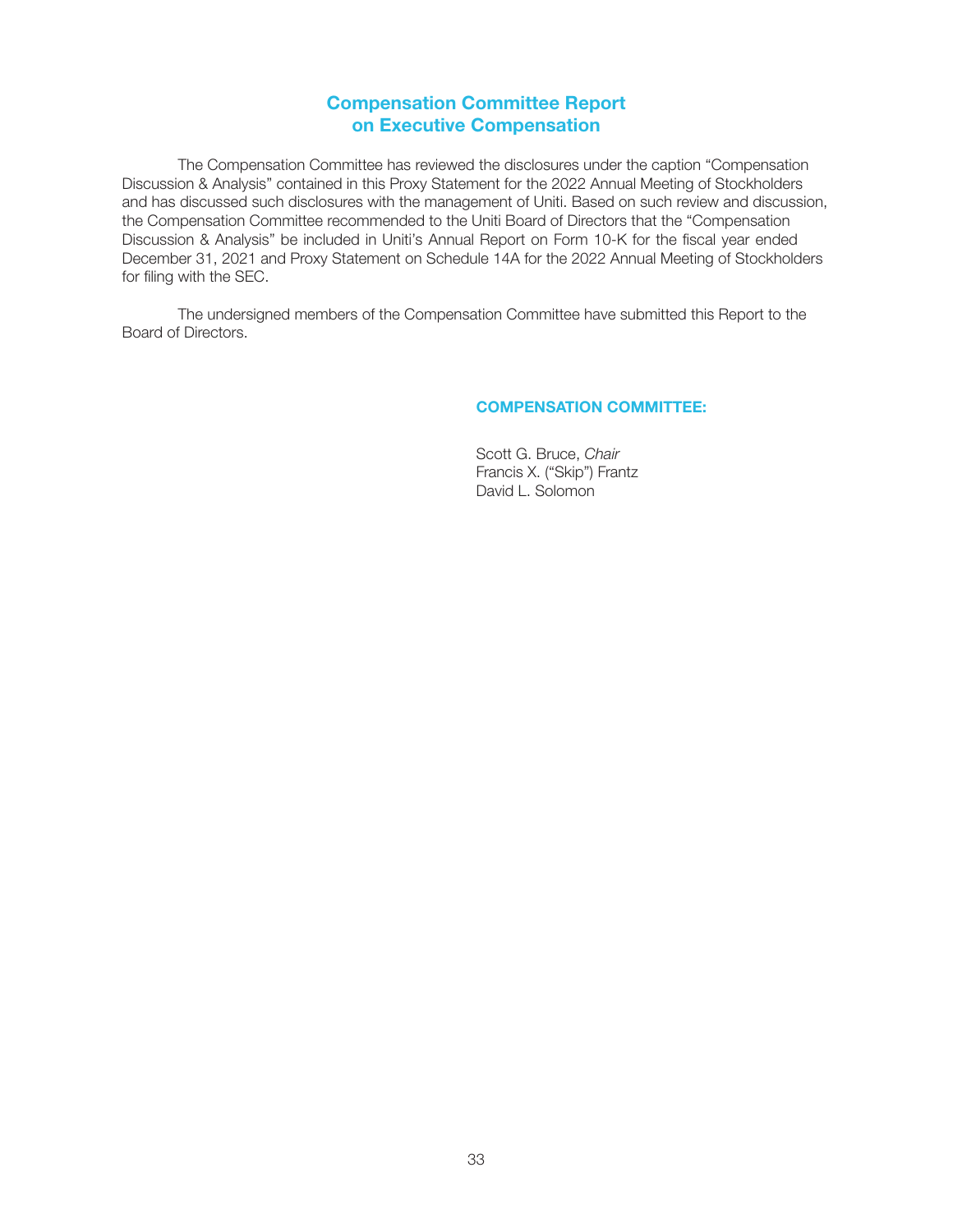## Summary Compensation Table

The following table shows the compensation awarded to, earned by or paid to Uniti's NEOs in fiscal year 2021.

| <b>Name and Principal</b><br><b>Position</b>                               | Year | Salary<br>(\$)    | <b>Bonus</b><br>(\$) | <b>Stock</b><br>Awards<br>(S)(1) | Option<br>$($ \$)        | <b>Non-Equity</b><br>Incentive<br>Plan<br><b>Awards Compensation</b><br>(\$)(2) | Change in<br>Pension<br>Value and<br>Nonqualified<br><b>Deferred</b><br>Compensation<br>Earnings<br>(S) | All Other<br>Compensation<br>(S)(3) | Total<br>(\$) |
|----------------------------------------------------------------------------|------|-------------------|----------------------|----------------------------------|--------------------------|---------------------------------------------------------------------------------|---------------------------------------------------------------------------------------------------------|-------------------------------------|---------------|
| Kenneth A. Gunderman<br>the contract of the contract of the                | 2021 | 725,000           |                      | $-3,137,527$                     |                          | 1.141.875                                                                       |                                                                                                         | 14.042                              | 5,018,444     |
| President and CEO                                                          | 2020 | 725,000           |                      | $-3,951,703$                     | $\overline{\phantom{m}}$ | 2,092,712                                                                       |                                                                                                         | 18.048                              | 6,787,463     |
|                                                                            | 2019 | 725,000           |                      | $-4,252,663$                     |                          | 1,022,250                                                                       |                                                                                                         | 17.366                              | 6,017,279     |
| Paul Bullington.<br>.<br>Senior Vice President-CFO and<br><b>Treasurer</b> | 2021 | 364,817(4) 40,000 |                      | 170,389                          | $\overline{\phantom{0}}$ | 182.365                                                                         |                                                                                                         | 115,328                             | 899.899       |
| Daniel L. Heard                                                            | 2021 | 400,000           |                      | 646.259                          |                          | 510.112                                                                         |                                                                                                         | 13.430                              | 1,569,801     |
| Executive Vice President-General Counsel and                               | 2020 | 400,000           |                      | $-1.190.043$                     | $\overline{\phantom{m}}$ | 769.760                                                                         |                                                                                                         | 17.403                              | 2.377.206     |
| Secretary                                                                  | 2019 | 375,000           |                      | 733.215                          |                          | 352,500                                                                         |                                                                                                         | 16.508                              | 1,477,223     |
| Mark A. Wallace                                                            | 2021 | 264,135           |                      | $-1,096,334$                     | $\qquad \qquad -$        |                                                                                 |                                                                                                         | 3,386,582(5)                        | 4,747,051     |
| Executive Vice President-CFO and                                           | 2020 | 475,000           |                      | $-1,653,345$                     | $\overline{\phantom{m}}$ | 1,121,903                                                                       |                                                                                                         | 23,328                              | 3,273,576     |
| Treasurer                                                                  | 2019 | 450,000           |                      | $-1.231.787$                     | $\overline{\phantom{0}}$ | 423,000                                                                         |                                                                                                         | 22,490                              | 2,127,277     |

(1) The amounts included in this column reflect the aggregate grant date fair value calculated in accordance with FASB ASC Topic 718 for restricted stock and performance-based restricted stock unit (PBRSU) awards granted during 2021. The fair values in this column reflect the expected future cash flows of dividends and therefore dividends on unvested shares are not separately disclosed. The assumptions used in the calculation of the amounts shown are included in Note 13 to our audited consolidated financial statements, which are included in our Annual Report on Form 10-K for the fiscal year ended December 31, 2021. Additional information regarding the Long-Term Incentive Plan is discussed in further detail in the Compensation Discussion & Analysis under the heading "Elements of 2021 Compensation — Equity-Based Compensation."

The grant date fair values of PBRSUs are based upon the probable levels of achievement of the performance goals related to those awards. The resulting number of PBRSUs that vest, if any, depends on whether we achieve the specified level of performance with respect to the performance measures tied to these awards. The grant date fair values of PBRSUs are reported in the table above at target payout, representing the probable outcome of performance conditions as calculated at the time of grant, which is less than the maximum possible payout. The table below shows the grant date fair values of the PBRSUs granted to each NEO during fiscal year 2021 at the probable payout and the maximum payout that would result if the highest levels of performance goals are achieved.

| <b>Name</b>          | <b>Grant Date Fair Value of PBRSUs</b><br>(Probable Payout) | <b>Grant Date Value of PBRSUs</b><br>(Maximum Payout) |
|----------------------|-------------------------------------------------------------|-------------------------------------------------------|
| Kenneth A. Gunderman | 1.841.498                                                   | 2.592.057                                             |
| Paul Bullington      |                                                             |                                                       |
| Daniel L. Heard      | 379.307                                                     | 533.904                                               |
| Mark A. Wallace      | 643,468                                                     | 905,733                                               |

(2) The amounts in this column reflect the cash incentive awards earned for 2021 pursuant to the 2021 STIP. The 2021 STIP payouts are discussed in further detail in the Compensation Discussion & Analysis under the heading "Elements of 2021 Compensation — Short-Term Incentives."

(3) The amounts reflected in this column represent the sum of all other compensation received by the NEOs and are comprised of (i) company matching contributions under Uniti's 401(k) plan for Messrs. Gunderman, Bullington, Heard and Wallace of \$11,600, \$11,600, \$11,600 and \$10,565,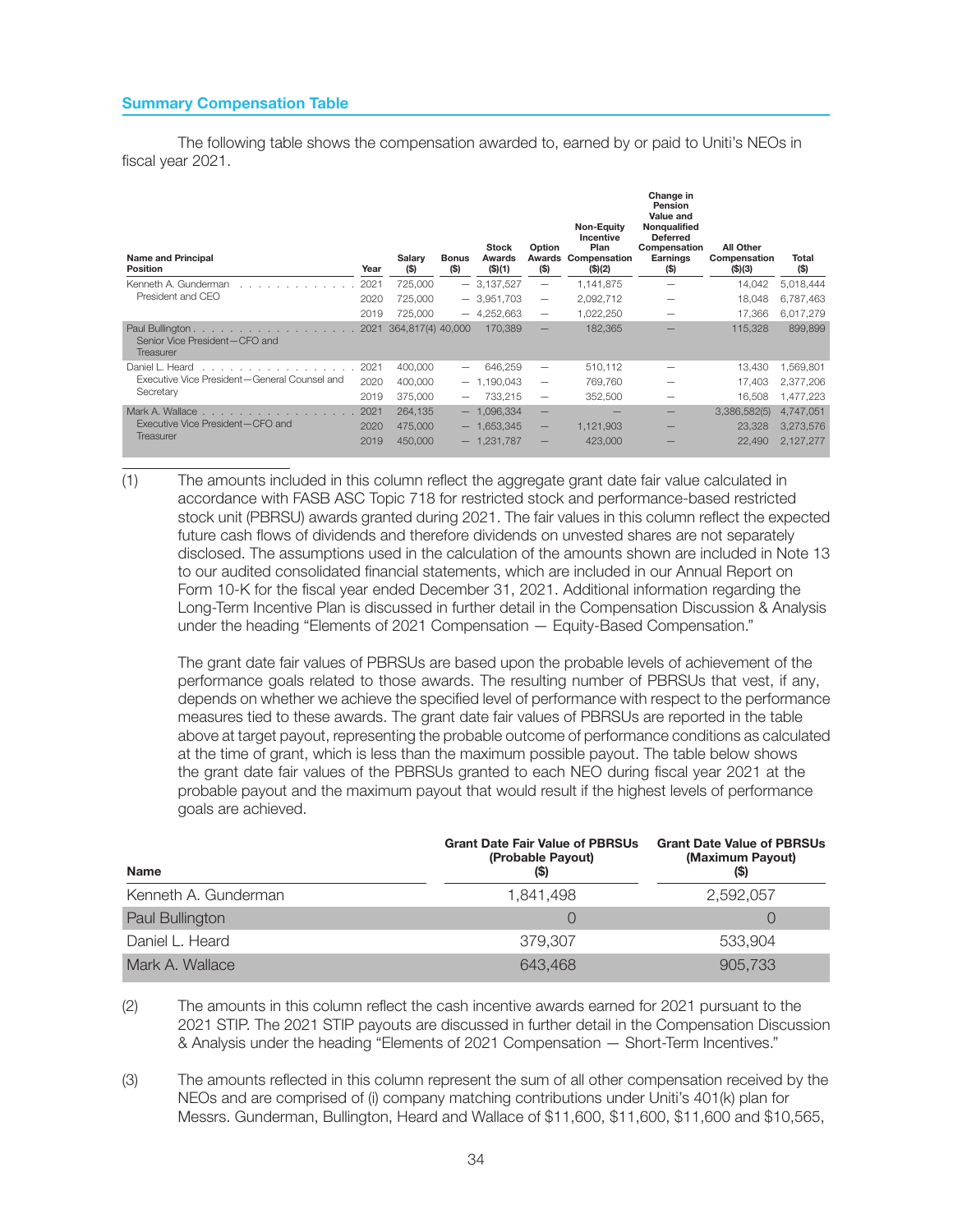respectively, (ii) imputed income for value over \$50,000 of life insurance coverage provided by Uniti, (iii) cell phone allowances for all NEOs except Mr. Bullington, (iv) Mr. Bullington's prorated bonus (\$103,161) related to Mr. Bullington's tenure as Senior Vice President fo Strategic Operations of Uniti Fiber, which is discussed in the Compensation Discussion & Analysis under the heading "Elements of 2021 Compensation — Short Term-Incentives — Other Bullington Compensation" and (v) compensation and benefits paid to Mr. Wallace as a result of the termination of his employment as discussed in further detail in footnotes below.

- (4) During his term as interim CFO and Treasurer, Mr. Bullington received a monthly stipend of \$15,000. This amount includes \$312,511 of base salary and \$52,306 of stipend payments.
- (5) This amount includes compensation and benefits paid during 2021 as a result of the termination of Mr. Wallace's employment, including severance payments (\$509,022), accelerated equity (\$2,860,182, including dividend equivalents paid on accelerated PBRSUs), and health, vision and dental insurance benefits (\$3,697), all of which are more fully discussed in the Compensation Discussion & Analysis under the heading "Elements of 2021 Compensation — Chief Financial Officer Transition." The remainder of Mr. Wallace's severance payments and health, vision and dental insurance benefits will be paid in 2022 and 2023, as applicable.

Pay Ratio Disclosure. In 2021, the total compensation of our CEO was \$5,029,407, and the total compensation of our median employee was \$88,158. The total compensation of our CEO was approximately 57 times that of the median employee. For purposes of calculating the pay ratio disclosure, our CEO's annual total compensation was determined to be \$5,029,407, which represents the sum of Mr. Gunderman's annual total compensation as reflected in the Summary Compensation Table plus the employer portion of his health insurance premiums of \$10,963.

We have chosen to identify a new median employee for purposes of calculating and disclosing our 2021 pay ratio. We identified the new median employee using actual W-2 compensation of all employees who were employed as of December 31, 2021, including full-time, part-time, seasonal and temporary employees (other than our CEO). Our total number of employees as of December 31, 2021 was 760. After identifying the median employee, we calculated the annual total compensation for the median employee using the same methodology we used for calculating our CEO's annual total compensation for purposes of calculating the pay ratio disclosure as discussed above.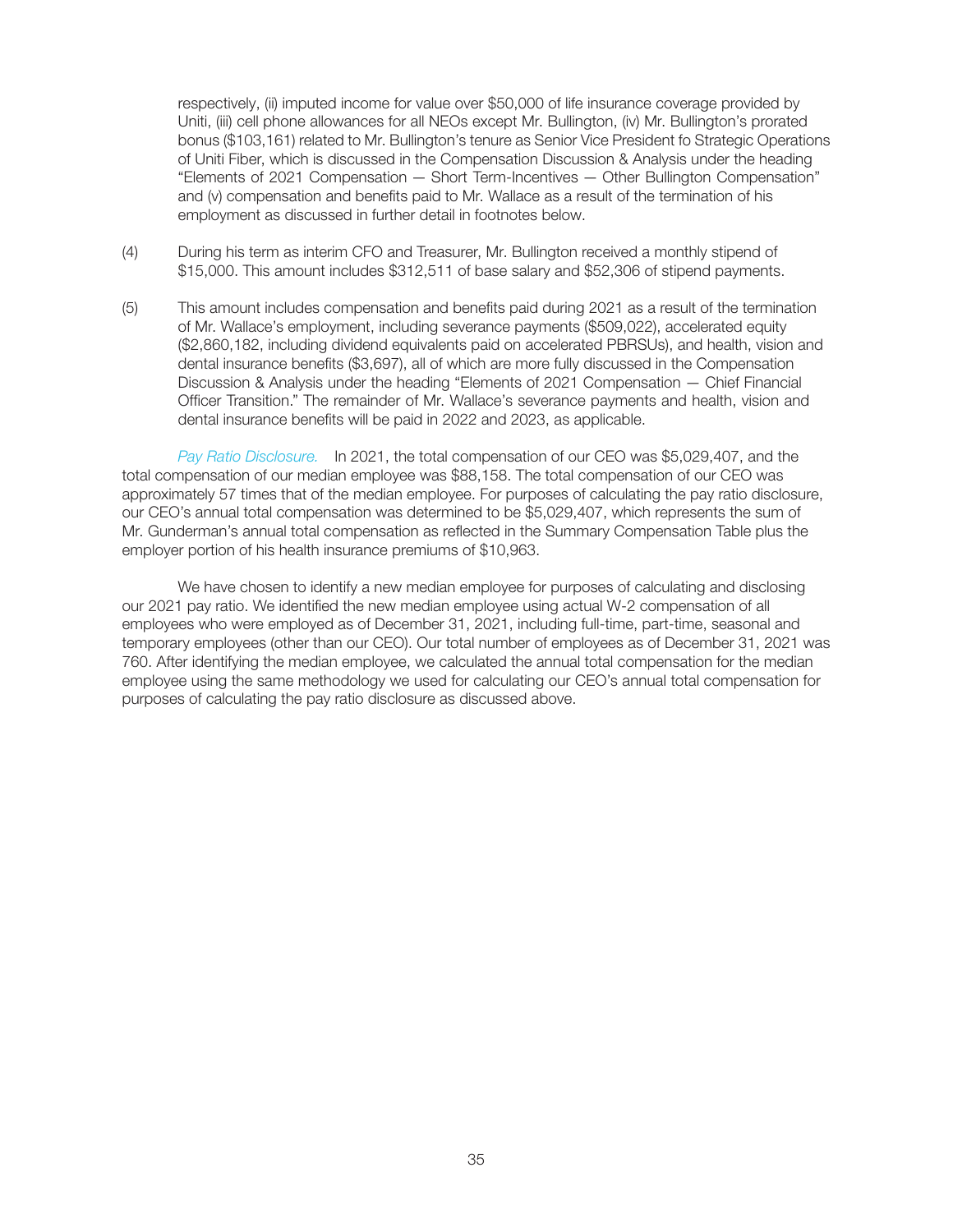## Grants of Plan-Based Awards

The following table shows information regarding grants of plan-based awards, including equity and non-equity incentive plans, made by Uniti during 2021 to the individuals named below.

|                         |                               |                          | <b>Estimated Future Payouts Under</b><br>Non-Equity Incentive Plan Awards (\$)(1) |                           |                            | <b>Estimated Future Payouts Under</b><br>Equity Incentive Plan Awards (#)(2) |                          | All<br>Other<br><b>Stock</b><br>Awards:<br><b>Number</b><br>of<br><b>Shares</b><br>of<br>Stock or | Grant<br>Date<br>Fair<br>Value of<br>Stock and |
|-------------------------|-------------------------------|--------------------------|-----------------------------------------------------------------------------------|---------------------------|----------------------------|------------------------------------------------------------------------------|--------------------------|---------------------------------------------------------------------------------------------------|------------------------------------------------|
| Name                    | Grant<br>Date                 | <b>Threshold</b><br>(\$) | Target<br>(\$)                                                                    | <b>Maximum</b><br>$($ \$) | <b>Threshold</b><br>$($ #) | Target<br>(# )                                                               | <b>Maximum</b><br>$($ #) | <b>Units</b><br>$(\#)(3)$                                                                         | Option<br>Awards(4)                            |
| Kenneth A.<br>Gunderman | 2/24/21<br>2/24/21<br>2/24/21 | 543,750                  | 1,087,500                                                                         | 1,631,250                 | 53,688                     | 107,376                                                                      | 214,752                  | 107.376                                                                                           | \$1,296,028<br>\$1,841,498                     |
| Paul Bullington         | 9/9/21<br>2/24/21             | 71,500                   | 143,000                                                                           | 214,500                   |                            |                                                                              |                          | 14,154                                                                                            | \$<br>170,839                                  |
| Daniel L. Heard         | 2/24/21<br>2/24/21<br>2/24/21 | 200,000                  | 400,000                                                                           | 600,000                   | 11,059                     | 22,117                                                                       | 44,234                   | 22,117                                                                                            | \$<br>266,952<br>\$<br>379,307                 |
| Mark A. Wallace         | 2/24/21<br>2/24/21<br>2/24/21 | 356,250                  | 593,750                                                                           | 831.250                   | 18,760                     | 37,520                                                                       | 75,040                   | 37,520                                                                                            | \$<br>452,866<br>$$\mathbb{S}$$<br>643,468     |

- (1) The amounts reported in these columns represent potential performance-based cash bonuses that each NEO could have earned based upon the Company's achievement of certain quantitative performance criteria set forth in the 2021 STIP. For further discussion regarding these quantitative metrics, see the information regarding the 2021 STIP under the heading "Elements of 2021 Compensation — Short-Term Incentives." Based on the Company's 2021 performance, the Compensation Committee awarded performance-based cash bonus payouts under the 2021 STIP to Messrs. Gunderman, Bullington and Heard at 105%, 128% and 128% of their target cash payout levels, respectively, which amounts are included in the "Non-Equity Incentive Plan Compensation" of the Summary Compensation Table above. In connection with the termination of his employment on September 13, 2021, the performance-based cash bonus potentially payable to Mr. Wallace under the 2021 STIP was forfeited.
- (2) The amounts reported in these columns represent potential share payouts with respect to PBRSU awards under the Long-Term Incentive Plan made in connection with the 2021 annual equity grant program. PBRSU awards will vest, if at all, at the end of the three-year performance period based on the Company's achievement of metrics related to relative TSR over a three-year period ending February 24, 2024. Threshold, target or maximum performance will result in the NEOs earning 50%, 100% or 200% of the target number of the PBRSUs, respectively. In connection with the termination of Mr. Wallace's employment on September 13, 2021, the Board approved the acceleration and immediate vesting, based on actual performance as of August 31, 2021, of a prorated number of PBRSUs (and the payment of dividend equivalents related thereto) based on the number of days Mr. Wallace was employed by the Company between the date of grant of each outstanding PBRSU and his termination date subject to his execution of the waiver and release.
- (3) The amounts reported in this column represent time-based restricted stock awards under the Long-Term Incentive Plan made in connection with the 2021 annual equity grant program. The reported restricted stock grants will vest in three equal installments on February 24 of each year, beginning on February 24, 2022, subject to continued employment at each vesting date. Mr. Bullington did not participate in the Long-Term Incentive Plan made in connection with the 2021 annual equity grant program for the other NEOs due to his mid-year appointment as CFO. Instead, Mr. Bullington did participate in Uniti's annual equity compensation program for other employees, and the amount in this column represents the equity awards granted to Mr. Bullington under that program.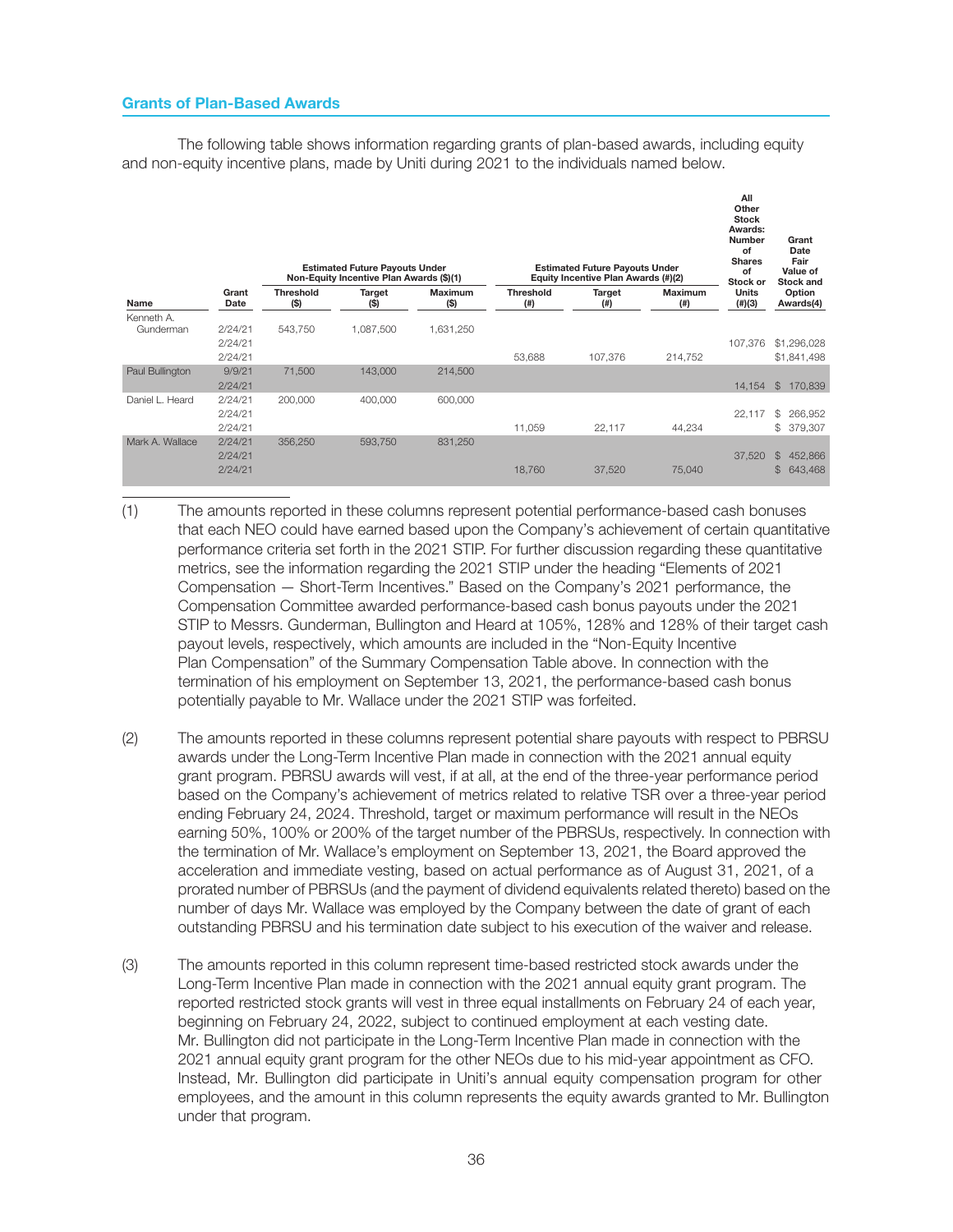(4) The amounts reported in this column reflect the aggregate grant date fair value calculated in accordance with FASB ASC Topic 718 for restricted stock and PBRSU awards granted during 2021 pursuant to the Long-Term Incentive Plan. The fair values in this column reflect the expected future cash flows of dividends and therefore dividends on unvested shares are not separately disclosed. The assumptions used in the calculation of the amounts shown are included in Note 13 to our audited consolidated financial statements, which are included in our Annual Report on Form 10-K for the fiscal year ended December 31, 2021. Additional information regarding the Long-Term Incentive Plan is discussed in further detail in the Compensation Discussion & Analysis under the heading "Elements of 2021 Compensation — Equity-Based Compensation."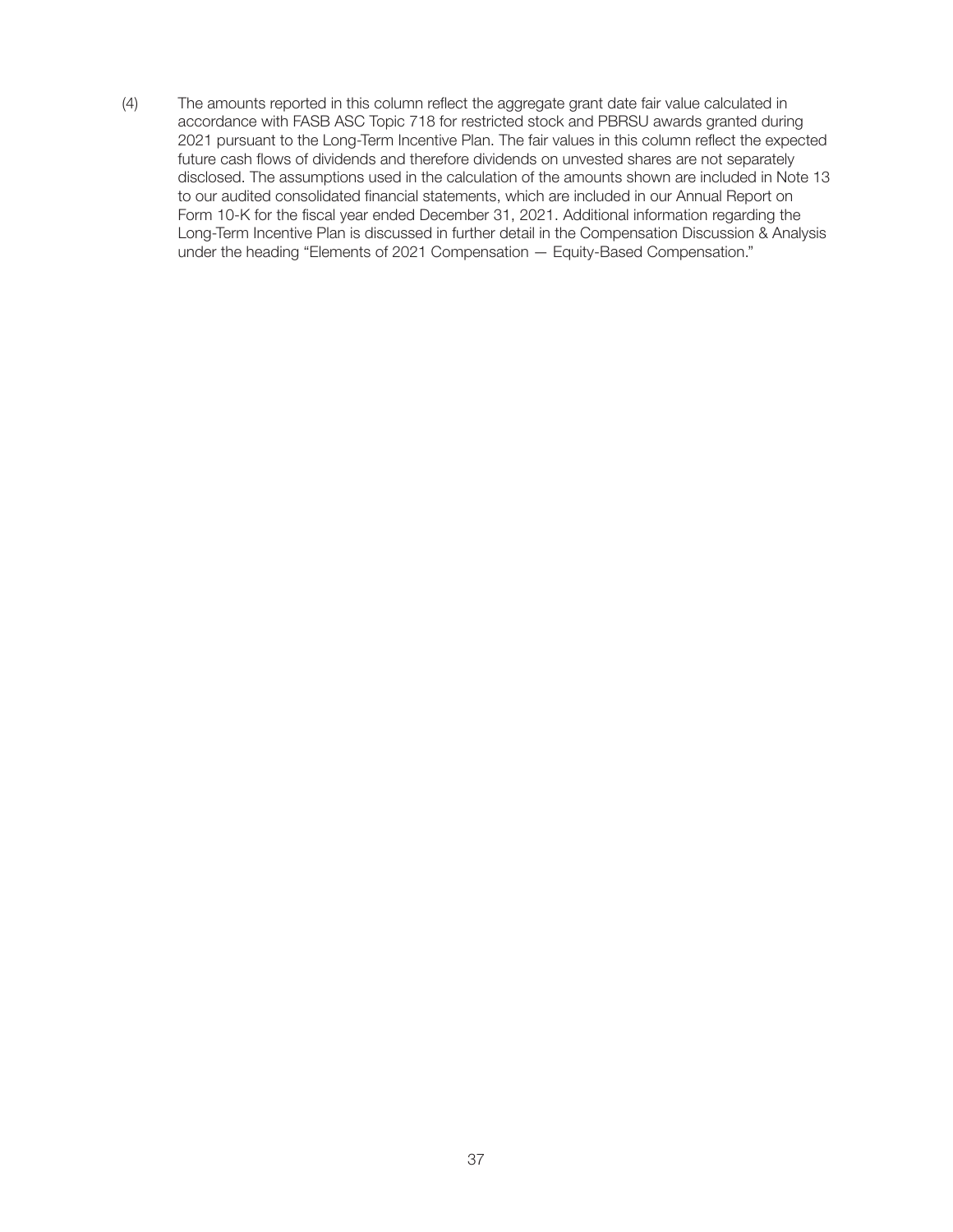The following table shows information regarding outstanding awards held by the individuals named below as of December 31, 2021. All awards represent grants of restricted stock or units pursuant to the Long-Term Incentive Plan.

|                      |                                                                                   |                                                                                                     | <b>Stock Awards(1)</b> |                                                                                                                                                                           |                                                                                                                                                                                                          |  |
|----------------------|-----------------------------------------------------------------------------------|-----------------------------------------------------------------------------------------------------|------------------------|---------------------------------------------------------------------------------------------------------------------------------------------------------------------------|----------------------------------------------------------------------------------------------------------------------------------------------------------------------------------------------------------|--|
| Name                 | Number of Shares or<br>Units of<br><b>Stock That Have Not</b><br>Vested $(\#)(3)$ | <b>Market Value of</b><br><b>Shares or Units of</b><br><b>Stock That Have</b><br>Not Vested (\$)(4) |                        | <b>Equity Incentive</b><br><b>Plan Awards:</b><br>Number of<br>Unearned<br><b>Shares, Units or</b><br><b>Other Rights</b><br><b>That</b><br><b>Have Not</b><br>Vested (#) | <b>Equity</b><br>Incentive<br><b>Plan Awards:</b><br>Market or<br>Payout Value of<br>Unearned<br><b>Shares, Units</b><br>or<br><b>Other Rights</b><br><b>That</b><br><b>Have Not</b><br>Vested $(\$)(4)$ |  |
| Kenneth A. Gunderman | 304,768                                                                           |                                                                                                     | \$4,269,800            | 272,692(5)                                                                                                                                                                | \$3,198,677                                                                                                                                                                                              |  |
|                      |                                                                                   |                                                                                                     |                        | 297,456(6)                                                                                                                                                                | \$3,489,159                                                                                                                                                                                              |  |
|                      |                                                                                   |                                                                                                     |                        | 107,376(7)                                                                                                                                                                | \$1,504,338                                                                                                                                                                                              |  |
| Paul Bullington      | 32,577                                                                            | \$                                                                                                  | 456,404                |                                                                                                                                                                           | $\mathcal{L}$                                                                                                                                                                                            |  |
| Daniel L. Heard      | 59,812                                                                            | \$                                                                                                  | 837,966                | 47,016(5)                                                                                                                                                                 | \$<br>551,498                                                                                                                                                                                            |  |
|                      |                                                                                   |                                                                                                     |                        | 89,578(6)                                                                                                                                                                 | \$1,050,750                                                                                                                                                                                              |  |
|                      |                                                                                   |                                                                                                     |                        | 22,117(7)                                                                                                                                                                 | \$<br>309,859                                                                                                                                                                                            |  |
| Mark A. Wallace(2)   |                                                                                   |                                                                                                     |                        |                                                                                                                                                                           |                                                                                                                                                                                                          |  |

(1) Uniti has not granted stock options and therefore no options were outstanding at December 31, 2021.

- (2) In connection with the termination of his employment on September 13, 2021, all outstanding awards held by Mr. Wallace were either accelerated and immediately vested or forfeited and therefore he had no outstanding equity awards at December 31, 2021.
- (3) The following table sets forth the vesting schedule of the shares reported in this column for each NEO (rounded to the nearest whole number), which shares are subject to time-based vesting only and do not require the achievement of any corporate or individual performance targets to vest:

|                     |                      | <b>Named Executive Officer</b> |                 |
|---------------------|----------------------|--------------------------------|-----------------|
| <b>Vesting Date</b> | Kenneth A. Gunderman | <b>Paul Bullington</b>         | Daniel L. Heard |
| 2/24/2022           | 35,792               | 4,718                          | 7,373           |
| 3/4/2022            | 49,576               | 6,344                          | 14,930          |
| 4/4/2022            | 45,449               | 5,734                          | 7,836           |
| 12/9/2022           | 26,396               |                                |                 |
| 2/24/2023           | 35,792               | 4,718                          | 7,372           |
| 3/4/2023            | 49.576               | 6,345                          | 14,929          |
| 12/9/2023           | 26,395               |                                |                 |
| 2/24/2024           | 35,792               | 4.718                          | 7,372           |

(4) This value was determined by multiplying the number of unvested shares or units by the closing price of our common stock as reported on Nasdaq on December 31, 2021, which was \$14.01.

(5) These amounts represent outstanding and unvested awards of PBRSUs (at max) granted in 2019 scheduled to vest, if at all, based on the Company's achievement of metrics related to relative TSR over a three-year period ending April 4, 2022. In measuring our relative TSR, 50% is weighted to our performance against the Peer Group, and 50% is weighted to our performance against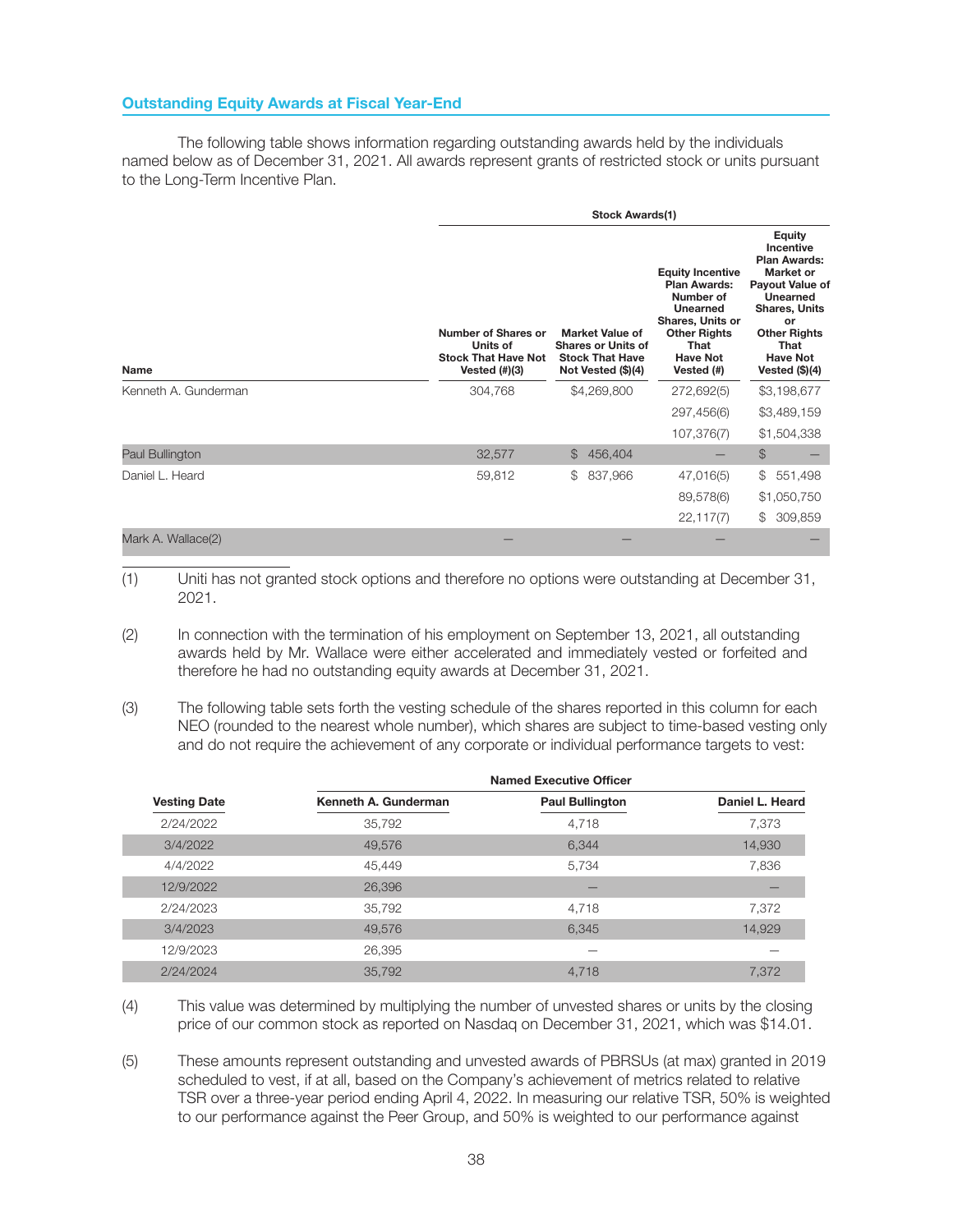the Telecom Peer Group, in each case measured by percentile ranking. As a result of actual performance, all of the shares reported vested.

- (6) These amounts represent outstanding and unvested awards of PBRSUs (at max) granted in 2020 scheduled to vest, if at all, based on the Company's achievement of metrics related to relative TSR over a three-year period ending March 4, 2023. In measuring our relative TSR, 50% is weighted to our performance against the Peer Group, and 50% is weighted to our performance against the Telecom Peer Group, in each case measured by percentile ranking.
- (7) These amounts represent outstanding and unvested awards of PBRSUs (at target) granted in 2021 scheduled to vest, if at all, based on the Company's achievement of metrics related to relative TSR over a three-year period ending February 24, 2024. In measuring our relative TSR, 50% is weighted to our performance against the Peer Group, and 50% is weighted to our performance against the Telecom Peer Group, in each case measured by percentile ranking, as further discussed in the Compensation Discussion & Analysis under the heading "Elements of 2021 Compensation — Equity-Based Compensation."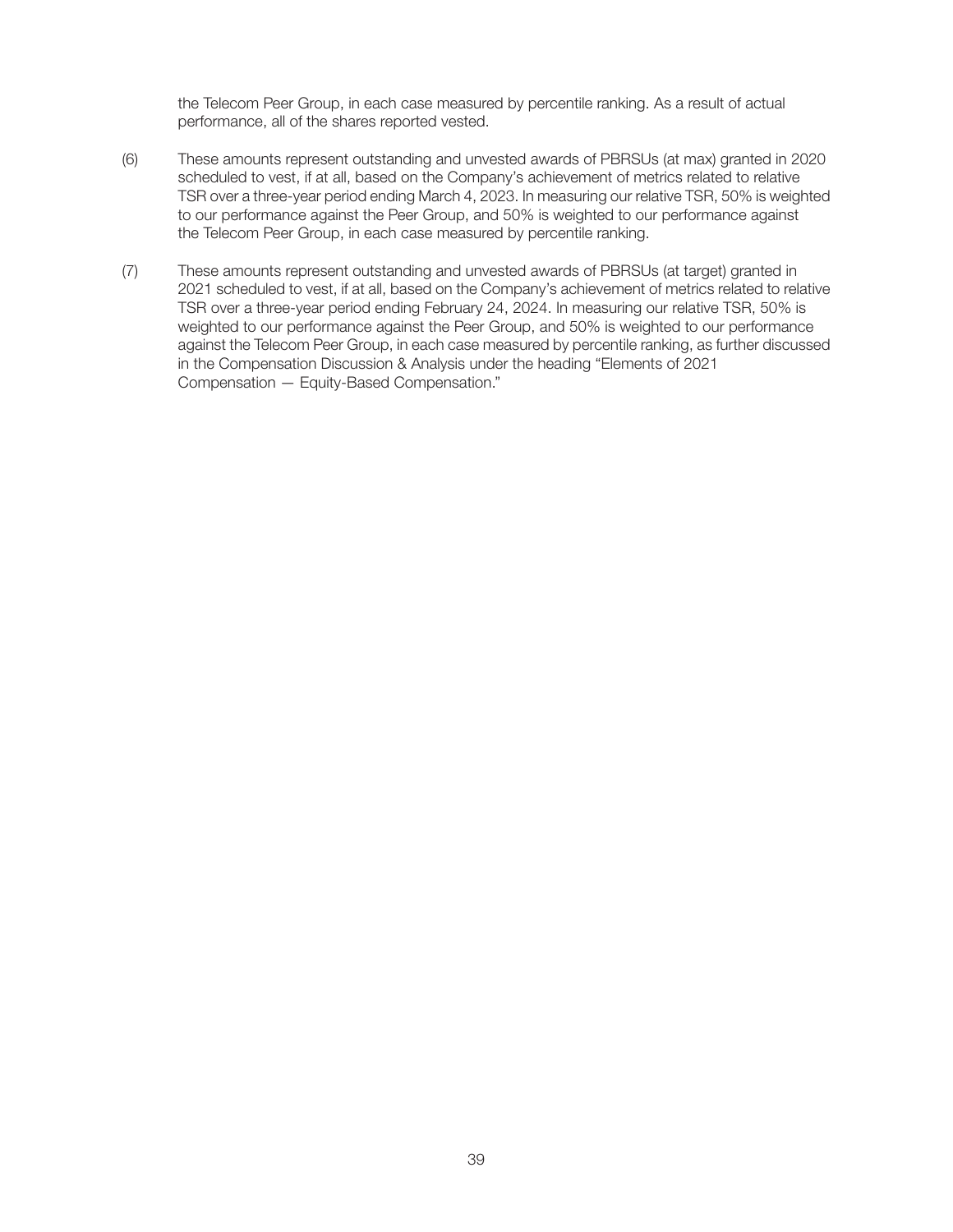## Option Exercises and Stock Vested

The following table sets forth certain information regarding the vesting of equity awards held by the individuals named below during 2021.

|                      | <b>Stock Awards(1)</b>                                             |               |                                                       |  |  |  |  |
|----------------------|--------------------------------------------------------------------|---------------|-------------------------------------------------------|--|--|--|--|
| Name                 | Number of<br><b>Shares</b><br><b>Acquired</b><br>on<br>Vesting (#) |               | Value<br><b>Realized on</b><br><b>Vesting</b><br>(\$) |  |  |  |  |
| Kenneth A. Gunderman | 27,942(2)                                                          | \$            | 351,510                                               |  |  |  |  |
|                      | 49,576(3)                                                          | \$            | 532,446                                               |  |  |  |  |
|                      | 45,449(4)                                                          | \$            | 513,119                                               |  |  |  |  |
|                      | 26,396(5)                                                          | \$            | 347,107                                               |  |  |  |  |
| Paul Bullington      | 1,762(2)                                                           | $\mathcal{F}$ | 22,166                                                |  |  |  |  |
|                      | 6,345(3)                                                           | $\mathcal{F}$ | 68,145                                                |  |  |  |  |
|                      | 5,734(4)                                                           | $\mathcal{F}$ | 64,737                                                |  |  |  |  |
| Daniel L. Heard      | 4,818(2)                                                           | \$            | 60,610                                                |  |  |  |  |
|                      | 14,930(3)                                                          | \$            | 160,348                                               |  |  |  |  |
|                      | 7,836(4)                                                           | \$            | 88,468                                                |  |  |  |  |
| Mark A. Wallace      | 8,094(2)                                                           | $\mathcal{L}$ | 101,823                                               |  |  |  |  |
|                      | 20,742(3)                                                          | $\mathcal{F}$ | 222,769                                               |  |  |  |  |
|                      | 13,164(4)                                                          | $\mathcal{F}$ | 148,622                                               |  |  |  |  |
|                      | 211,361(6)                                                         |               | \$2,735,011                                           |  |  |  |  |
|                      |                                                                    |               |                                                       |  |  |  |  |

- (1) Uniti does not currently grant stock options and therefore had no option exercises by any NEO in 2021.
- (2) Shares vested on February 6, 2021. The value realized upon vesting calculated by multiplying \$12.58, the closing price of our common stock on the last trading day prior to the vesting date, by the number of shares that vested.
- (3) Shares vested on March 4, 2021. The value realized upon vesting calculated by multiplying \$10.74, the closing price of our common stock on the vesting date, by the number of shares that vested.
- (4) Shares vested on April 4, 2021. The value realized upon vesting calculated by multiplying \$11.29, the closing price of our common stock on the last trading day prior to the vesting date, by the number of shares that vested.
- (5) Shares vested on December 9, 2021. The value realized upon vesting calculated by multiplying \$13.15, the closing price of our common stock on the vesting date, by the number of shares that vested.
- (6) Shares vested on September 13, 2021 in connection with the termination of Mr. Wallace's employment. The value realized upon vesting calculated by multiplying \$12.94, the closing price of our common stock on the vesting date, by the number of shares that vested.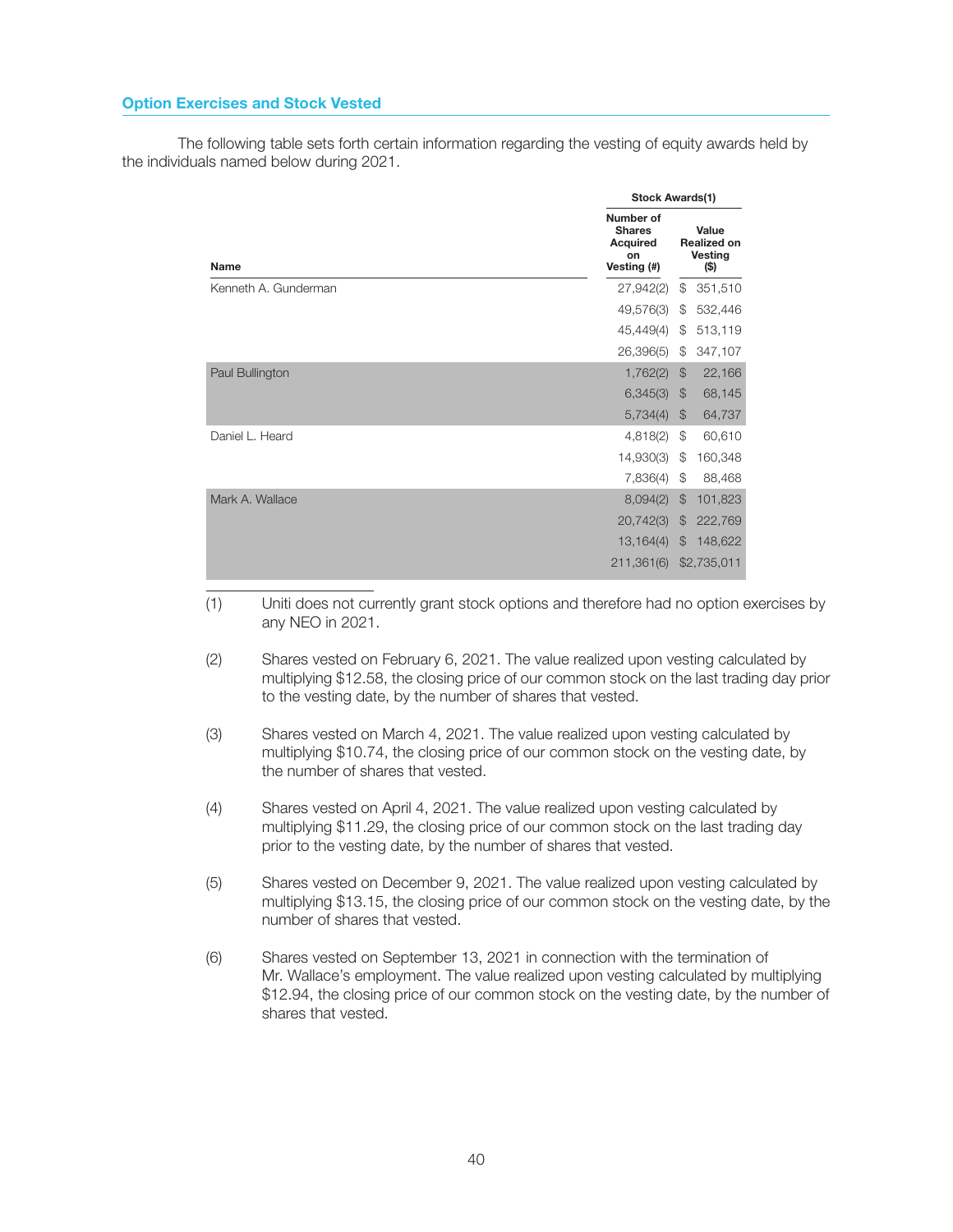## Non-Qualified Deferred Compensation

|                      | <b>Executive</b><br><b>Contributions in</b><br><b>Last Fiscal Year</b><br>(S)(1) | Uniti<br><b>Contributions</b><br>in Last Fiscal<br>Year<br>$($ \$) | Aggregate<br>Earnings in<br><b>Last Fiscal</b><br>Year (\$)(2) | Aggregate<br>Withdrawals/<br>Distributions (\$) | Aggregate<br><b>Balance</b><br>at<br>Last<br><b>Fiscal</b><br>Year-End<br>(\$) |
|----------------------|----------------------------------------------------------------------------------|--------------------------------------------------------------------|----------------------------------------------------------------|-------------------------------------------------|--------------------------------------------------------------------------------|
| Kenneth A. Gunderman | \$72,500                                                                         |                                                                    | \$6,391                                                        |                                                 | \$471,329                                                                      |
| Paul Bullington      |                                                                                  |                                                                    |                                                                |                                                 |                                                                                |
| Daniel L. Heard      |                                                                                  |                                                                    | \$530                                                          |                                                 | \$50,151                                                                       |
| Mark A. Wallace      |                                                                                  |                                                                    |                                                                |                                                 |                                                                                |

(1) Amounts included in this column are included in the "Salary" column of the Summary Compensation Table.

(2) There were no "above-market earnings" for 2021 and therefore none of these amounts were included in the Summary Compensation Table.

The Uniti Group Inc. Deferred Compensation Plan (the "Plan") permits eligible employees, including the Company's NEOs, to defer payment of up to 75% of their base salary and 90% of their annual bonuses and other cash compensation. Each participant's account is credited annually with interest at a rate equal to the lesser of (i) the Company's Weighted Average Cost of Debt (as defined in the Plan) or (ii) the then current yield on the United States 10-year Treasury Note. A participant's interest in Company contributions will vest 100% after three years of service, or, if earlier, upon the employee's death or disability, upon a Change in Control (as defined in the Plan) or upon the Plan's termination.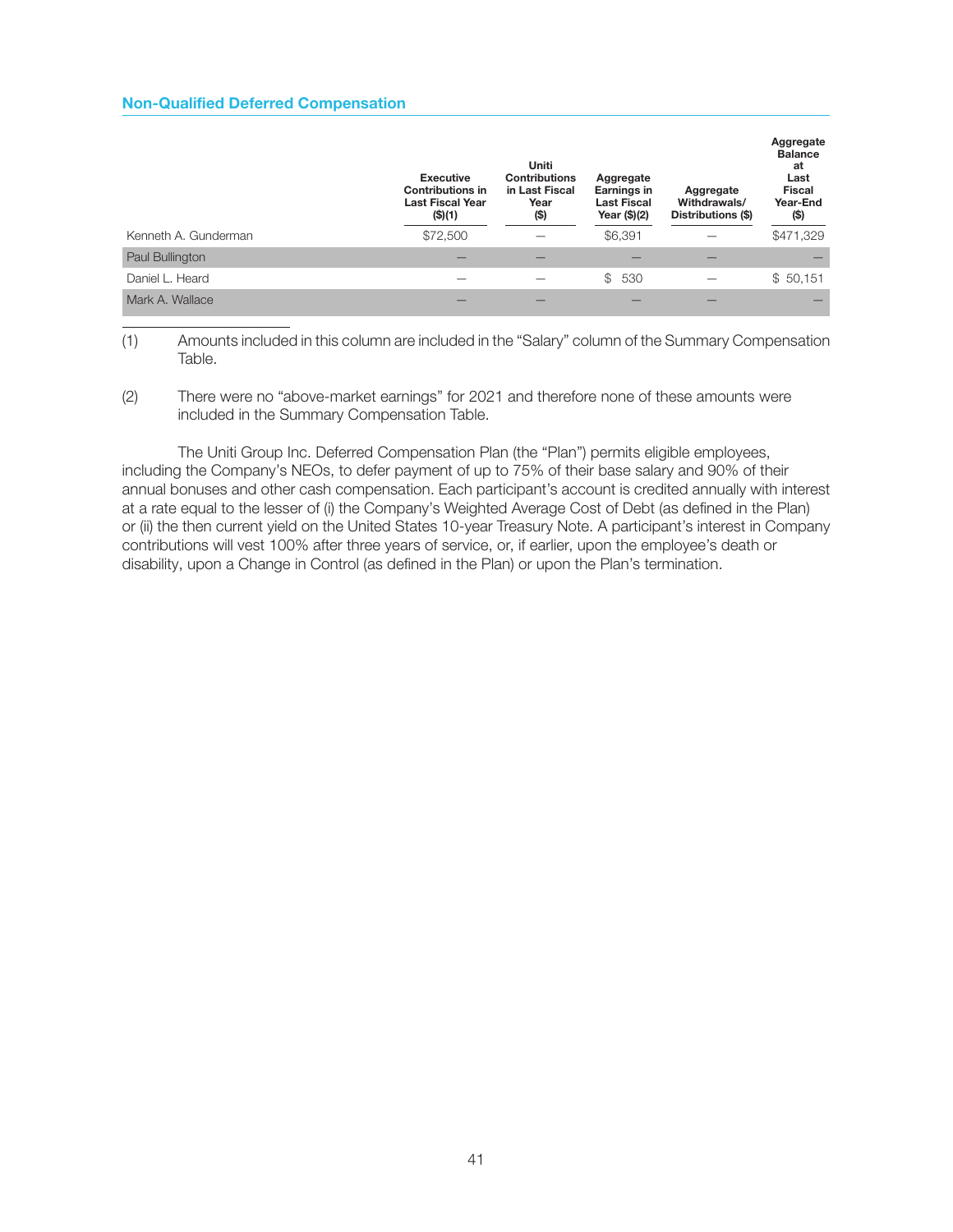## Agreements with Our Named Executive Officers

## Employment Agreement with Kenneth A. Gunderman

On December 14, 2018, we entered into an employment agreement with Mr. Gunderman (the "Employment Agreement") pursuant to which he will continue to serve as our President and Chief Executive Officer and as a member of our Board of Directors. The Employment Agreement replaced Mr. Gunderman's previous employment agreement, the initial term of which expired on December 31, 2018. The initial term of the Employment Agreement ran through December 31, 2021. It automatically renewed for fiscal year 2022, and it will automatically renew for successive one-year intervals after 2022 unless either party gives the other at least 90 days' notice. The Employment Agreement provides Mr. Gunderman a base salary of no less than \$725,000 per year (subject to periodic review and increase) and provides further that he will be eligible to participate in any annual cash incentive plans as may be then implemented with a target bonus equal to 150% of his then base salary. The target bonus may be increased to 200% of his then base salary at the discretion of the Compensation Committee.

The Employment Agreement provides that should Mr. Gunderman's employment be terminated for any reason, then we will pay to Mr. Gunderman his base salary and any accrued vacation pay through the date of termination and any amount payable under any incentive compensation plan with respect to the measuring period ending immediately prior to the measuring period during which the termination occurs, in each case to the extent not already paid. Additionally, the Employment Agreement provides that in the event:

- Mr. Gunderman is terminated due to death or disability, we will pay to Mr. Gunderman or his heirs an amount equal to one times his annual base salary;
- we terminate Mr. Gunderman without "cause" or he resigns for "good reason" (as both terms are defined in the Employment Agreement), then we will pay to Mr. Gunderman the following amounts: (i) a lump-sum severance benefit equal to two and a half times the sum of his annual base salary and the average of the annual bonus payments paid to Mr. Gunderman under an annual compensation plan during the three years preceding the year in which the termination occurs; and (ii) a lump-sum cash amount equivalent to the cost of two years' health and dental insurance continuation for him and his family; and
- we terminate Mr. Gunderman without cause or he resigns for good reason, in each case within one year of a "change in control" (as defined in the Employment Agreement), then we will pay to Mr. Gunderman, in a lump sum, the following amounts: (i) a pro-rata annual bonus for the year of termination at target; (ii) a severance benefit equal to two and a half times the sum of (x) the higher of his annual base salary in effect prior to the change in control or his annual base salary in effect prior to his termination and (y) the average of the annual bonus payments paid to Mr. Gunderman under an annual compensation plan during the three years preceding the year in which the termination occurs; and (iii) an amount equivalent to the cost of two years' health and dental insurance continuation for him and his family.

No severance payable following a change in control is subject to gross-up for golden parachute excise taxes, and the severance payable to Mr. Gunderman will be reduced to the amount that is not subject to such taxes if doing so would result in a greater after-tax payment to him. In the event Mr. Gunderman is terminated without cause or resigns for good reason, including within one year of a change in control, the severance payable to Mr. Gunderman will be subject to his execution of a release of claims. The Employment Agreement also imposes one-year post termination non-competition/nonsolicitation obligations in the event of Mr. Gunderman's termination for cause or following a change in control and two-year post termination non-competition/non-solicitation obligations in the event of all other termination scenarios contemplated by the Employment Agreement.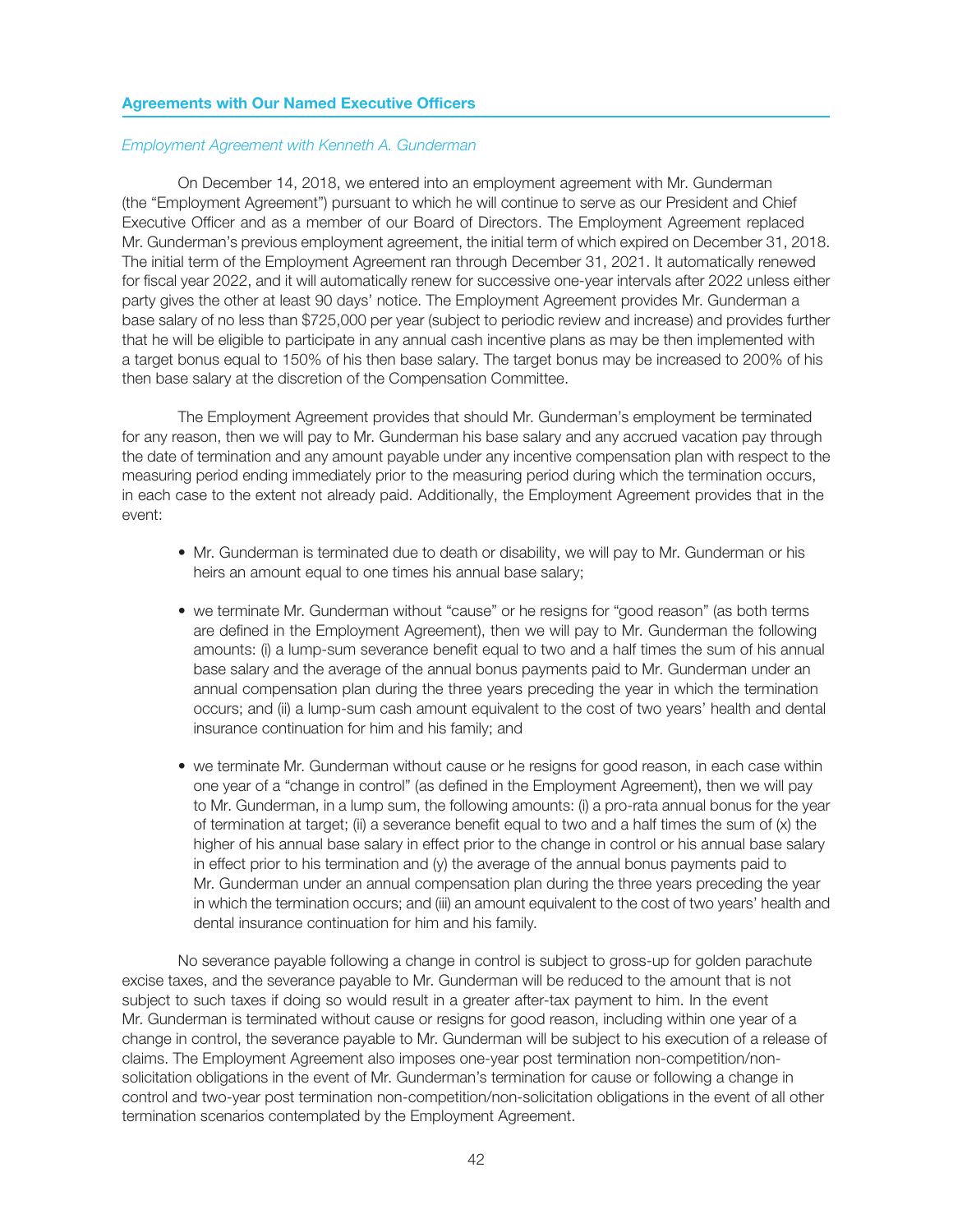## Severance Agreement with Daniel L. Heard

On December 30, 2020, we entered into a severance agreement with Mr. Heard (the "Severance Agreement"), the terms of which continue until the earliest of (i) prior to a change in control, the date of termination determined in accordance with the Severance Agreement or December 31, 2022, or (ii) after a change in control, the Company's performance of its obligations under the Severance Agreement if a payment trigger has occurred or the expiration of the period for a payment trigger to occur if such expiration occurs after December 31, 2022.

The Severance Agreement provides that should Mr. Heard's employment be terminated by the Company for "cause" or by him without "good reason" (as both terms are defined in the Severance Agreement), we must pay to Mr. Heard his base salary and any accrued vacation pay through the date of termination. Additionally, should Mr. Heard's employment be terminated due to his death or disability, we must pay to Mr. Heard or his estate the following: (i) his base salary and any accrued vacation pay through the date of termination; (ii) any incentive compensation allocated to, accrued to, earned by or awarded to Mr. Heard for a completed performance period preceding the date of termination, to the extent not already paid; and (iii) an amount equal to Mr. Heard's annual base salary in effect on the date of termination.

The Severance Agreement also provides that should Mr. Heard's employment be terminated by the Company without cause or by Mr. Heard for good reason and such termination does not occur at the same time or within one year following a change in control of the Company, we must pay to Mr. Heard, in lieu of any other post-termination benefits, the following:

- his base salary and any accrued vacation pay through the date of termination;
- any incentive compensation that has been earned by or awarded to Mr. Heard for a completed performance period preceding the date of termination, to the extent not already paid;
- an amount equal to one and a half times the sum of (x) his then current annual base salary and (y) the average of the bonus payments paid to Mr. Heard during the three years (or shorter period, as applicable) preceding the year in which the date of termination occurs; and
- his health, vision and dental insurance benefits for twelve months.

Finally, should Mr. Heard's employment be terminated by the Company without cause or by Mr. Heard with good reason and such termination occurs at the same time as or within one year following a change in control of the Company, The Severance Agreement obligates the Company to pay or provide to Mr. Heard the following:

- his base salary and any accrued vacation pay through the date of termination;
- any incentive compensation that has been earned by or awarded to Mr. Heard for a completed performance period preceding the date of termination, to the extent not already paid;
- a pro-rated portion of Mr. Heard's then-current target incentive compensation, reduced by any amount paid for the fiscal year during which the date of termination occurs;
- an amount equal to two times the sum of (x) his annual base salary in effect immediately prior to the change in control or payment trigger, whichever is higher and  $(y)$  the average of the bonus payments paid to Mr. Heard during the three years (or shorter period, as applicable) preceding the year in which the date of termination occurs;
- his health, vision and dental insurance benefits for twenty-four months; and
- certain outplacement services.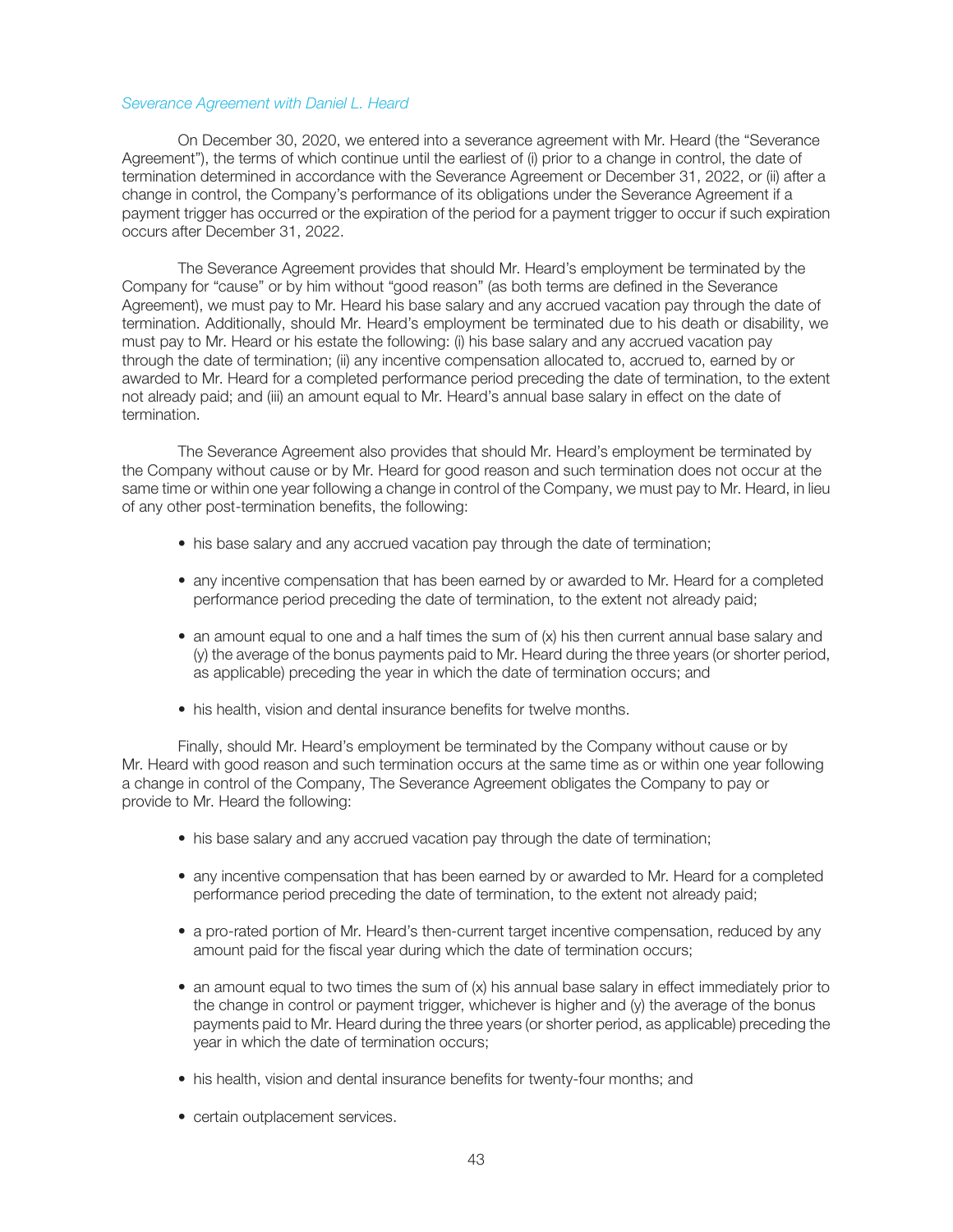We will pay or provide the foregoing in the manner set forth in the Severance Agreement.

In the event that certain payments or benefits under the Severance Agreement would be subject to an excise tax under Section 4999 of the Internal Revenue Code, as amended, then such payments or benefits may be reduced in the manner set forth in the Severance Agreement.

We are only obligated to pay or provide, or continue to pay or provide, benefits for termination by the Company without cause or by Mr. Heard for good reason prior to a change in control or certain benefits following a change in control to the extent that Mr. Heard executes a waiver and release in the form set forth in the Severance Agreement and otherwise remains in compliance with certain covenants set forth therein. The Severance Agreement includes one year post-termination non-disclosure, non-compete and non-interference covenants.

## Severance Agreement with Mark A. Wallace

On December 30, 2020, we entered into a severance agreement with Mr. Wallace, the terms of which were identical to the Severance Agreement described above. Mr. Wallace's employment was terminated effective as of September 13, 2021, and Mr. Wallace was provided the severance payments discussed in the Compensation Discussion & Analysis under the heading "Elements of 2021 Compensation — Chief Financial Officer Transition."

## Uniti Group Inc. Severance Policy

Mr. Bullington has not entered into a severance agreement with the Company and instead is subject to the Company's broad-based, tiered severance policy (the "Company Severance Policy") that provides eligible employees with certain post-employment severance payments. Pursuant to the Company Severance Policy, upon a termination without "cause" (as defined by the Company Severance Policy), Mr. Bullington will be entitled to a lump-sum severance amount equal to his annual base salary. In addition, pursuant to the Severance Policy, the company may, in its sole and absolute discretion, pay a pro-rated portion of either Mr. Bullington's target incentive bonus or actual incentive bonus based on actual achievement.

## Potential Payments upon Termination or Change in Control

As discussed in the section above titled "Agreements with Our Named Executive Officers," we are required to pay or provide certain compensation and benefits to each of the NEOs in the event of certain terminations of employment or a change in control of the Company.

In addition to such compensation and benefits, each NEO's outstanding equity awards are subject to accelerated vesting in the event the NEO is terminated. In the event that an NEO is terminated without "cause" (as defined in the Long-Term Incentive Plan), terminates his employment for "good reason" (as defined in the Long-Term Incentive Plan) or dies or becomes permanently disabled (as determined by the Compensation Committee), all unvested restricted stock will vest in full. In addition, a pro-rated portion of unvested restricted stock held by an NEO would vest based on the date of termination in the event that the NEO experiences a Company-approved retirement (as determined in the sole discretion of the Compensation Committee). A pro-rated portion of unvested PBRSUs based on an NEO's date of termination would remain eligible to vest subject to achievement of the relevant performance criteria in the event the NEO is terminated without "cause" (as defined in the Long-Term Incentive Plan), terminates his employment for "good reason" (as defined in the Long-Term Incentive Plan), dies or becomes permanently disabled (as determined by the Compensation Committee), or experiences a Company-approved retirement (as determined in the sole discretion of the Compensation Committee). In the event that an NEO is terminated without cause or terminates his employment for good reason within one year of a "change in control" of Uniti (as defined in the Long-Term Incentive Plan), all PBRSUs will vest in full.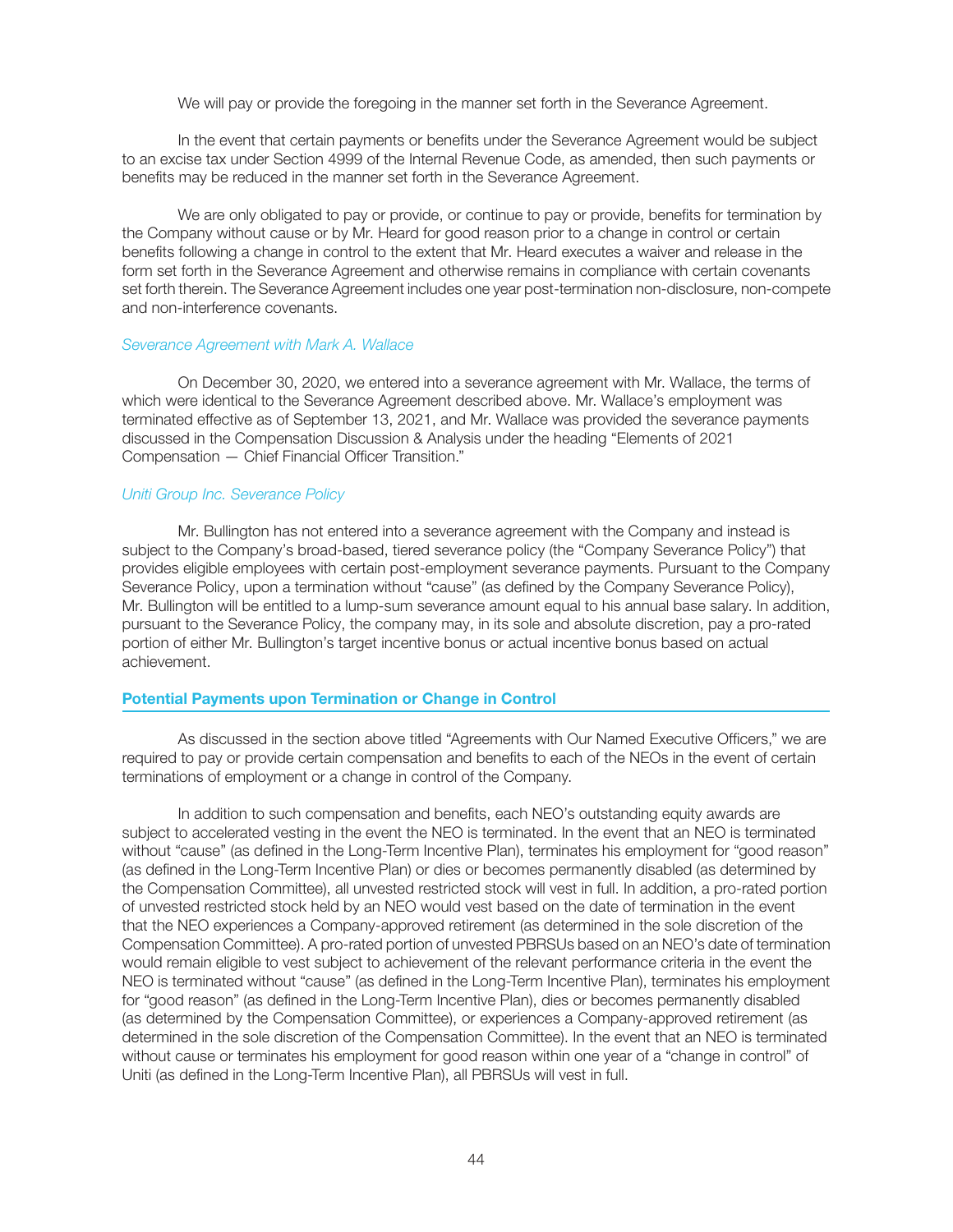The following tables describe estimated amounts of compensation and benefits that could be payable to each NEO upon certain terminations or a change in control. All amounts assume the NEOs terminated employment as of December 31, 2021. The actual amounts that would be paid to each NEO upon termination of employment or a change in control can only be determined at the time the actual triggering event occurs. The estimated amounts of compensation and benefits described below are in addition to the benefits the NEOs would be entitled to receive upon termination of employment generally under the retirement plan described in the section above titled "Other Benefit Plans." This section identifies and quantifies the extent to which those retirement benefits are enhanced or accelerated upon the triggering events described below.

The actual amount of compensation and benefits paid to Mr. Wallace as a result of the termination of his employment is described in the Compensation Discussion & Analysis under the heading "Elements of 2021 Compensation — Chief Financial Officer Transition" and, to the extent paid in 2021, reported in the Summary Compensation Table.

## Kenneth A. Gunderman

The following table shows the potential payments upon a hypothetical termination or change in control of the Company effective as of December 31, 2021 for Kenneth A. Gunderman, our President and Chief Executive Officer

| Type of<br>Payment                                        | Company-<br>Approved<br><b>Retirement</b> | Termination<br>without<br>Cause or<br><b>Resignation</b><br>for Good<br>Reason<br>other than<br>a Change in<br>Control | <b>Voluntary</b><br>Termination<br>without<br>Good<br>Reason or<br>Termination<br>for Cause | Change in<br>Control<br>with no<br><b>Termination</b> | Termination<br>without<br>Cause or<br><b>Resignation</b><br>for Good<br>Reason<br>following a<br>Change in<br>Control | Death or<br><b>Disability</b> |
|-----------------------------------------------------------|-------------------------------------------|------------------------------------------------------------------------------------------------------------------------|---------------------------------------------------------------------------------------------|-------------------------------------------------------|-----------------------------------------------------------------------------------------------------------------------|-------------------------------|
| Severance                                                 | \$<br>$\overline{O}$                      | \$4,911,531                                                                                                            | \$0                                                                                         | \$0                                                   | \$5,999,031                                                                                                           | $\mathbb{S}$<br>725,000       |
| Accelerated Vesting of<br>Restricted Stock <sup>(1)</sup> | 1,495,755<br>S.                           | \$4,269,800                                                                                                            | \$0                                                                                         | \$0                                                   | 4,269,800<br>\$                                                                                                       | \$4,269,800                   |
| Accelerated Vesting of<br>PBRSU <sub>s(1)</sub>           | $$3.764.155^{(2)}$                        | $$3.764.155^{(2)}$                                                                                                     | \$0                                                                                         | \$0                                                   | $$5,955,187^{(3)}$                                                                                                    | \$3,764,155                   |
| Healthcare continuation                                   | \$<br>0                                   | \$<br>31.632                                                                                                           | \$0                                                                                         | \$0                                                   | \$<br>31,632                                                                                                          | $\mathbb{S}$<br>$\Omega$      |
| Total                                                     | 5.259.910<br>$\mathbb{S}$                 | \$12,977,118                                                                                                           | \$0                                                                                         | \$0                                                   | \$16,255,650                                                                                                          | \$8,758,955                   |

(1) The value of the accelerated vesting of restricted stock and PBRSUs is based on the closing price of our common stock as reported on Nasdaq on December 31, 2021, which was \$14.01.

(2) PBRSUs will remain eligible to vest subject to achievement of the relevant performance criteria. On the first vesting date following termination, holders would vest in a pro-rated portion of the PBRSUs which they would have been entitled had such termination not occurred, based on the number of days they were employed between the grant date and vesting date. Holders of PBRSUs also accrue a dividend equivalent for dividends declared on the Company's common stock during the life of the award that is paid in cash when underlying PBRSUs vest, and this amount includes a cash amount equal to the accrued dividends payable upon the vesting of the underlying PBRSUs.

(3) This amount includes a cash amount equal to the accrued dividends payable upon the vesting of the underlying PBRSUs.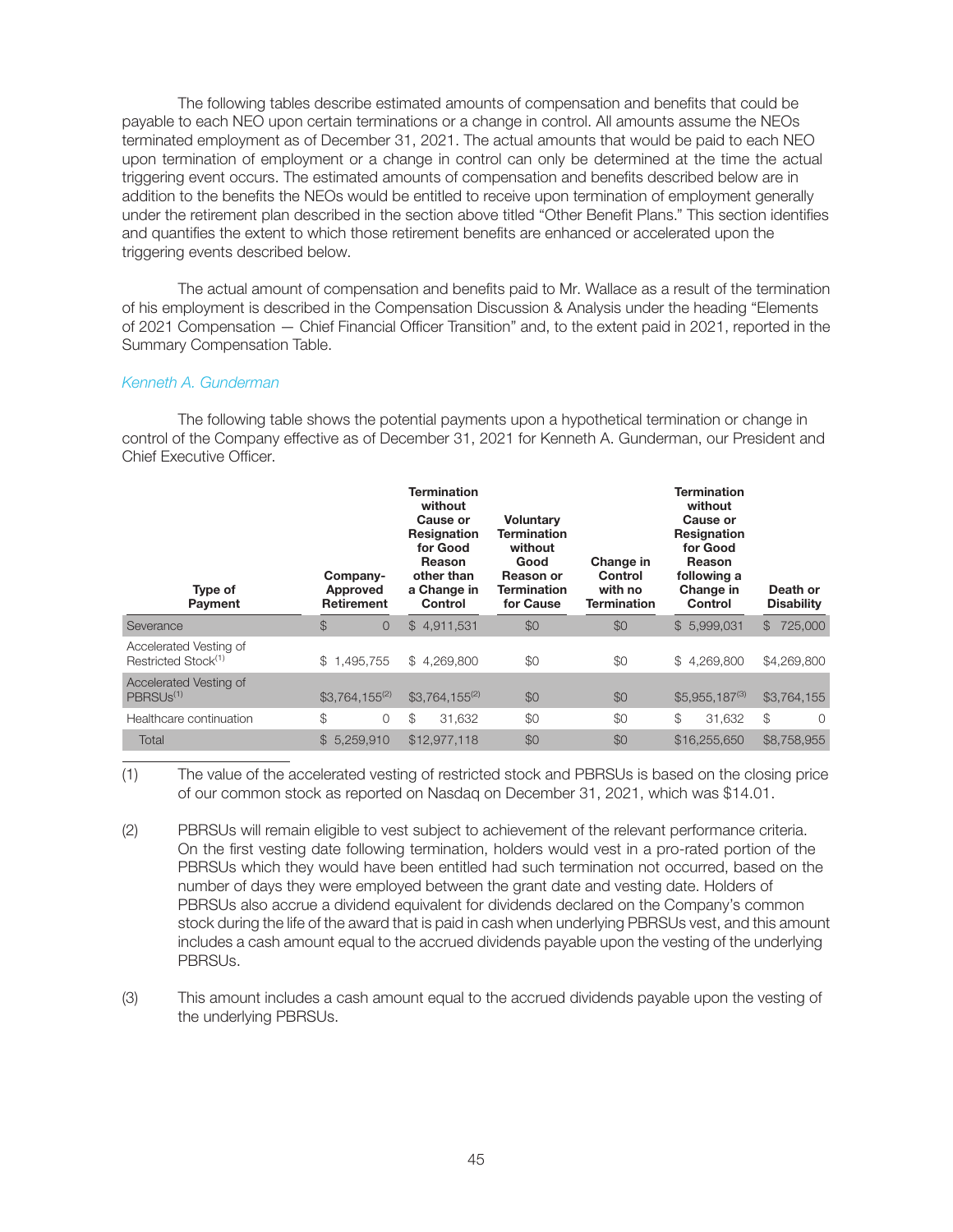## Paul Bullington

The following table shows the potential payments upon a hypothetical termination or change in control of the Company effective as of December 31, 2021 for Paul Bullington, our Senior Vice President — Chief Financial Officer and Treasurer.

| Type of<br>Payment                               |               | Company-<br>Approved<br>Retirement |               | Termination<br>without<br>Cause<br>other than<br>following a<br>Change in<br>Control | <b>Voluntary</b><br><b>Termination</b><br>without<br>Good<br><b>Reason or</b><br><b>Termination</b><br>for Cause | Change in<br>Control<br>with no<br><b>Termination</b> |               | Termination<br>without<br>Cause<br>following a<br>Change in<br>Control |               | Death or<br><b>Disability</b> |
|--------------------------------------------------|---------------|------------------------------------|---------------|--------------------------------------------------------------------------------------|------------------------------------------------------------------------------------------------------------------|-------------------------------------------------------|---------------|------------------------------------------------------------------------|---------------|-------------------------------|
| Severance <sup>(1)</sup>                         | $\mathcal{L}$ | 0                                  | \$.           | 752.526                                                                              | \$0                                                                                                              | \$0                                                   | $\mathbb S$   | 752,526                                                                | $\mathcal{F}$ | $\overline{0}$                |
| Accelerated Vesting of Restricted<br>$Stock(1)}$ |               | \$189,350                          | \$            | 456.404                                                                              | \$0                                                                                                              | \$0                                                   | \$            | 456.404                                                                |               | \$456,404                     |
| Accelerated Vesting of PBRSUs <sup>(2)</sup>     | $\mathcal{L}$ | $\overline{0}$                     | $\mathcal{L}$ | $\overline{0}$                                                                       | \$0                                                                                                              | \$0                                                   | $\mathcal{S}$ | $\overline{0}$                                                         | $\mathcal{S}$ | $\overline{0}$                |
| Outplacement Services                            | \$            | 0                                  | \$            | $\mathbf 0$                                                                          | \$0                                                                                                              | \$0                                                   | \$            | 0                                                                      | \$            | $\Omega$                      |
| Healthcare continuation                          | $\mathcal{L}$ | $\overline{0}$                     | $\mathcal{L}$ | $\overline{0}$                                                                       | \$0                                                                                                              | \$0                                                   | $\mathcal{S}$ | $\overline{0}$                                                         | \$            | $\overline{0}$                |
| Total                                            |               | \$189,350                          |               | \$1,208,930                                                                          | \$0                                                                                                              | \$0                                                   |               | \$1,208,930                                                            |               | \$456,404                     |

(1) Assumes the Company would have determined, in its discretion, to pay Mr. Bullington his actual bonus paid under the 2021 STIP as part of his severance pursuant to the Company Severance Policy.

(2) The value of the accelerated vesting of restricted stock is based on the closing price of our common stock as reported on Nasdaq on December 31, 2021, which was \$14.01.

## Daniel L. Heard

The following table shows the potential payments upon a hypothetical termination or change in control of the Company effective as of December 31, 2021 for Daniel L. Heard, our Executive Vice President — General Counsel and Secretary.

| Type of<br>Payment                                          | Company-<br>Approved<br>Retirement | Termination<br>without<br>Cause or<br>Resignation<br>for Good<br>Reason<br>other than<br>following a<br>Change in<br>Control | <b>Voluntary</b><br><b>Termination</b><br>without<br>Good<br><b>Reason or</b><br><b>Termination</b><br>for Cause | Change in<br>Control<br>with no<br><b>Termination</b> | <b>Termination</b><br>without<br>Cause or<br>Resignation<br>for Good<br>Reason<br>following a<br>Change in<br>Control | Death or<br><b>Disability</b>  |
|-------------------------------------------------------------|------------------------------------|------------------------------------------------------------------------------------------------------------------------------|------------------------------------------------------------------------------------------------------------------|-------------------------------------------------------|-----------------------------------------------------------------------------------------------------------------------|--------------------------------|
| Severance                                                   | \$<br>$\overline{0}$               | \$1,255,872                                                                                                                  | \$0                                                                                                              | \$0                                                   | \$2,074,495                                                                                                           | 400,000<br>$^{\circ}$          |
| Accelerated Vesting of Restricted<br>Stock <sup>(1)</sup>   | \$<br>342.316                      | 837.966<br>$\mathbb{S}^-$                                                                                                    | \$0                                                                                                              | \$0                                                   | \$<br>837.966                                                                                                         | \$<br>837,966                  |
| Accelerated Vesting of<br>PBRSU <sub>s</sub> <sup>(1)</sup> | $$809.588^{(2)}$                   | $$809.588^{(2)}$                                                                                                             | \$0                                                                                                              | \$0                                                   | $$1,258,654^{(3)}$                                                                                                    | $$\mathbb{S}$$<br>809,588      |
| Outplacement Services                                       | \$<br>0                            | \$<br>$\Omega$                                                                                                               | \$0                                                                                                              | \$0                                                   | \$<br>25,000                                                                                                          | \$<br>$\Omega$                 |
| Healthcare continuation                                     | $$\mathbb{S}$$<br>$\overline{0}$   | $\mathcal{L}$<br>16,040                                                                                                      | \$0                                                                                                              | \$0                                                   | $\mathcal{L}$<br>32,079                                                                                               | $\mathbb{S}$<br>$\overline{0}$ |
| Total                                                       | \$1,151,904                        | \$2,919,466                                                                                                                  | \$0                                                                                                              | \$0                                                   | \$<br>4,228,194                                                                                                       | \$2,047,554                    |

(1) The value of the accelerated vesting of restricted stock and PBRSUs is based on the closing price of our common stock as reported on Nasdaq on December 31, 2021, which was \$14.01.

(2) PBRSUs will remain eligible to vest subject to achievement of the relevant performance criteria. On the first vesting date following termination, holders would vest in a pro-rated portion of the PBRSUs which they would have been entitled had such termination not occurred, based on the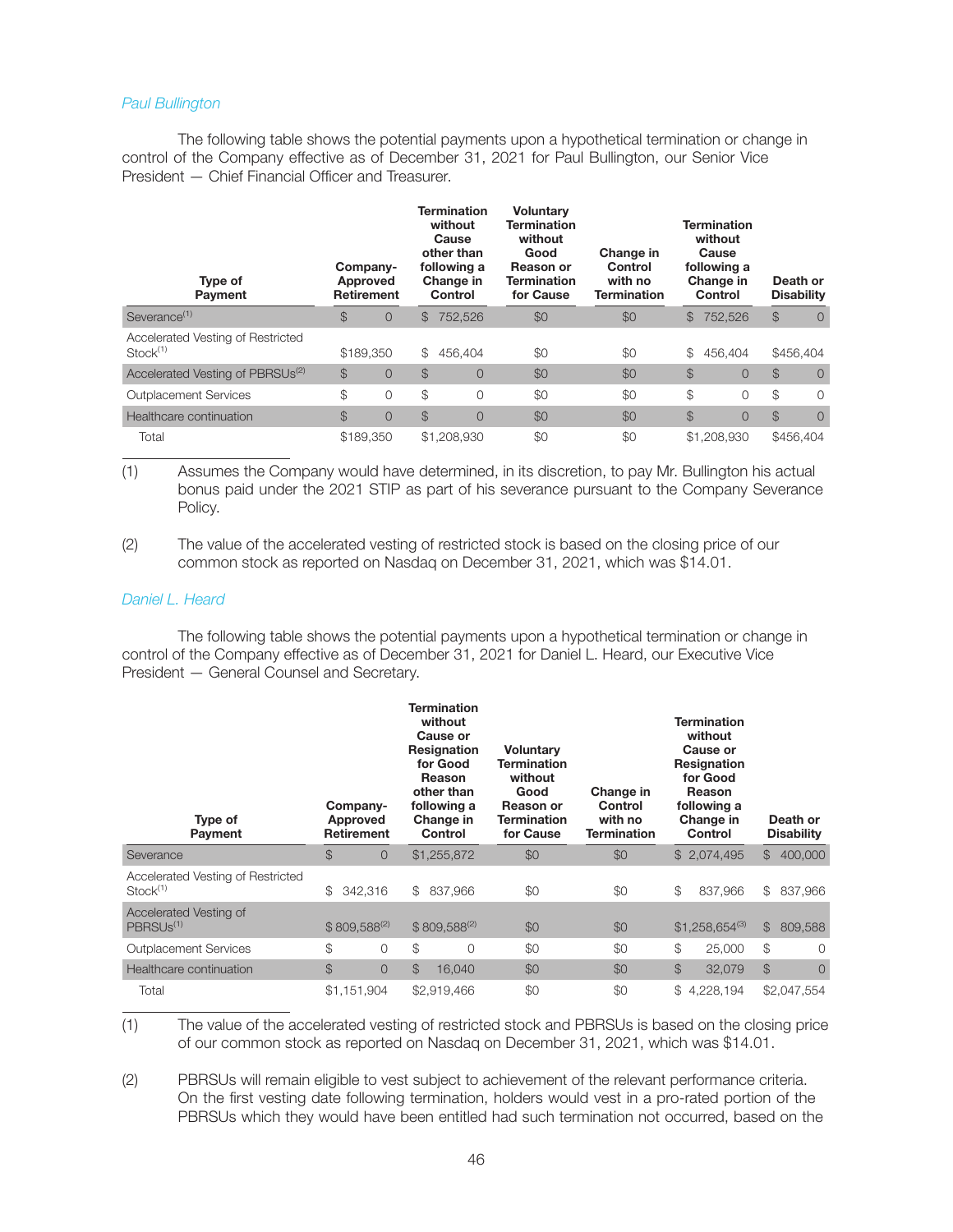number of days they were employed between the grant date and vesting date. Holders of PBRSUs also accrue a dividend equivalent for dividends declared on the Company's common stock during the life of the award that is paid in cash when underlying PBRSUs vest, and this amount includes a cash amount equal to the accrued dividends payable upon the vesting of the underlying PBRSUs.

(3) This amount includes a cash amount equal to the accrued dividends payable upon the vesting of the underlying PBRSUs.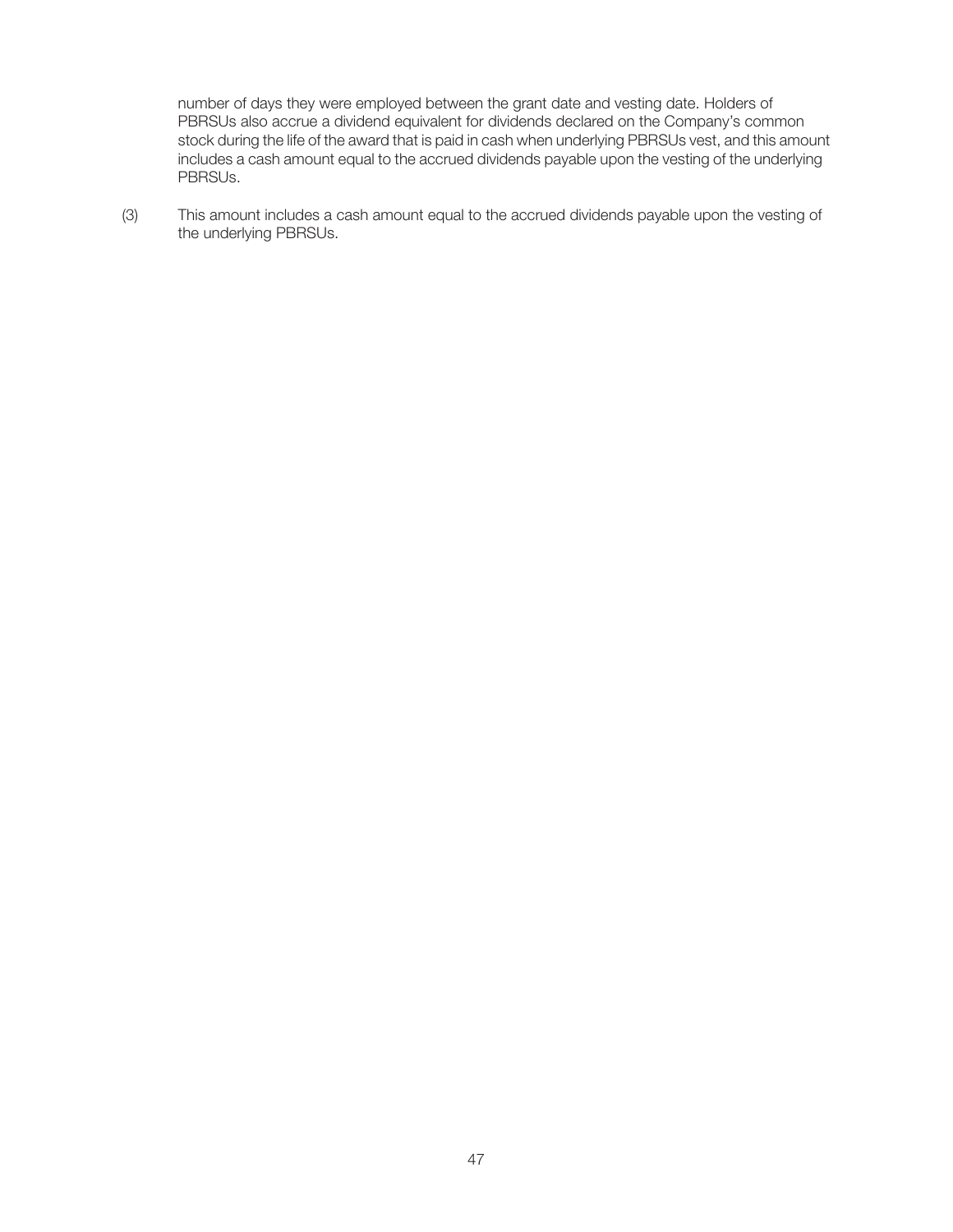# Advisory Vote to Approve Compensation of the Company's Named Executive **Officers**

In accordance with Section 14A of the Securities Exchange Act of 1934 (the "Exchange Act"), the Company requests that our stockholders cast a non-binding, advisory vote to approve the compensation of the Company's NEOs identified in the section titled "Executive Compensation" set forth above in this Proxy Statement. This proposal, commonly known as a "say-on-pay" proposal, gives our stockholders the opportunity to express their views on our NEOs' compensation. This vote is not intended to address any specific item of compensation, but rather the overall compensation of our NEOs and the philosophy, policies and practices described in this Proxy Statement. Accordingly, we ask our stockholders to vote "FOR" the following resolution at the Annual Meeting:

**"RESOLVED**, that the Company's stockholders hereby approve the compensation of the Company's NEOs, as disclosed in this Proxy Statement pursuant to the compensation disclosure rules of the SEC, including the Compensation Discussion & Analysis, the Summary Compensation Table and the other related tables and disclosures."

Details concerning how we implement our compensation philosophy and structure our compensation programs to meet the objectives of our compensation program are provided in the section titled "Compensation Discussion & Analysis" set forth above in this Proxy Statement. In particular, we discuss how we design performance-based compensation programs and set compensation targets and other objectives to maintain a close correlation between executive pay and Company performance.

This vote is merely advisory and will not be binding upon the Company, the Board or the Compensation Committee, nor will it create or imply any change in the fiduciary duties of the Board or the Compensation Committee. The Compensation Committee will, however, take into account the outcome of the vote when considering future executive compensation decisions. The Board values constructive dialogue on executive compensation and other significant governance topics with the Company's stockholders and encourages all stockholders to vote their shares on this important matter.

The Company's current policy is to provide stockholders with an opportunity to approve the compensation of the Company's NEOs each year at the annual meeting of stockholders. Accordingly, the next such vote is expected to occur at the 2023 Annual Meeting of Stockholders.

## BOARD RECOMMENDATION

THE BOARD OF DIRECTORS UNANIMOUSLY RECOMMENDS THAT STOCKHOLDERS VOTE "FOR" PROPOSAL NO. 2.

PROXIES SOLICITED BY THE BOARD OF DIRECTORS WILL BE VOTED "FOR" PROPOSAL NO. 2 UNLESS STOCKHOLDERS SPECIFY A CONTRARY VOTE.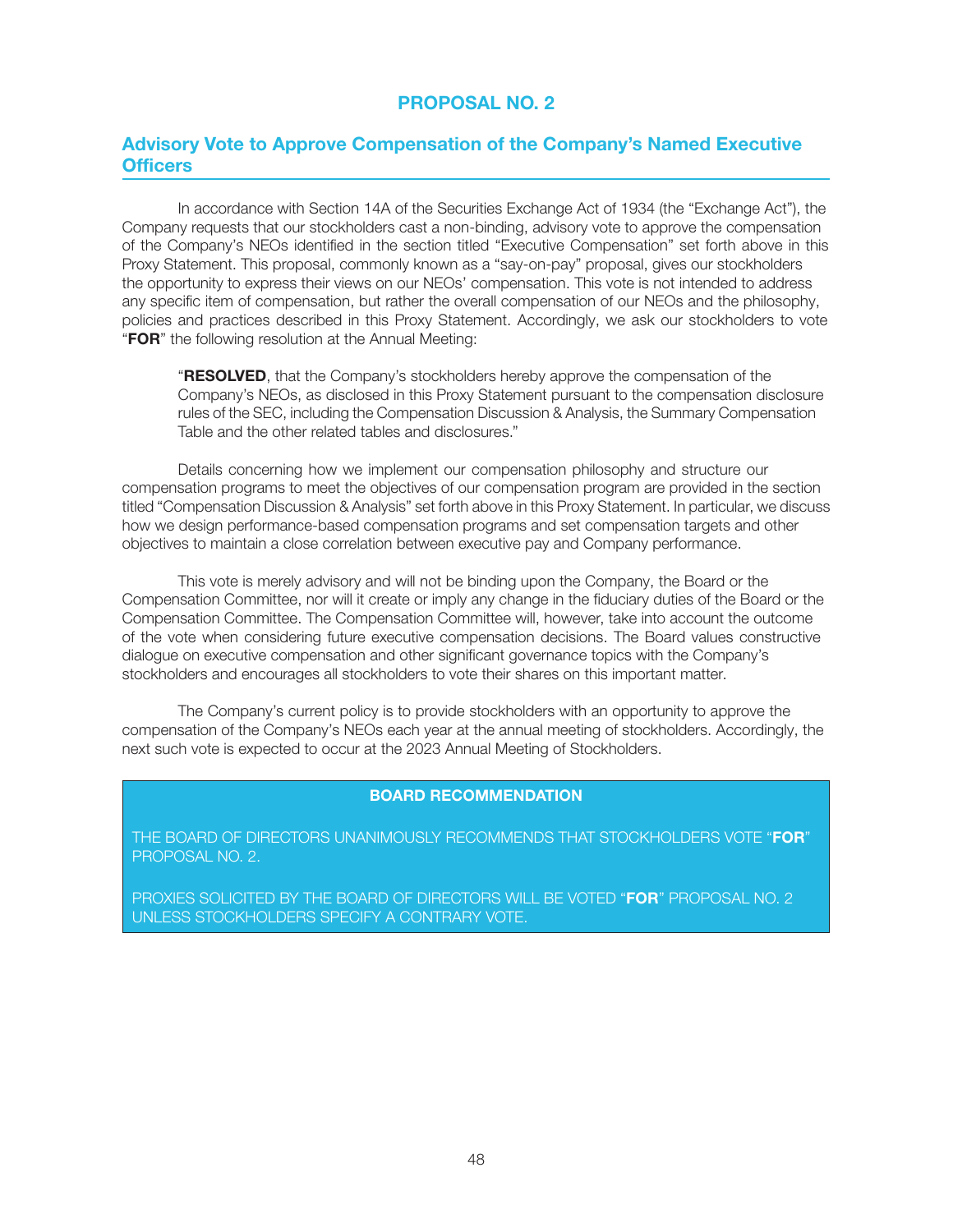## Advisory Vote on Frequency of Future Advisory Votes on Executive Compensation

In accordance with the Dodd-Frank Wall Street Reform and Consumer Protection Act, the Company requests that our stockholders cast a non-binding, advisory vote regarding the frequency with which we should include in future annual proxy statements a stockholder advisory vote to approve the compensation of our NEOs, similar to Proposal No. 2 above. By voting on this proposal, stockholders may indicate whether they would prefer that the Company provide for such a stockholder advisory vote at future annual meetings every year, every two years or every three years. Stockholders were last asked to vote on the frequency of such votes at the 2016 Annual Meeting of Stockholders. Consistent with the Board of Directors' recommendation at that meeting, the Company's stockholders recommended that we hold annual advisory votes to approve executive compensation, which we have done since 2016.

After careful consideration, the Board determined that providing a stockholder advisory vote to approve the compensation of our NEOs every year is the most appropriate alternative for the Company at this time. In formulating its recommendation, the Board determined that an annual advisory vote on NEO compensation will allow stockholders to provide their direct input on our compensation philosophy, policies and practices as disclosed in the proxy statement on a more timely and consistent basis than if the vote were held less frequently. Additionally, an annual advisory vote on executive compensation is consistent with our policy of seeking regular dialogue with our stockholders on corporate governance matters and our executive compensation philosophy, policies and practices.

Stockholders of the Company will have the opportunity to specify one of four choices for this proposal: (1) every year, (2) every two years, (3) every three years or (4) abstain. Stockholders are not voting to approve or disapprove of the Board of Directors' recommendation. Rather, stockholders are being asked to express their preference regarding the frequency of future advisory votes on executive compensation. If none of the frequency options receives majority support, the option receiving the greatest number of votes cast will be considered the frequency recommended by the Company's stockholders.

While we intend to carefully consider the voting results of this proposal, this vote is advisory and therefore not binding on the Company, the Compensation Committee or the Board of Directors.

The next required advisory vote on the frequency of future advisory votes to approve the compensation of our Named Executive Officers (like this Proposal No. 3) will occur no later than our 2028 Annual Meeting of Stockholders.

## BOARD RECOMMENDATION

THE BOARD OF DIRECTORS UNANIMOUSLY RECOMMENDS THAT STOCKHOLDERS VOTE FOR A FREQUENCY OF "EVERY YEAR" WITH RESPECT TO PROPOSAL NO. 3.

PROXIES SOLICITED BY THE BOARD OF DIRECTORS WILL BE VOTED FOR A FREQUENCY OF "EVERY YEAR" ON PROPOSAL NO. 3 UNLESS STOCKHOLDERS SPECIFY A CONTRARY CHOICE.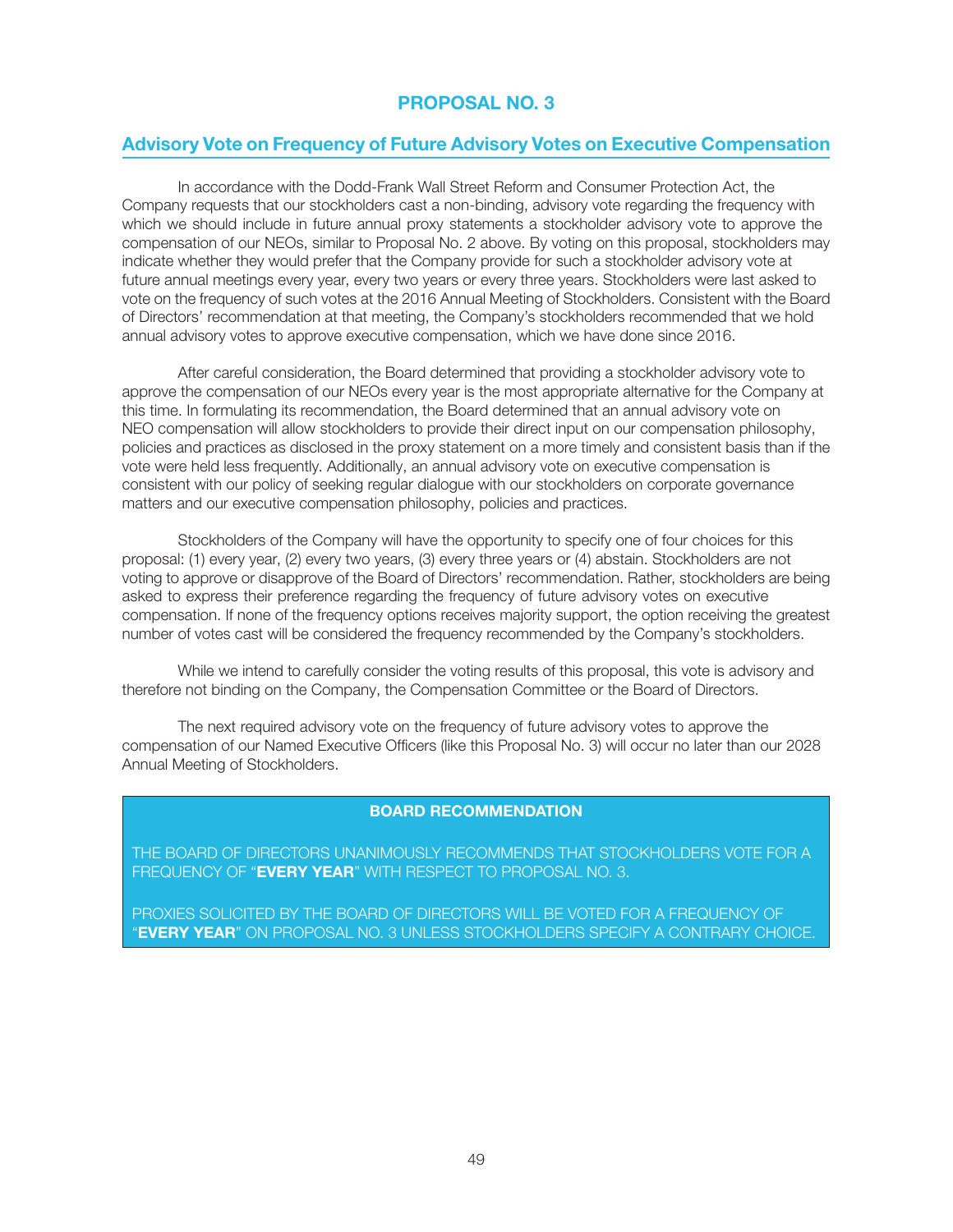## Ratification of Selection of Independent Registered Public Accounting Firm

The Audit Committee is directly responsible for the appointment, compensation, retention, oversight and replacement of Uniti's independent registered public accountant. The Audit Committee has selected KPMG LLP ("KPMG") to serve as Uniti's independent registered public accounting firm for the fiscal year ending December 31, 2022. Stockholders are being asked to ratify the selection of KPMG at the Annual Meeting. Representatives of KPMG are expected to attend the Annual Meeting and will have an opportunity to make a statement, if they desire to do so, and are expected to be available to respond to appropriate questions.

In connection with its responsibility for the appointment and oversight of Uniti's independent registered public accountant, the Audit Committee annually reviews the qualifications, performance and independence of the independent registered public accountant and determines whether to re-engage it or consider other audit firms. The Audit Committee also reviews the performance of the independent registered public accountant's lead engagement partner and engagement team and confirms compliance with all applicable lead engagement partner rotation requirements. The Audit Committee intends to be involved in the selection process of each new lead engagement partner.

In performing its annual review of Uniti's independent registered public accountant, the Audit Committee considers, among other things, the quality and efficiency of the independent registered public accountant's performance on Uniti's audit, its familiarity with our operations, businesses, accounting policies and practices, and internal control over financial reporting, its capability and expertise, the quality and candor of communications and discussions with the independent registered public accountant, its ability to remain independent (including engaging in dialogue with the auditor with respect to any disclosed relationships or services that may impact the objectivity and independence of the auditor), external data relating to audit quality and performance (including its most recent PCAOB Inspection Report and its internal and peer review reports of its adherence to quality practices and procedures), and the appropriateness of fees charged.

**Change in Independent Registered Public Accounting Firm.** PricewaterhouseCoopers LLP ("PwC") served as our independent registered public accounting firm for the fiscal year ended December 31, 2019. On March 16, 2020, the Audit Committee dismissed PwC as the Company's independent registered public accounting firm.

PwC's audit report as of and for the years ended December 31, 2019 and 2018 contained no adverse opinion or disclaimer of opinion and were not qualified or modified as to uncertainty, audit scope or accounting principle, except that PwC's reports for the years ended December 31, 2019 and 2018 included an explanatory paragraph indicating that there was substantial doubt about the Company's ability to continue as a going concern.

During the years ended December 31, 2019 and 2018 and the subsequent interim period through March 16, 2020, there were (i) no "disagreements" (as that term is defined in Item 304(a)(1)(iv) of Regulation S-K) between the Company and PwC on any matter of accounting principles or practices, financial statement disclosure, or auditing scope or procedure that, if not resolved to the satisfaction of PwC, would have caused PwC to make reference to the subject matter of the disagreement in its reports on the financial statements for such years, and (ii) no "reportable events" (as that term is defined in Item 304(a)(1)(v) of Regulation S-K), except as disclosed in the Company's Annual Report on Form 10-K for the fiscal year ended December 31, 2019, the Company identified a material weakness in its internal control over financial reporting related to the identification and valuation of certain assets in the application of the acquisition method of accounting for asset acquisitions, including the determination of appropriate useful lives for certain assets. Specifically, our controls over the development and application of inputs, assumptions and calculations used in fair value measurements were not designed and operating effectively at an appropriate level of precision.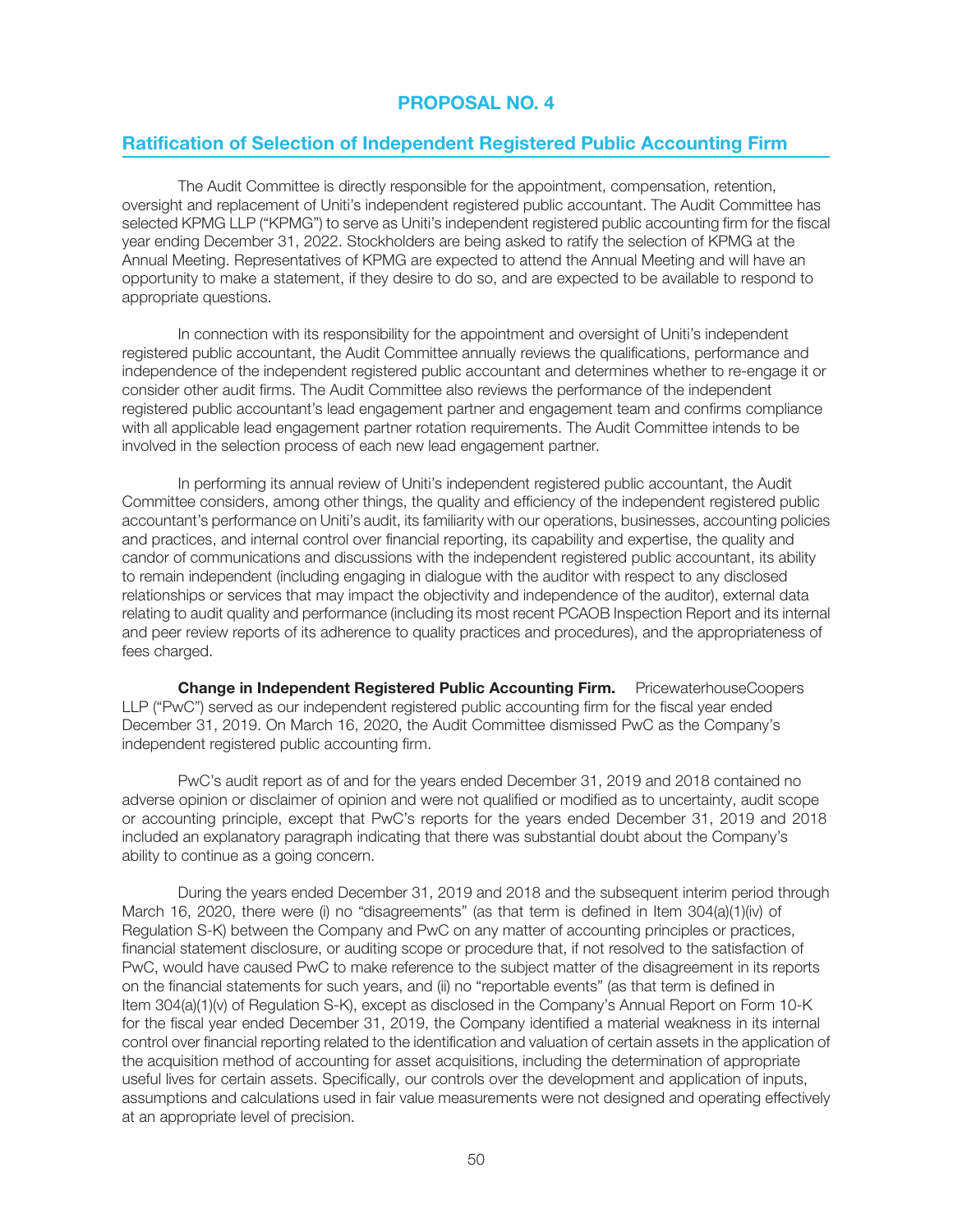On March 16, 2020, following the conclusion of a process managed by the Company's Audit Committee, the Audit Committee approved the appointment of KPMG as the Company's independent registered public accounting firm beginning with the year ending December 31, 2020. During the Company's years ending December 31, 2019 and 2018 and through March 16, 2020, neither the Company, nor anyone on its behalf, consulted KPMG regarding either: (i) the application of accounting principles to a specified transaction, either completed or proposed; or the type of audit opinion that might be rendered on the Company's financial statements; or (ii) any matter that was the subject of a "disagreement" (as that term is defined in Item 304(a)(1)(iv) of Regulation S-K) or "reportable event" (as that term is defined in Item 304(a)(1)(v) of Regulation S-K).

In accordance with Instruction 2 to Item 304 of Regulation S-K, the Company furnished PwC and KPMG a copy of the disclosures required by Item 304(a) of Regulation S-K prior to the time this Proxy Statement was filed with the SEC. In the event that PwC or KPMG believed the disclosures were incorrect or incomplete, each was permitted to express its views in a brief statement to be included in this Proxy Statement. Neither submitted such a statement.

Based on the reviews and considerations referred to above, the Board of Directors and the Audit Committee believe that the retention of KPMG to serve as Uniti's independent registered public accountant for 2022 is in the best interests of Uniti and its stockholders. If the stockholders fail to ratify the appointment of KPMG as Uniti's independent registered public accountant, the Board of Directors will reconsider the appointment. However, even if the selection is ratified, the Audit Committee, in its sole discretion, may change the appointment at any time during the year if it determines that such a change would be in the best interests of Uniti and its stockholders.

Accounting Fees and Services. Aggregate fees paid to KPMG for professional services rendered during the years ended December 31, 2021 and December 31, 2020, respectively, were:

|                        | 2021        |               | 2020        |
|------------------------|-------------|---------------|-------------|
| Audit Fees (a)         |             |               |             |
| Audit-Related Fees (b) |             |               | 70,219      |
| Tax Fees               |             | $\mathcal{S}$ | 48.451      |
| All Other Fees (c)     |             |               |             |
| Total                  | \$2,958,599 |               | \$4,651,361 |

(a) Audit fees include fees for the annual audit and quarterly reviews of the consolidated financial statements as well as consents in respect to SEC filings.

(b) Audited-related fees include fees for assurance and related services that are reasonably related to the performance of the audit or review of the registrant's financial statements, and accounting and financial reporting consultations.

The Audit Committee has the sole authority to pre-approve all audit engagement fees and terms as well as all non-audit engagements with KPMG. In 2021 and 2020, all of the above services (provided by KPMG) were pre-approved by the Audit Committee in accordance with this pre-approval policy and none were approved pursuant to the *de minimis* exception provided in Rule 2-01(c)(7)(i)(C) of Regulation S-X promulgated by the SEC.

## BOARD RECOMMENDATION

THE BOARD OF DIRECTORS UNANIMOUSLY RECOMMENDS THAT STOCKHOLDERS VOTE "FOR" PROPOSAL NO. 4.

PROXIES SOLICITED BY THE BOARD OF DIRECTORS WILL BE VOTED "FOR" PROPOSAL NO. 4 UNLESS STOCKHOLDERS SPECIFY A CONTRARY VOTE.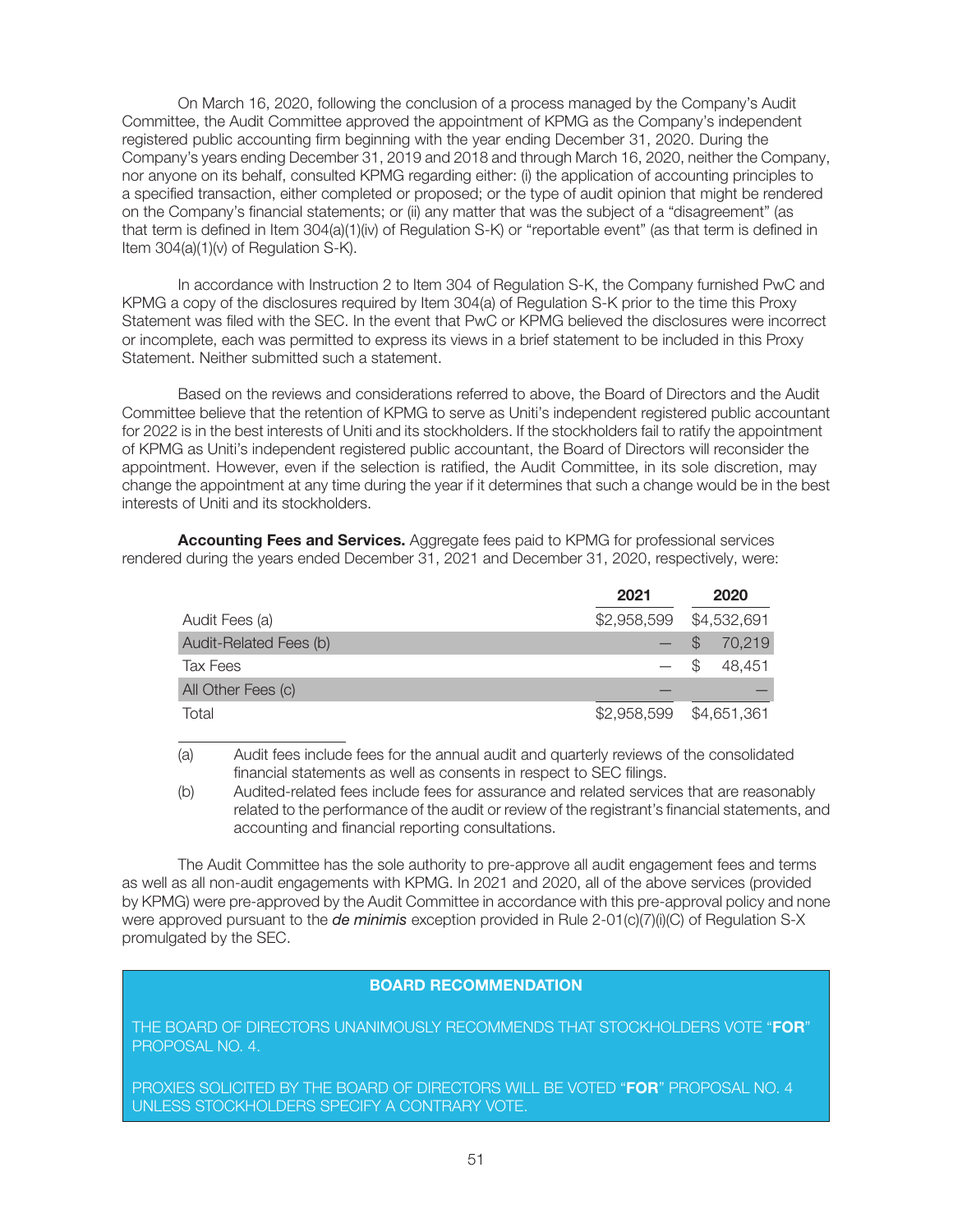# ADDITIONAL INFORMATION

## Stockholder Proposals for the 2023 Annual Meeting

Stockholders who intend to present a proposal regarding a director nomination or other matter of business at the 2023 annual meeting of stockholders (the "2023 Annual Meeting") must ensure that those proposals are received at Uniti's principal executive offices located at 2101 Riverfront Drive, Suite A, Little Rock, Arkansas 72202, Attention: Daniel L. Heard, Executive Vice President — General Counsel and Secretary, no later than December 15, 2022. Such proposals must comply with the information and other requirements set forth in Uniti's bylaws and, if intended to be included in the proxy statement for the 2023 Annual Meeting, must also meet the requirements set forth in the rules and regulations of the SEC.

## Stockholder Communications with the Board of Directors

Stockholders and other interested parties may contact the Board of Directors, a Board Committee, a particular group of directors (e.g., our independent directors), or individual members of the board, including our Chairman, by mail addressed to the named individual, the committee, the group or the Board as a whole c/o Daniel L. Heard, Executive Vice President — General Counsel and Secretary, at 2101 Riverfront Drive, Suite A, Little Rock, Arkansas 72202. In general, any communication delivered to the Company for forwarding to the Board, a Board committee, a particular group of directors or specified Board members will be forwarded in accordance with the stockholder's instruction, except that we reserve the right not to forward any abusive, threatening or otherwise inappropriate materials.

## Relationships and Certain Related Transactions

## Our Relationship with Windstream

On April 24, 2015, Uniti was separated and spun-off from Windstream and, in connection therewith, Windstream contributed certain telecommunications network assets, including certain of its fiber and copper networks, to Uniti. The current Chief Financial Officer of Windstream (Bob Gunderman) is the brother of our President and Chief Executive Officer (Kenneth Gunderman).

In connection with the spin-off and while we were still controlled by Windstream, Uniti entered into a long-term triple-net master lease with Windstream (the "Master Lease") to lease back the telecommunications network assets now owned by Uniti.

On February 25, 2019, Windstream filed a voluntary petition for relief under Chapter 11 of the Bankruptcy Code in the U.S. Bankruptcy Court for the Southern District of New York. On July 25, 2019, in connection with Windstream's bankruptcy, Windstream Holdings and Windstream Services, LLC ("Windstream Services") filed a complaint with the U.S. Bankruptcy Court for the Southern District of New York in an adversary proceeding against Uniti and certain of its affiliates, alleging, among other things, that the Master Lease should be recharacterized as a financing arrangement, that certain rent payments and tenant capital improvements made by Windstream under the Master Lease constitute constructive fraudulent transfers, that the Master Lease is a lease of personal property and that Uniti breached certain of its obligations under the Master Lease.

On September 21, 2020, Windstream emerged from bankruptcy. In connection with Windstream's emergence from bankruptcy, Uniti entered into several agreements and consummated the transactions, each as described below, to implement its settlement of the above-mentioned litigation (the "Settlement") with Windstream pursuant to the settlement agreement (the "Settlement Agreement") dated as of May 12, 2020 between Uniti and Windstream. The Settlement resolves any and all claims and causes of action that have been or may be asserted in the future by Uniti and Windstream regarding the Spin-off and related sale-leaseback transaction, including all litigation brought against Uniti by Windstream and certain of its creditors during Windstream's bankruptcy proceedings. The release from claims applies to any Windstream successor and is binding going forward, including in any future Windstream bankruptcy.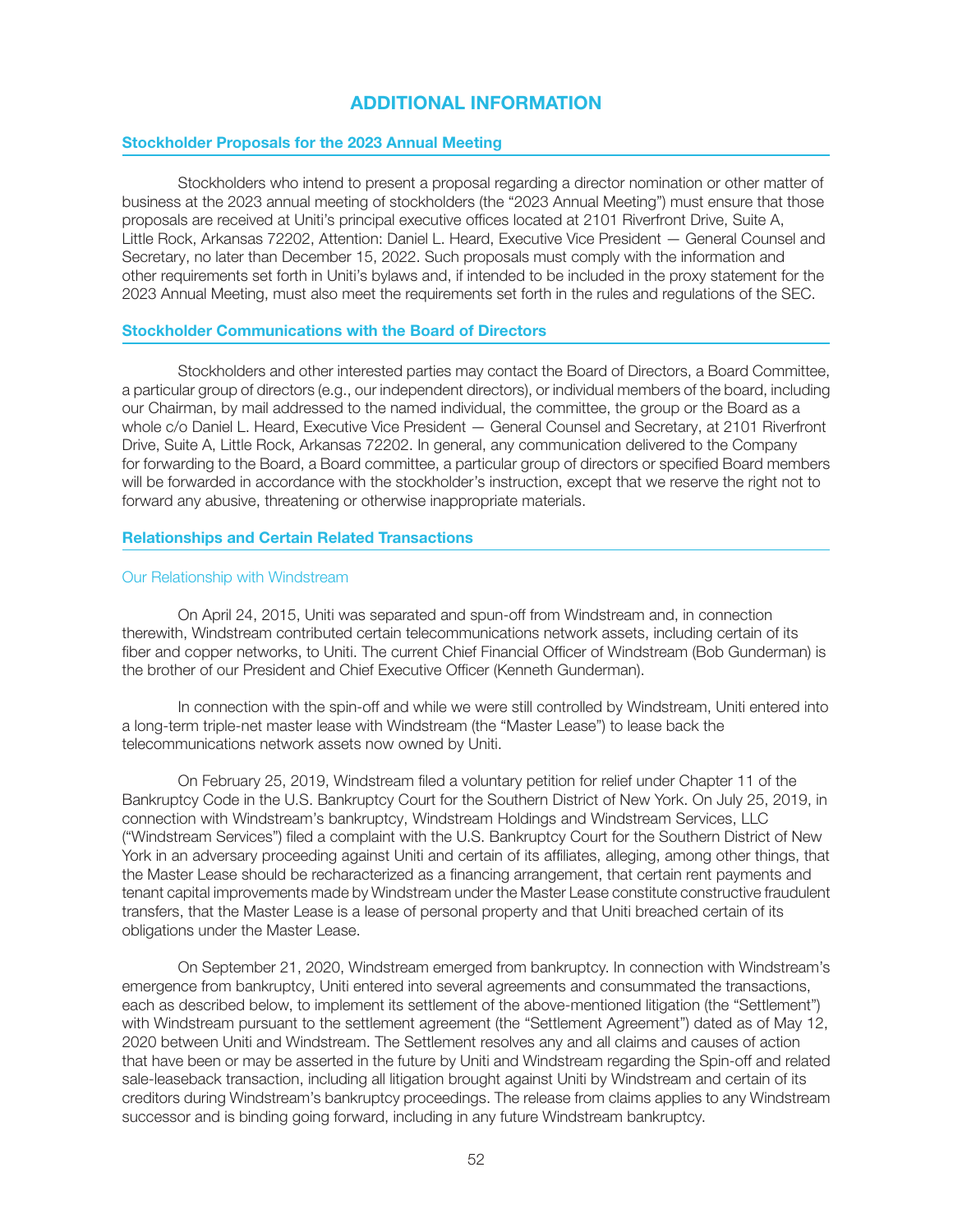Pursuant to the Settlement Agreement, Uniti is obligated to make \$490.1 million in cash payments to Windstream in equal installments over 20 consecutive quarters beginning the first month after Windstream's emergence (of which Uniti has made five payments as of March 31, 2022 totaling \$215.4 million). In addition, on October 14, 2021, Uniti prepaid four installments for a total of \$92.9 million.

On September 18, 2020, in connection with Windstream's emergence from bankruptcy and the implementation of our settlement with Windstream, Uniti and Windstream bifurcated the Master Lease and entered into two structurally similar master leases (the "Windstream Leases") that each expire on April 30, 2030. During 2021, Uniti recorded approximately \$730.5 million in cash rent and non-cash revenue under the Windstream Leases. The annual rent to be paid by Windstream during 2022 will be approximately \$668.9 million.

Pursuant to the Windstream Leases, Windstream (or any successor tenant under a Windstream Lease) has the right to cause Uniti to reimburse up to an aggregate \$1.75 billion for certain growth capital improvements in long-term fiber and related assets made by Windstream (or the applicable tenant under the Windstream Lease) to certain ILEC and CLEC properties (the "Growth Capital Improvements"). Uniti's reimbursement commitment for Growth Capital Improvements does not require Uniti to reimburse Windstream for maintenance or repair expenditures (except for costs incurred for fiber replacements to the CLEC MLA leased property, up to \$70 million during the term), and each such reimbursement is subject to underwriting standards. Uniti's total annual reimbursement commitments for the Growth Capital Improvements under both Windstream Leases (and under separate equipment loan facilities) are limited to \$125 million in 2020; \$225 million per year in 2021 through 2024; \$175 million per year in 2025 and 2026; and \$125 million per year in 2027 through 2029. If the cost incurred by Windstream (or the successor tenant under a Windstream Lease) for Growth Capital Improvements in any calendar year exceeds the annual limit for such calendar year, Windstream (or such tenant, as the case may be) may submit such excess costs for reimbursement in any subsequent year and such excess costs shall be funded from the annual commitment amounts in such subsequent period. In addition, to the extent that reimbursements for Growth Capital Improvements funded in any calendar year during the term is less than the annual limit for such calendar year, the unfunded amount in any calendar year will carry-over and may be added to the annual limits for subsequent calendar years, subject to an annual limit of \$250 million in any calendar year, except that, during calendar year 2021, Uniti's combined total obligation to fund Growth Capital Improvements may exceed \$250 million to the extent of any unfunded excess amounts from calendar year 2020. As of March 31, 2022, Uniti had reimbursed Windstream for \$354.4 million in growth capital improvements pursuant to the Windstream Leases.

Starting on the first anniversary of each installment of reimbursement for a Growth Capital Improvement, the rent payable by Windstream under the applicable Windstream Lease will increase by an amount equal to 8.0% (the "Rent Rate") of such installment of reimbursement. The Rent Rate will thereafter increase to 100.5% of the prior Rent Rate on each anniversary of each reimbursement. In the event that the tenant's interest in either Windstream Lease is transferred by Windstream under the terms thereof (unless transferred to the same transferee), or if Uniti transfers its interests as landlord under either Windstream Lease (unless to the same transferee), the reimbursement rights and obligations will be allocated between the ILEC MLA and the CLEC MLA by Windstream, provided that the maximum that may be allocated to the CLEC MLA following such transfer is \$20 million per year. If Uniti fails to reimburse any Growth Capital Improvement reimbursement payment or equipment loan funding request as and when it is required to do so under the terms of the Windstream Leases, and such failure continues for thirty (30) days, then such unreimbursed amounts may be applied as an offset against the rent owed by Windstream under the Windstream Leases (and such amounts will thereafter be treated as if Uniti had reimbursed them).

The rent for the first year of each renewal term will be an amount agreed to by us and Windstream. While the agreement requires that the renewal rent be "Fair Market Rent," if we are unable to agree, the renewal Fair Market Rent will be determined by an independent appraisal process. Commencing with the second year of each renewal term, the renewal rent will increase at an escalation rate of 0.5%.

In addition, Uniti and Windstream have entered into separate ILEC and CLEC Equipment Loan and Security Agreements (collectively "Equipment Loan Agreement") in which Uniti will provide up to \$125 million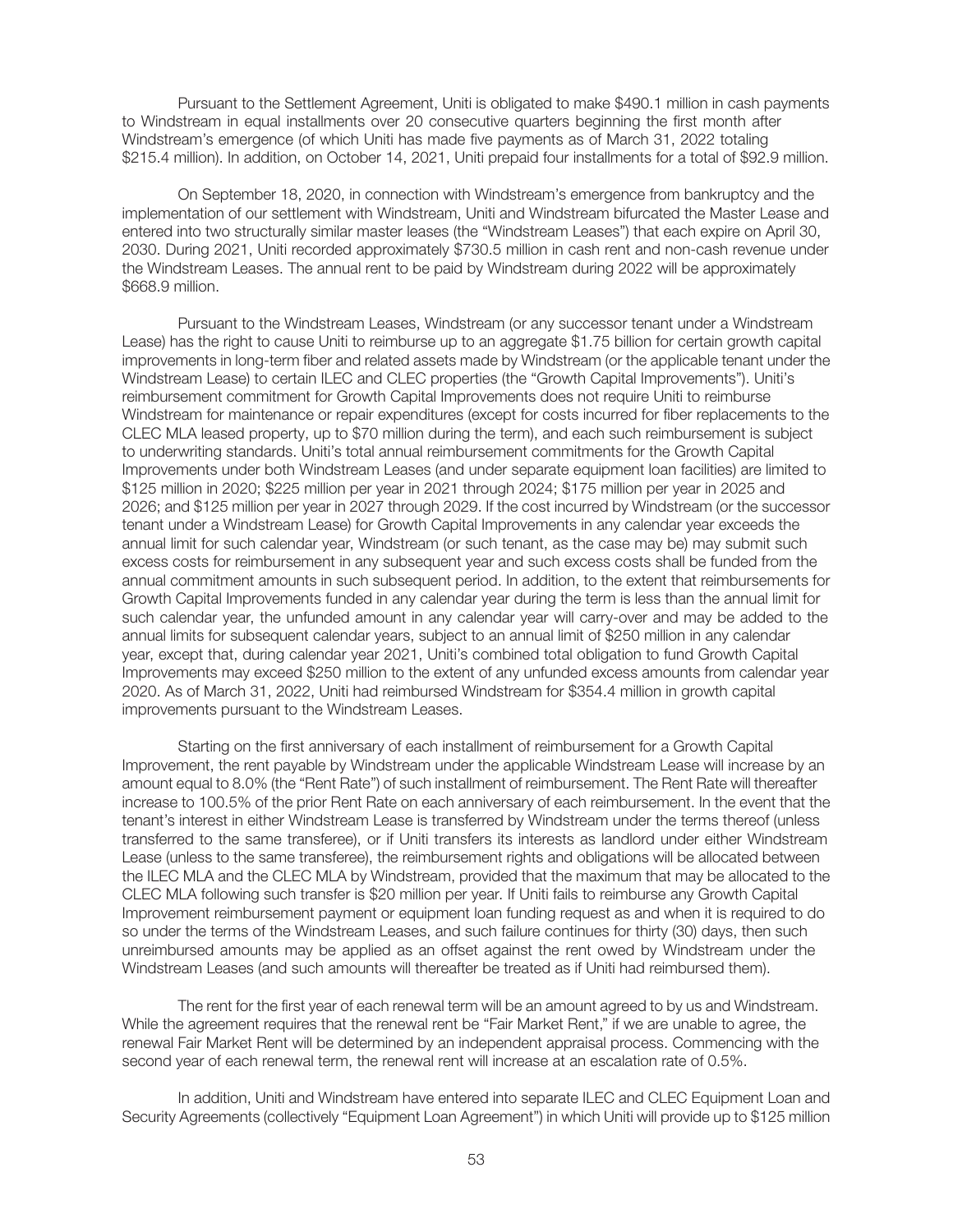(limited to \$25 million in any calendar year) of the \$1.75 billion of Growth Capital Improvements commitments discussed above in the form of loans for Windstream to purchase equipment related to network upgrades or to be used in connection with the Windstream Leases. Interest on these loans will accrue at 8% from the date of the borrowing. All equipment financed through the Equipment Loan Agreement is the sole property of Windstream; however, Uniti will receive a first-lien security interest in the equipment purchased with the loans. No such loans were made to Windstream during 2021.

On September 9, 2020, and in furtherance of the Settlement Agreement, Uniti entered into stock purchase agreements with certain first lien creditors of Windstream, pursuant to which on September 18, 2020 Uniti sold an aggregate of 38,633,470 shares of Uniti common stock, par value \$0.0001 per share, at \$6.33 per share, which represents the closing price of Uniti common stock on the date when an agreement in principle of the basic outline of the Settlement was first reached. Uniti used the proceeds from the sale of the stock as a portion of the consideration paid to Windstream in connection with the closing of the asset purchase agreement describe below.

On September 18, 2020, and in furtherance of the Settlement Agreement, Uniti and Windstream closed an asset purchase agreement, pursuant to which (a) Uniti paid to Windstream approximately \$284.6 million and (b) Windstream granted or transferred to Uniti (i) exclusive rights to use 1.8 million fiber strand miles leased by Windstream under the CLEC MLA, which fiber strands are either unutilized or utilized under certain dark fiber indefeasible rights of use ("IRUs") that were simultaneously transferred to Uniti, (ii) fiber assets (and underlying rights) consisting of 0.4 million fiber strand miles (covering 4,000 route miles) owned by Windstream, and (iii) dark fiber IRUs relating to (x) the fiber strand miles granted to Uniti under the CLEC MLA (and described in clause (i)) and (y) the fiber assets (and underlying rights) for the 0.4 million fiber strand miles conveyed to Uniti (and described in clause (ii)). In addition, upon the transfer of the Windstream owned fiber assets (described in clause (ii) above), Uniti granted to Windstream a 20-year IRU for certain strands included in the transferred fiber assets.

## Procedures for Approval of Related-Party Transactions

The Board of Directors adopted a written policy regarding the review and approval of any relatedparty transaction required to be disclosed under SEC rules. The Audit Committee of the Board of Directors is responsible for the review and approval of transactions covered by the policy. As provided in the policy and the Audit Committee's charter, no related-party transaction will be approved unless it is (a) deemed commercially reasonable, fair and in, or not inconsistent with, the best interest of Uniti; and (b) determined to have terms comparable to those that could be obtained in an arm's-length transaction with an unrelated third party.

Except as noted above, there were no commercial transactions between related parties and Uniti that required disclosure in this Proxy Statement.

## Delinquent Section 16(a) Reports

Section 16(a) of the Exchange Act requires Uniti's directors and executive officers, and persons who own more than 10% of Uniti's common stock, to file reports of ownership and changes in ownership with the SEC. Except as set forth in "Security Ownership of Certain Beneficial Owners and Management" above, the Company currently knows of no person who owns 10% or more of our common stock that was required to file Section 16 reports.

Based solely upon a review of copies of reports filed electronically with the Commission during 2021 and written representations from our directors and executive officers that no other reports were required with respect to the year ended December 31, 2021, we believe that all Section 16(a) filing requirements applicable to our directors and executive officers were met during the last fiscal year, except Mr. Gunderman had one late Form 4 for a tax withholding event that occurred on December 9, 2021.

## Annual Report/Householding

Some banks, brokers and other nominee record stockholders may be participating in the practice of "householding" proxy statements and annual reports. This means that only one set of these documents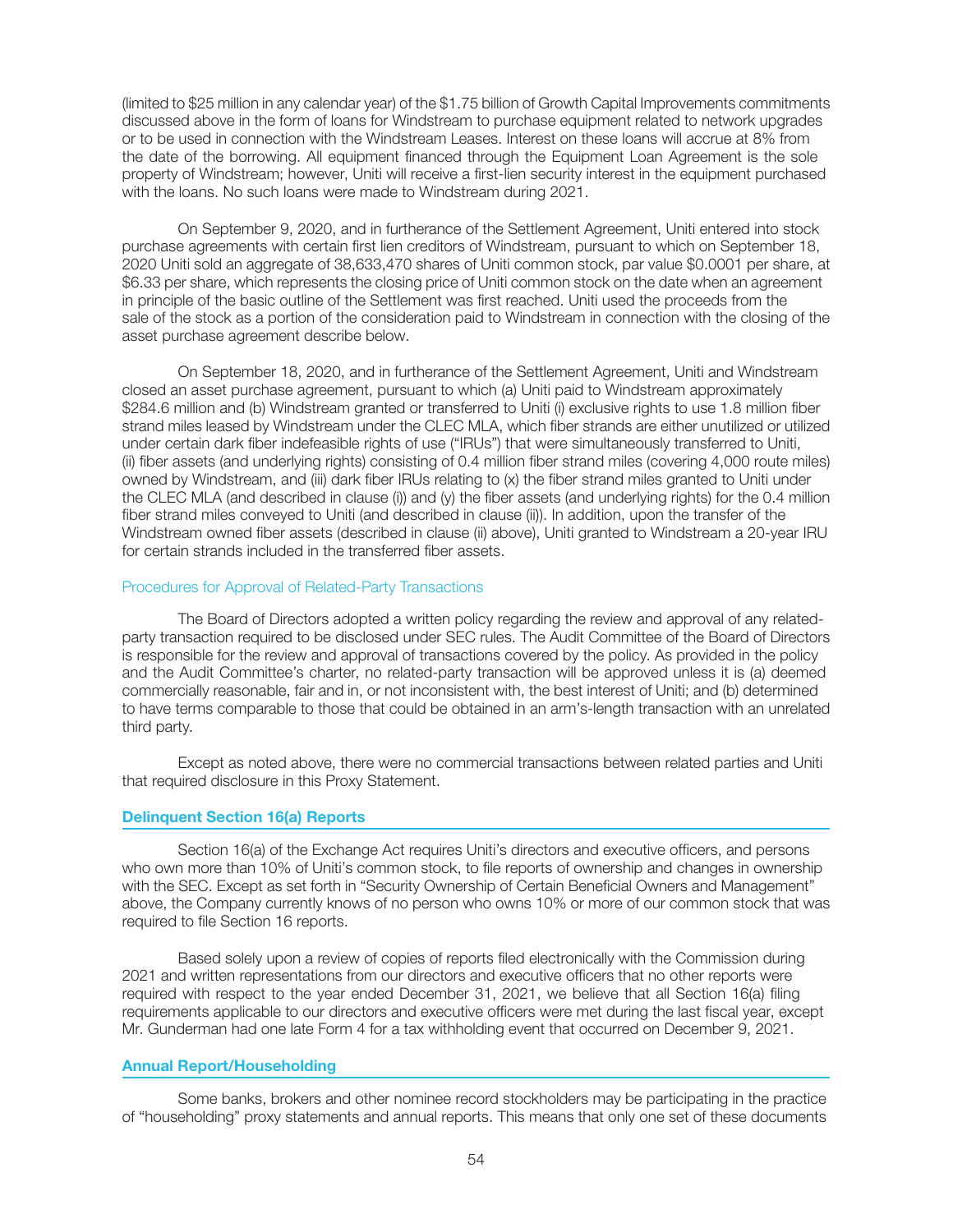may have been sent to multiple stockholders at a shared address unless contrary instructions have been received by the Company from one or more of the stockholders.

If you would like to revoke your consent to householding and in the future receive your own set of proxy materials, you may be able to do so by contacting Broadridge Householding Department by mail at 51 Mercedes Way, Edgewood, NY 11717, or by calling 1-866-540-7095, and providing your name, the name of each of your brokerage firms or banks where your shares are held, and your account numbers. If this option is not available to you, please contact your custodian bank or broker directly. The revocation of a consent to householding will be effective 30 days following its receipt. You may also have an opportunity to opt in or opt out of householding by following the instructions on your voting instruction form or by contacting your bank or broker. Any stockholder who wants to receive separate copies of our proxy statement and annual report in the future, or any stockholder who is receiving multiple copies and would like to receive only one copy per household, should contact his, her or its bank, broker or other nominee record stockholder.

If you would like to receive an extra copy of the Annual Report or this Proxy Statement, we will send a copy to you by mail upon request to Uniti Investor Relations, 2101 Riverfront Drive, Suite A, Little Rock, Arkansas 72202 or by calling (501) 850-0820. Each document is also available in digital form for download or review in the "Investors - Annual Reports" section of our website at www.uniti.com.

## Other Matters

The management and the Board of Directors of Uniti do not know of any other matters that may come before the meeting. If any other matters properly come before the meeting, however, it is the intention of the persons named in the accompanying form of proxy to vote the proxy in accordance with their judgment on those matters. Discretionary authority to vote on other matters is included in the proxy.

Uniti will bear the cost of solicitation of proxies. In addition to the use of the mail, proxies may be solicited by officers, directors and employees of Uniti, personally or by telephone or electronic means. In the event the management of Uniti deems it advisable, Uniti may engage the services of an independent proxy solicitation firm to aid in the solicitation of proxies.

The material referred to in this Proxy Statement under the captions "Hedging Policy," "Audit Committee Report" and "Compensation Committee Report on Executive Compensation" shall not be deemed soliciting material or otherwise deemed filed and shall not be deemed to be incorporated by any general statement of incorporation by reference in any filings made under the Securities Act of 1933 or the Exchange Act.

By Order of the Board of Directors,

rich

Daniel L. Heard Executive Vice President — General Counsel and Secretary

Little Rock, Arkansas April 14, 2022